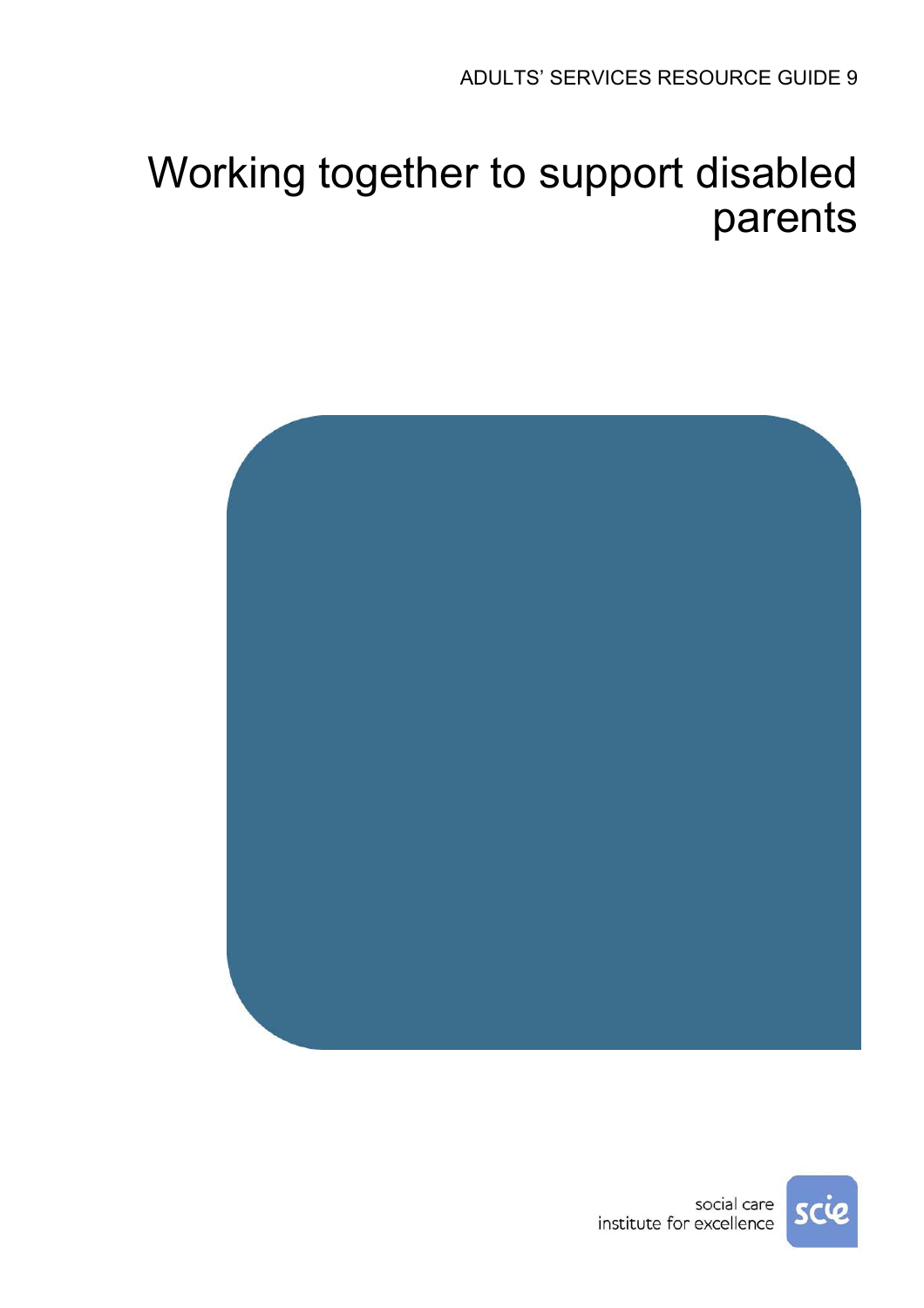The Social Care Institute for Excellence (SCIE) was established by Government in 2001 to improve social care services for adults and children in the United Kingdom.

We achieve this by identifying good practice and helping to embed it in everyday social care provision.

SCIE works to:

- disseminate knowledge-based good practice guidance
- involve service users, carers, practitioners, providers and policy makers in advancing and promoting good practice in social care
- enhance the skills and professionalism of social care workers through our tailored, targeted and user-friendly resources.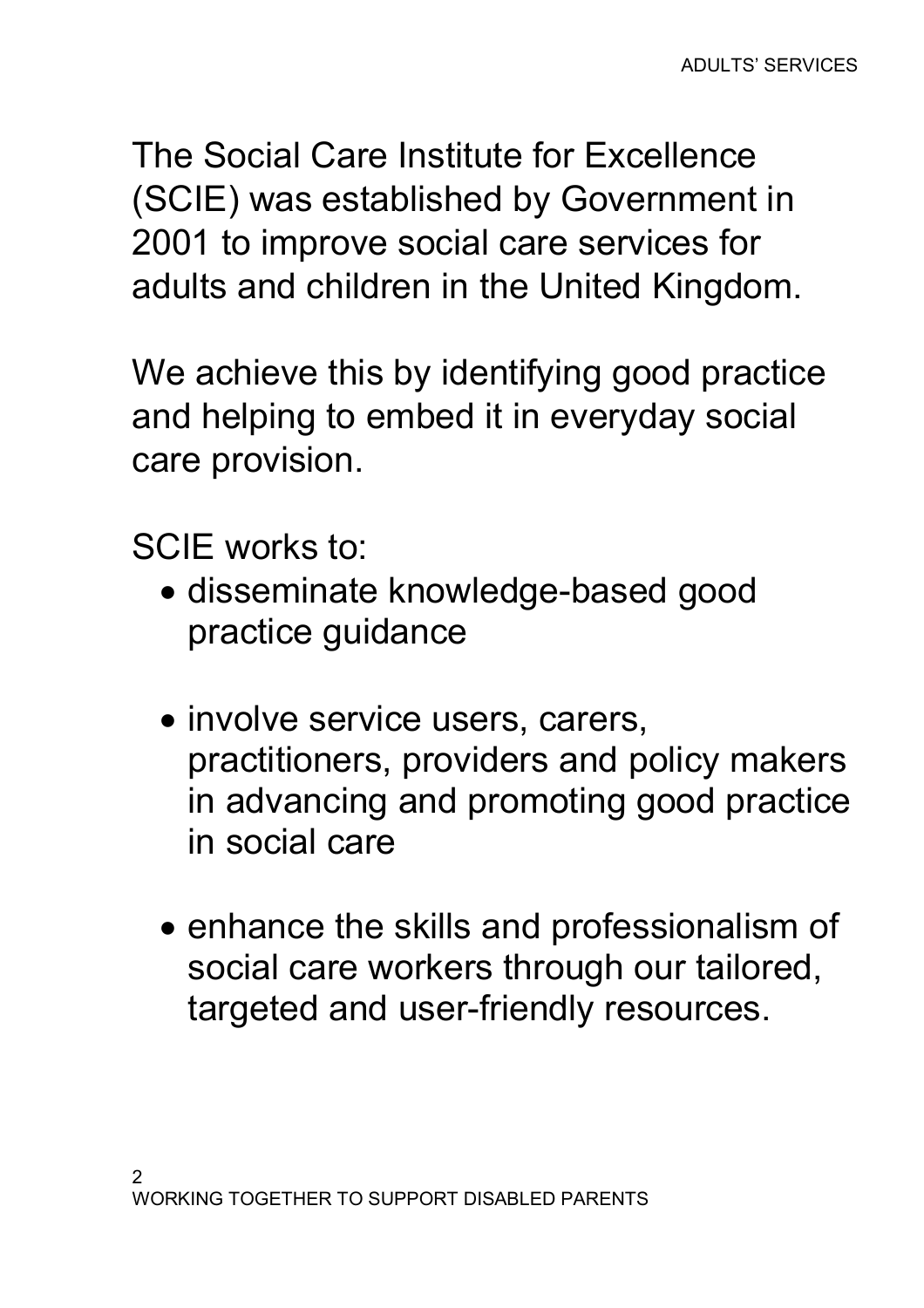First published in Great Britain in August 2007 by the Social Care Institute for Excellence

© SCIE 2007 All rights reserved

Written by Jenny Morris and Michele Wates

This PDF document was created in August 2007

Please visit our website for the latest version: www.scie.org.uk

Social Care Institute for Excellence Goldings House 2 Hay's Lane London SE1 2HB tel 020 7089 6840 fax 020 7089 6841 textphone 020 7089 6893 www.scie.org.uk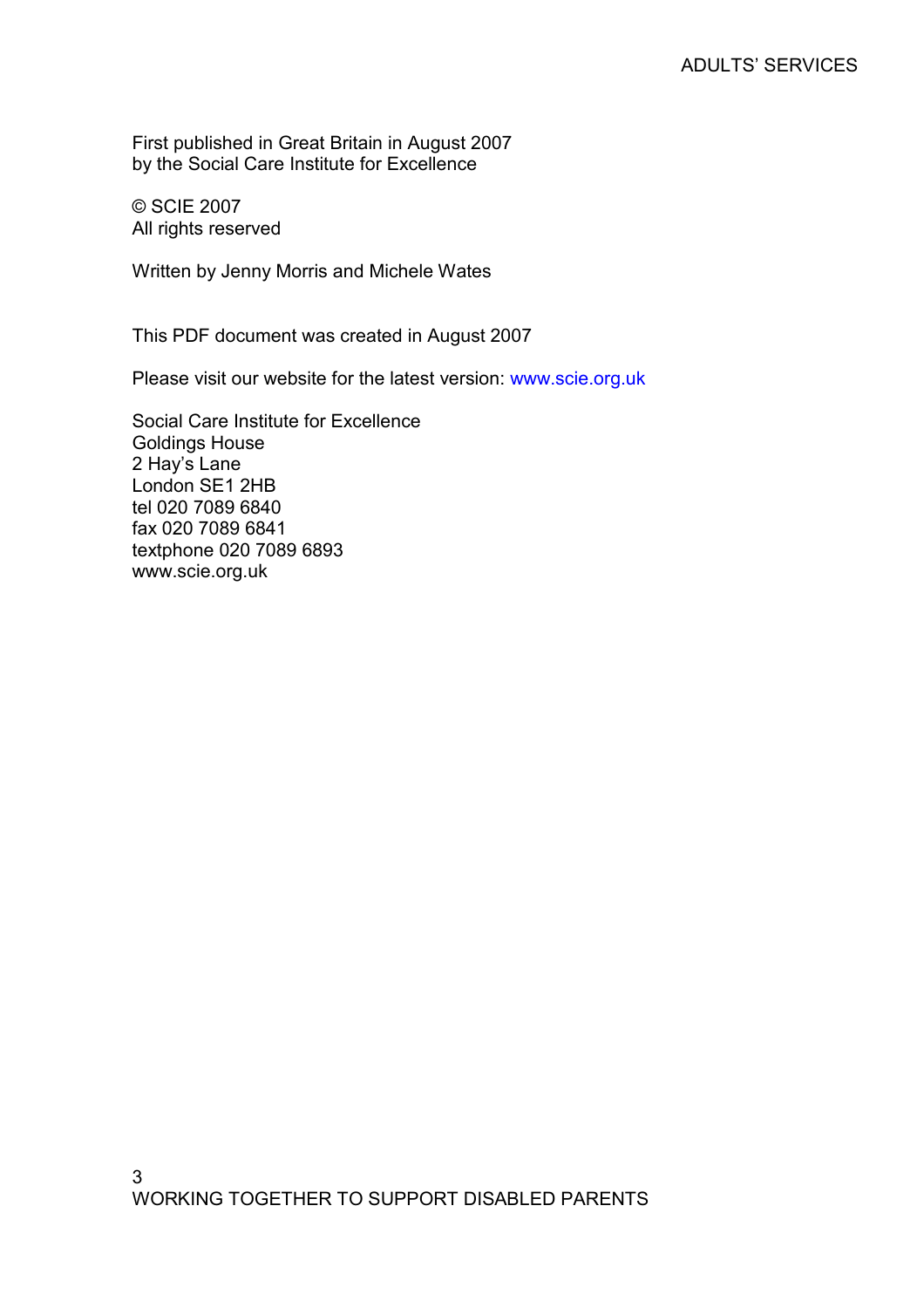# Working together to support disabled parents

Jenny Morris and Michele Wates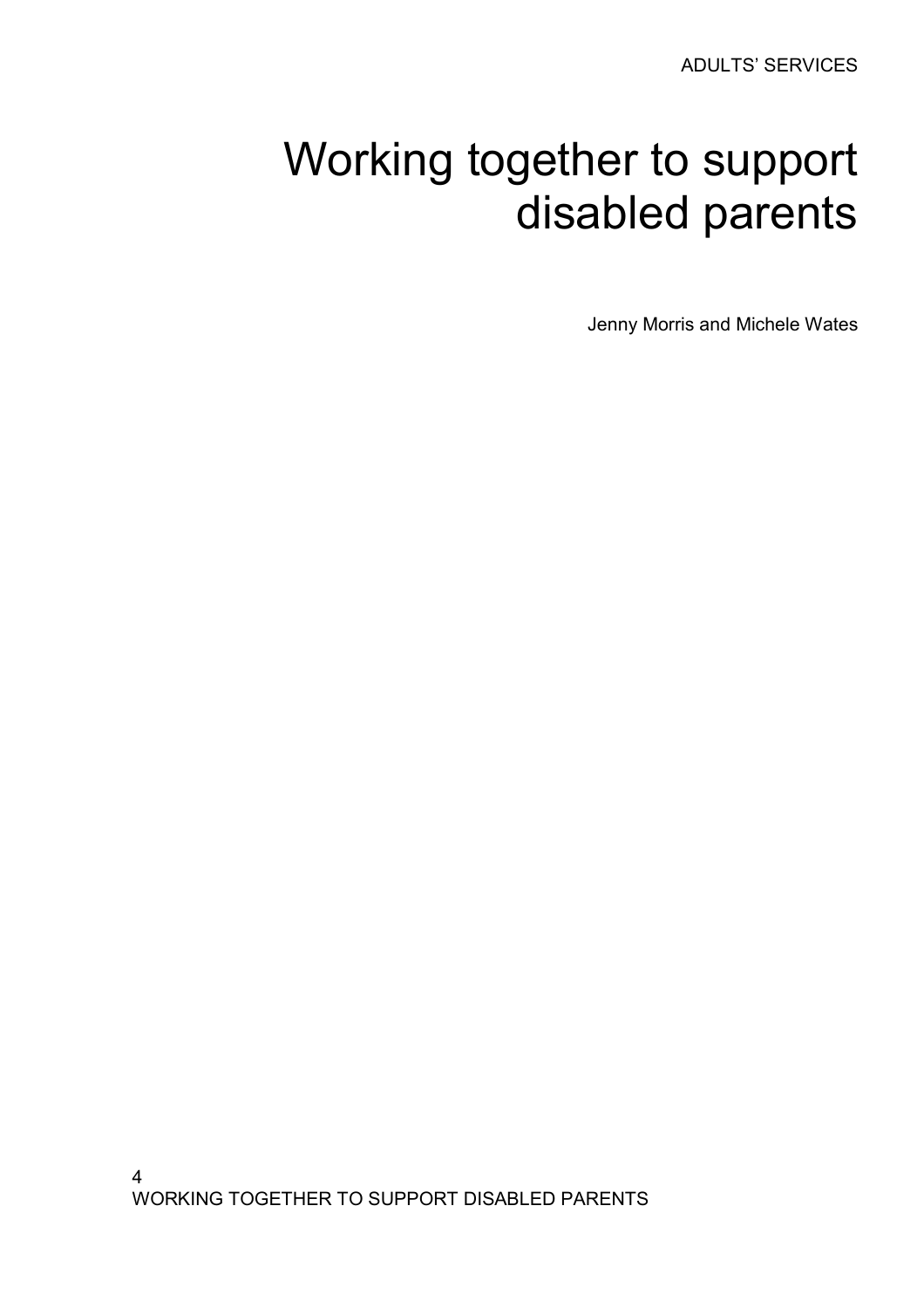# Resource guide 9

Working together to support disabled parents:

How to develop inter-agency protocols to support families in which parents have additional needs related to physical and/or sensory impairments, learning disabilities, mental health, drug and alcohol-related problems or serious illnesses.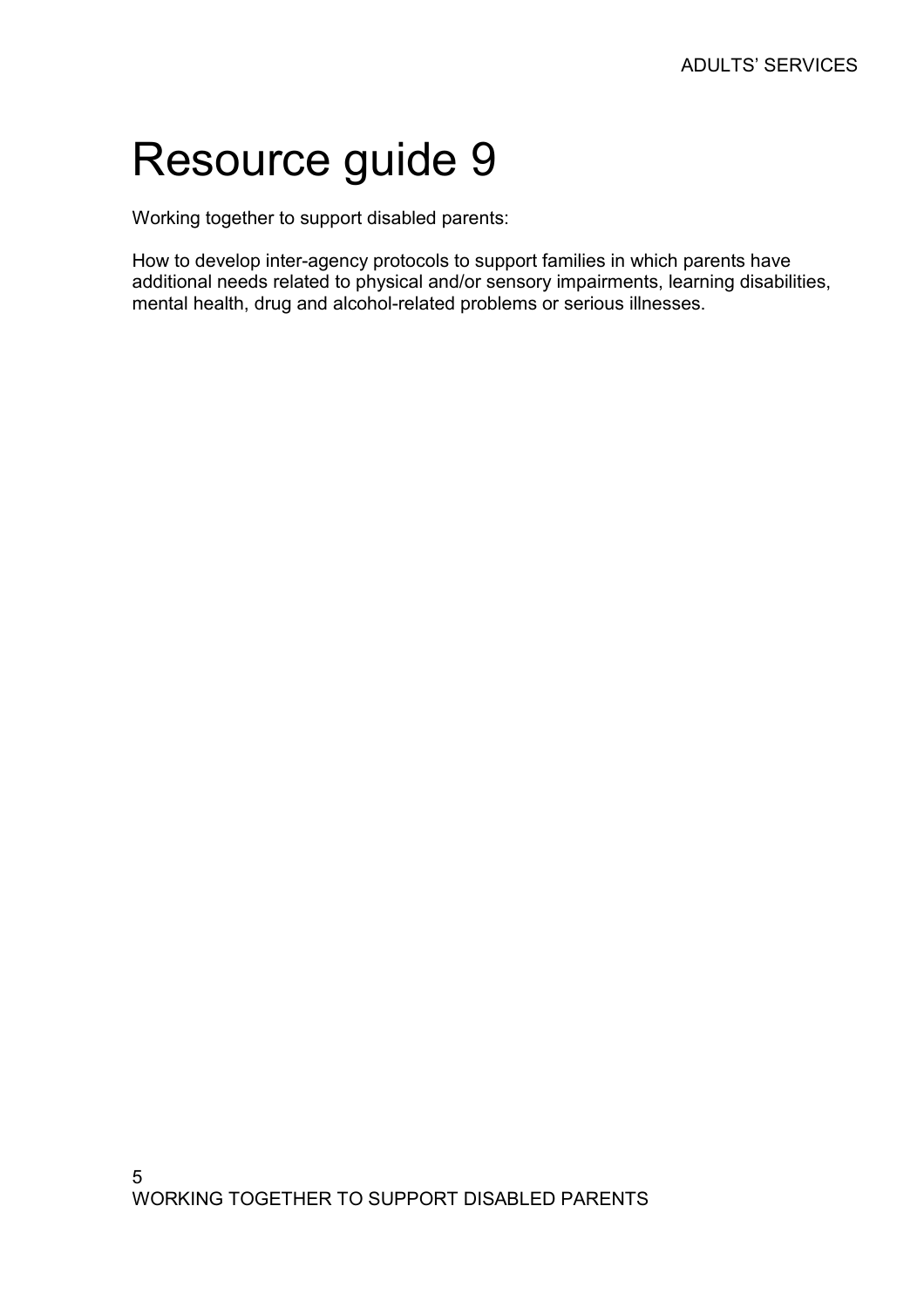| Needs arising from impairment/illness and/or disabling barriers should be            |  |
|--------------------------------------------------------------------------------------|--|
| addressed before making judgements about parenting capacity  10                      |  |
| There should be clarity about the rights of individuals and the responsibilities of  |  |
|                                                                                      |  |
| There should be good working relationships between agencies and disciplines11        |  |
| Service development and delivery should be characterised by a partnership            |  |
|                                                                                      |  |
|                                                                                      |  |
|                                                                                      |  |
|                                                                                      |  |
|                                                                                      |  |
|                                                                                      |  |
|                                                                                      |  |
|                                                                                      |  |
| Agencies and professional groups a local protocol might cover  16                    |  |
|                                                                                      |  |
| 1. Identify which services and which managers need to be involved and form a         |  |
|                                                                                      |  |
| 2. Involve local disability and voluntary sector groups and individual parents  18   |  |
|                                                                                      |  |
|                                                                                      |  |
|                                                                                      |  |
|                                                                                      |  |
|                                                                                      |  |
|                                                                                      |  |
|                                                                                      |  |
|                                                                                      |  |
| The relationship between the joint-working protocol and existing protocols,          |  |
|                                                                                      |  |
|                                                                                      |  |
|                                                                                      |  |
|                                                                                      |  |
|                                                                                      |  |
|                                                                                      |  |
| Coordinating assessments, planning intervention and review 27                        |  |
|                                                                                      |  |
| Enabling parents and children to participate fully in assessments, care intervention |  |
|                                                                                      |  |
|                                                                                      |  |
| Responsibilities of agencies when children are considered to be at risk of harm      |  |
|                                                                                      |  |
|                                                                                      |  |
|                                                                                      |  |

#### 6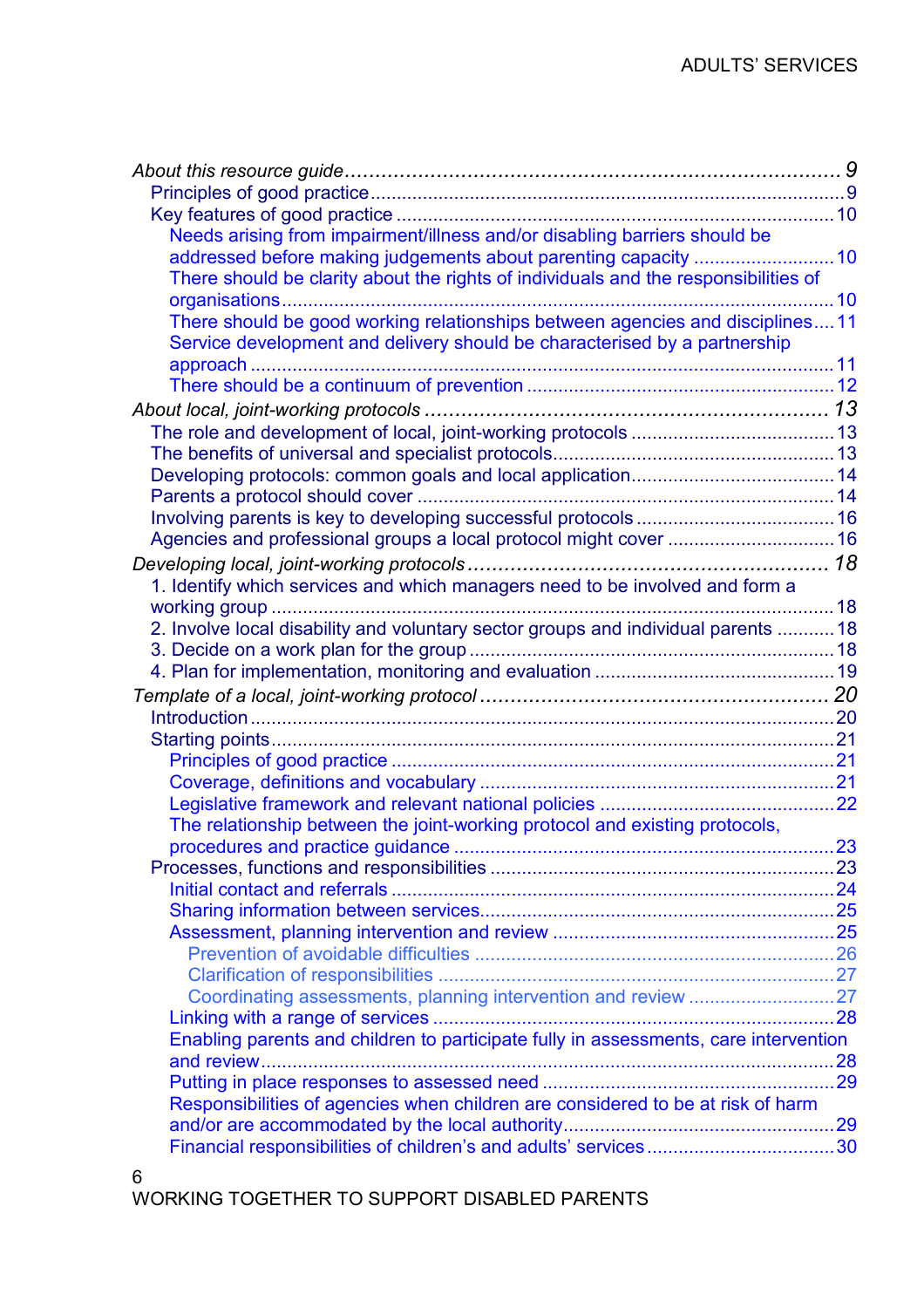| The policy and legislative frameworks for adults' and children's services  36        |  |
|--------------------------------------------------------------------------------------|--|
|                                                                                      |  |
| The responsibilities of organisations and the rights of individuals39                |  |
|                                                                                      |  |
|                                                                                      |  |
|                                                                                      |  |
| Adults' social services' responsibilities concerning children  42                    |  |
|                                                                                      |  |
|                                                                                      |  |
|                                                                                      |  |
|                                                                                      |  |
|                                                                                      |  |
|                                                                                      |  |
|                                                                                      |  |
|                                                                                      |  |
|                                                                                      |  |
|                                                                                      |  |
|                                                                                      |  |
| Visually impaired mother who needs help with taking her daughter to school52         |  |
|                                                                                      |  |
| Mother who is recovering from surgery and living in unsuitable housing with her baby |  |
|                                                                                      |  |
|                                                                                      |  |
|                                                                                      |  |
|                                                                                      |  |
|                                                                                      |  |
|                                                                                      |  |
|                                                                                      |  |
|                                                                                      |  |
|                                                                                      |  |
|                                                                                      |  |
|                                                                                      |  |
|                                                                                      |  |
|                                                                                      |  |
|                                                                                      |  |
|                                                                                      |  |

#### $\overline{7}$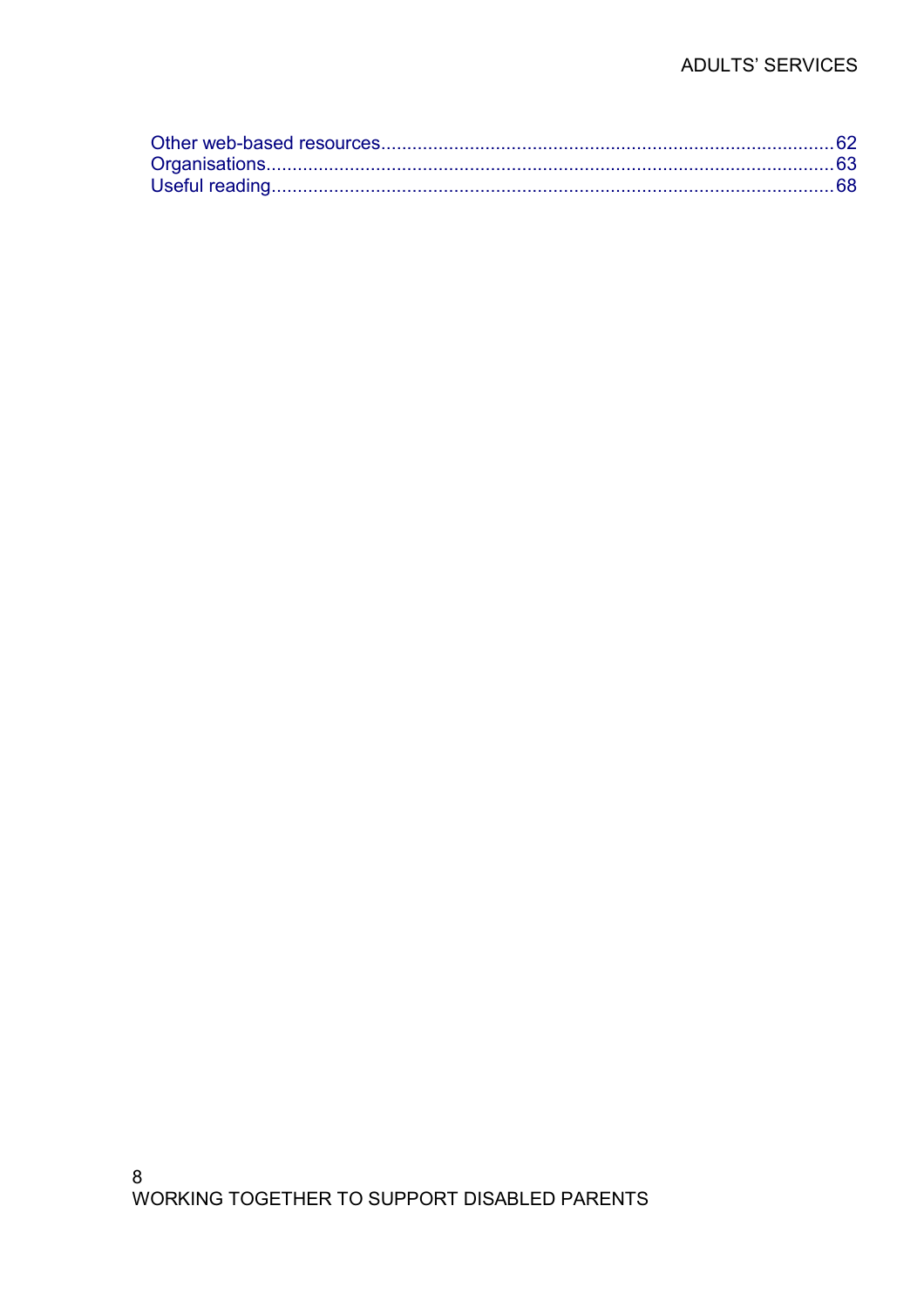# About this resource guide

This guidance is based on the policy and legislative frameworks for adults' and children's services. It also draws on the experiences of local agencies that have worked together to produce joint protocols for supporting parents with additional support needs.

This section of the guidance sets out:

- the principles of good practice, which should form the underlying philosophy for the relationship between agencies and families where a parent or parents are disabled or have additional support needs
- the key features of good practice or the distinguishing characteristics of the relationship between agencies and families.

# Principles of good practice

The following principles underpin the development of good practice in the support of families affected by parental disability or ill health:

- Local authorities and all other agencies working or in contact with children have a responsibility to safeguard and promote children's welfare.
- Children's needs are usually best met by supporting their parents to look after them.
- Professionals should respect and support the private and family lives of parents who have additional support needs associated with physical and/or sensory impairment, learning disabilities, mental health problems, long-term illness or drug and/or alcohol problems.
- Support needs should be addressed by enabling parents to access universal and community services wherever possible and appropriate.
- Additional support needs should be met by the timely provision of specialist assessments and services.
- Agency responses should be needs-led, aim to support family and private life and prevent unnecessary problems from arising.
- Agency responses should address the needs of parents and children in the context of the whole family and not as individuals in isolation from one another.
- Inappropriate tasks and responsibilities undertaken by a child or young person which adversely affect their emotional, physical, educational or social development should be prevented by providing adequate and appropriate support to the parent(s) and their family.
- Diversity should be valued and fully considered in agency responses.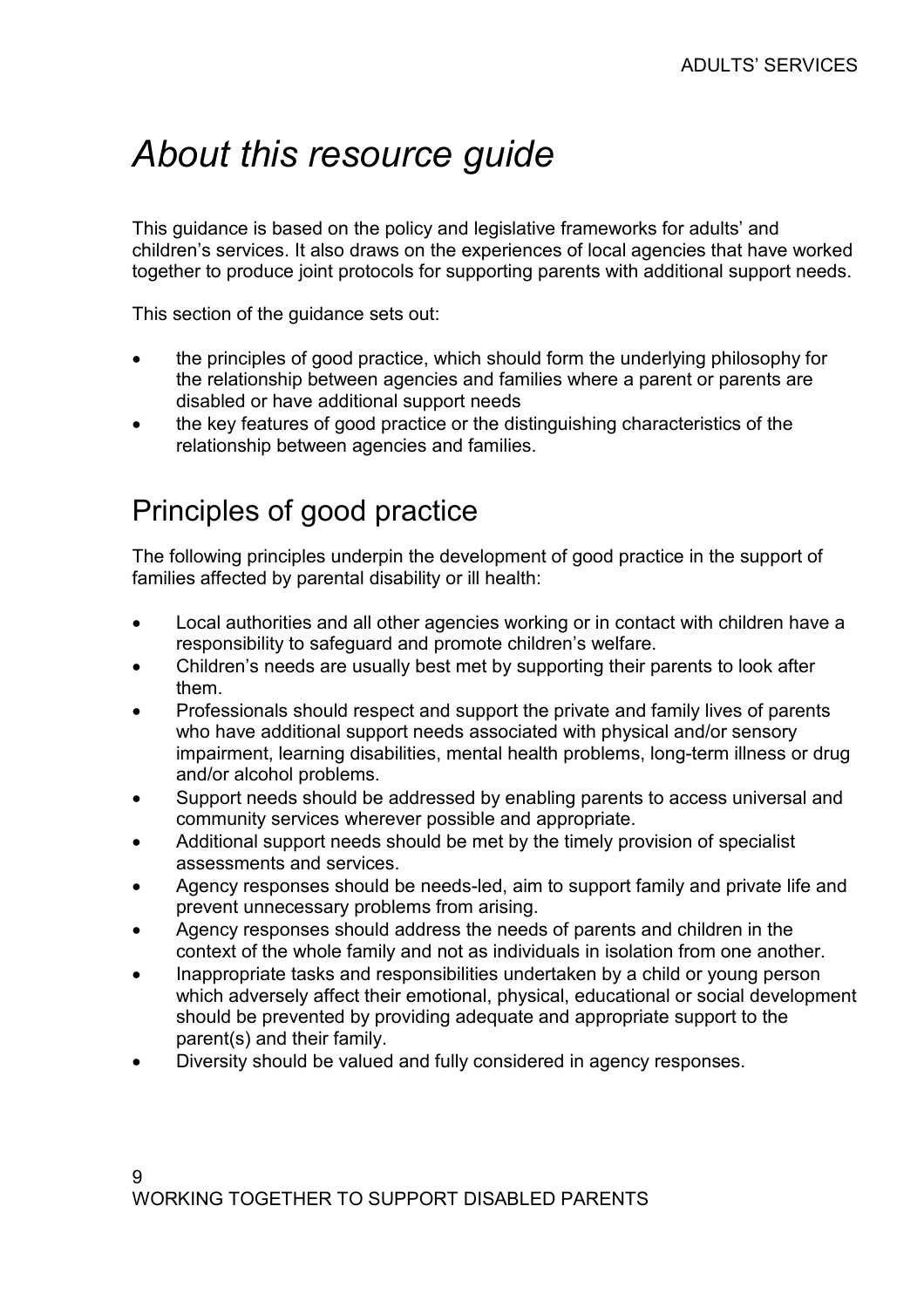# Key features of good practice

The following key features or distinguishing characteristics of the relationship between agencies and families were evident among the examples of good practice surveyed for the SCIE knowledge review 11:

- Needs arising from impairment/illness and/or disabling barriers were addressed before making judgements about parenting capacity.
- There was clarity about the rights of individuals and the responsibilities of organisations.
- There were good working relationships between agencies and disciplines.
- Service development and delivery were characterised by a partnership approach between agencies and disciplines.
- There was a continuum of prevention.

### Needs arising from impairment/illness and/or disabling barriers should be addressed before making judgements about parenting capacity

Good practice is underpinned by an approach that addresses needs relating to a parent's impairment or illness and the disabling barriers of unequal access and negative attitudes. This approach recognises that if a problem is seen as entirely related to impairment and personal limitations it can sometimes be difficult to understand how to effect positive changes for parents and their children.

If the focus is, instead, on things that can be changed, such as inadequate housing and on support needs that can be met then there are many more possibilities for positive improvements.

Therefore, a key feature of good practice is that adults' services take a lead role in responding to parental support needs. This requires that eligibility criteria for adults' services take parenting needs into account so that significant problems are prevented from arising and adversely affecting children's welfare. In addition, the parent should be a key partner in the process of planning the provision of services.

#### There should be clarity about the rights of individuals and the responsibilities of organisations

Good practice is underpinned by clarity about the responsibilities of statutory agencies which are set out in legislation and guidance. This means:

• providing parents and children with accessible information about their rights and entitlements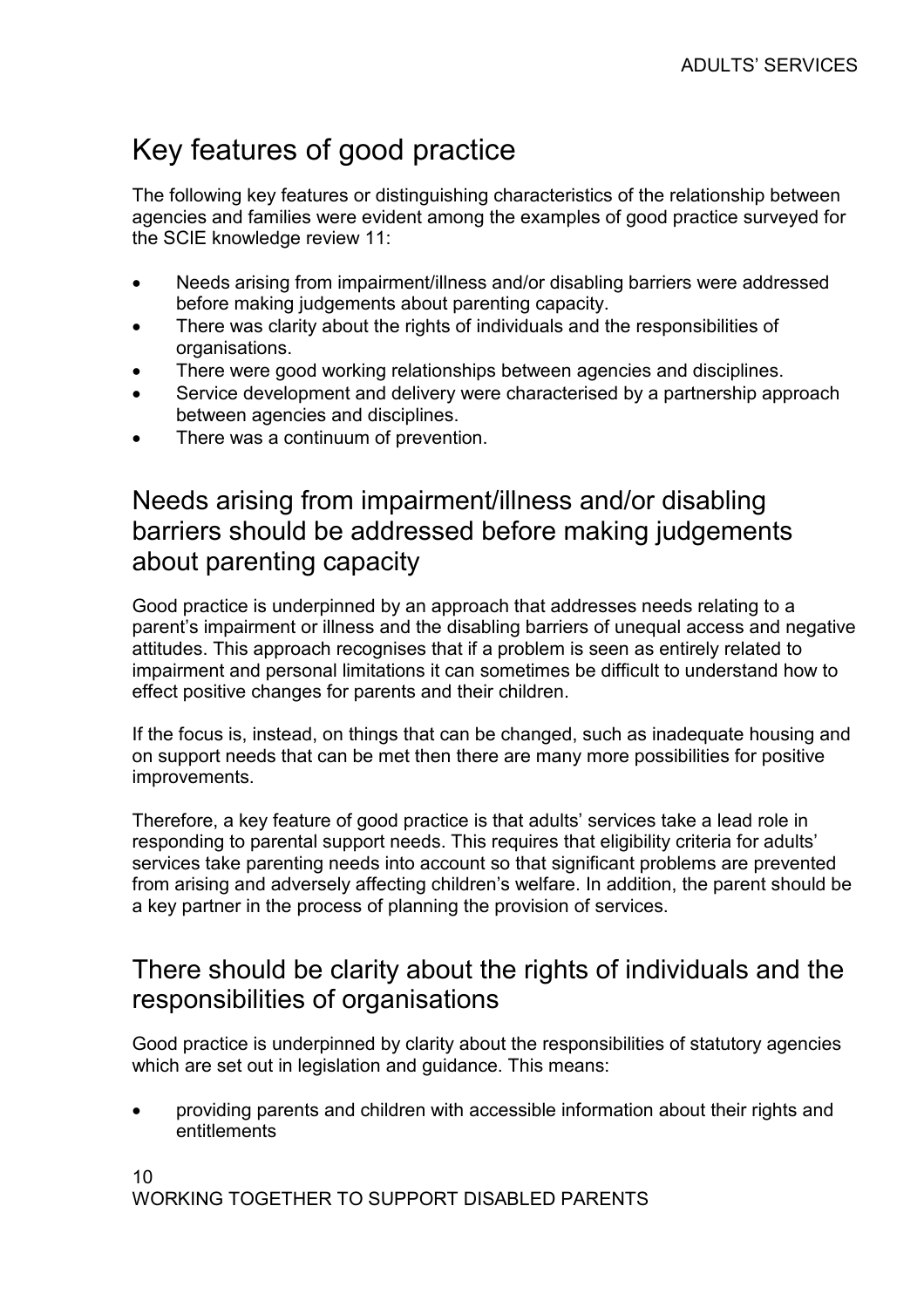- ensuring that local policies and practices comply with current legislation and guidance
- promoting knowledge among children's and adults' services about the statutory framework within which each are working.

### There should be good working relationships between agencies and disciplines

The process of developing joint protocols provides an opportunity for agencies to establish a shared understanding of their respective roles and responsibilities. The good practice examples of joint protocols surveyed for the SCIE knowledge review exhibited the following key features in their relationships with families where a parent or parents were disabled or had additional support needs:

- There was recognition that if an adult's parenting needs are responded to within the adults' social care framework then children are less likely to be in need.
- There was collective ownership across adults' and children's services and across health, education, social care, housing and the non-statutory sector of the need to provide early support.
- Children's social workers were brought in when necessary and worked in partnership with adults' services to prevent further problems from arising.
- Joint assessments were undertaken, when required, to meet a child's and family's needs.
- Joint commissioning and joint working was conducted to provide flexible, ongoing support and to anticipate changes in needs resulting from changes to impairment and/or illness and family circumstances.
- Training was undertaken within and across agencies, and particularly across adults' and children's services.
- There was recognition that adults' services have a continuing role of supporting parents when children's services carry out their responsibilities under Section 47 of the Children Act 1989.
- There was a coordinated approach to assessment and service delivery for individual families.

### Service development and delivery should be characterised by a partnership approach

A partnership approach to service development and delivery means:

- children's and adults' services working together to develop joint protocols
- developing collaborative and trusting working relationships across the range of statutory and voluntary sector services
- consultation with and the involvement of parents and children in developing policies, protocols and services

11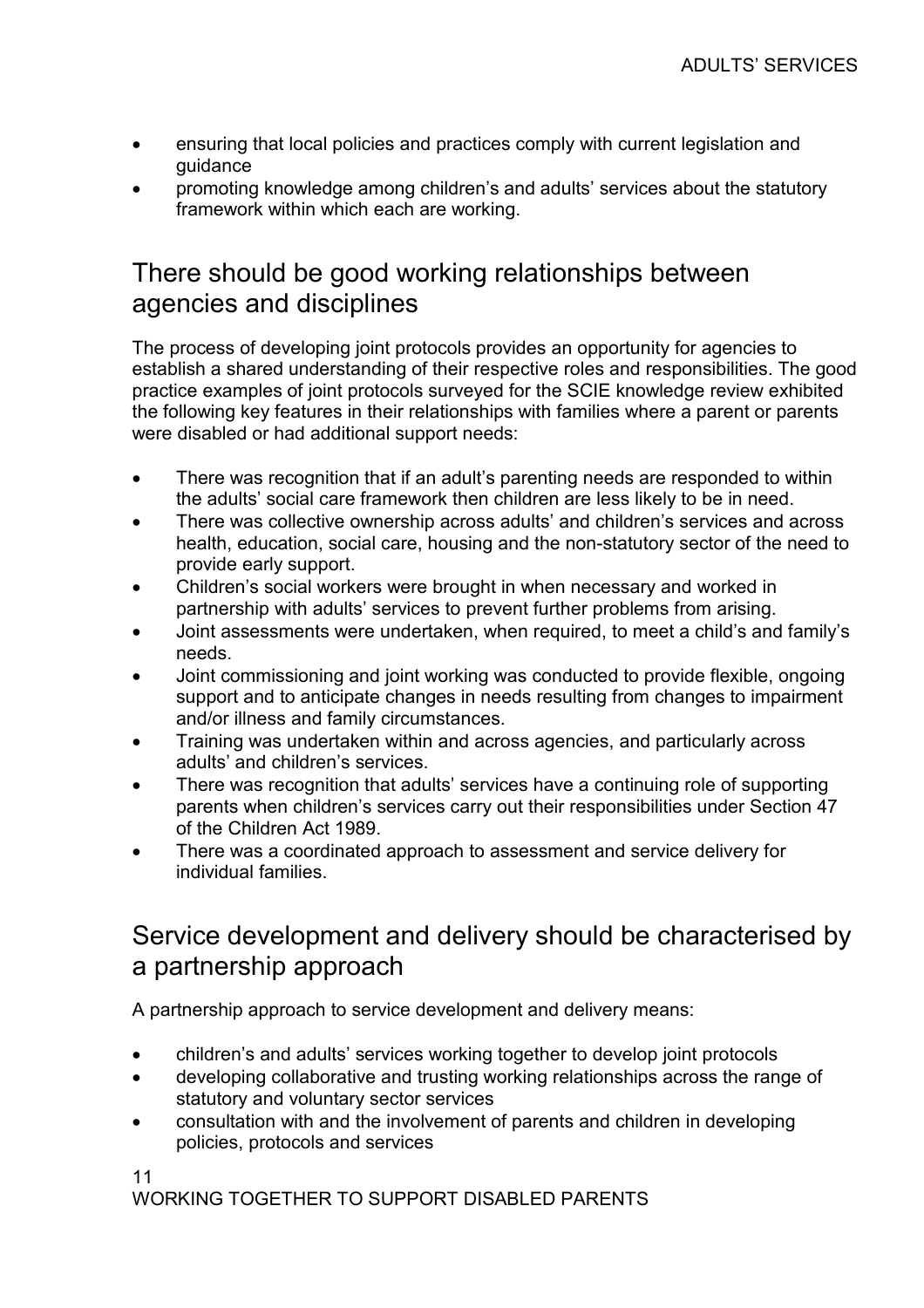• positive action to overcome parents' potential distrust of and disengagement with services.

#### There should be a continuum of prevention

A key feature of good practice is the recognition that a preventative approach needs to be taken at all stages of the relationship between services and families. This means:

- preventing unnecessary problems from arising by addressing specialist low-level parenting support needs
- preventing harm to children and family crises which could lead to children being looked after by the local authority
- supporting parents whose children have been removed from home, with a view to reuniting families where possible
- providing post-crisis support aimed at anticipating and preventing future difficulties.

A preventative approach is also key to overcoming the stigma and fear which parents often associate with statutory social services.

The key mechanism for promoting these principles and features of good practice is the collective development by relevant agencies of protocols for responding to the needs of families affected by parental disability or additional needs.

The next section of this guidance looks at the development of local protocols, drawing on lessons learnt from areas that have adopted protocols.

The resource guide also provides a template for developing joint protocols.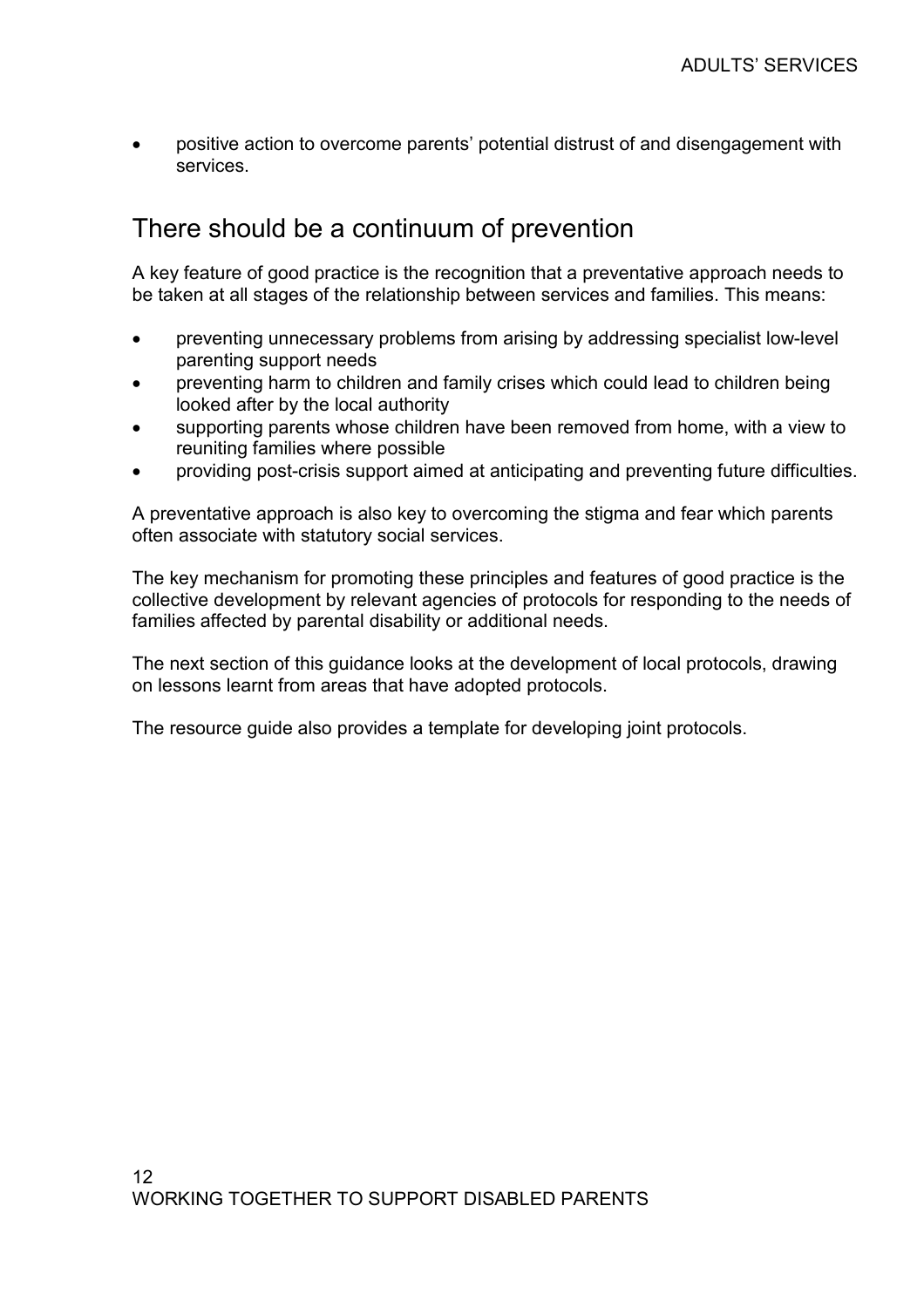# About local, joint-working protocols

# The role and development of local, joint-working protocols

Written procedures that are agreed by all agencies are key to ensuring that support is delivered effectively to people whose needs cross service boundaries.

Services for supporting parents with additional requirements and their families are necessarily spread over a number of services and agencies, each working to different priorities, budgets, time frames and, to an extent, legislation. Yet there is increasing emphasis throughout the UK on the need for joined-up working to safeguard and promote the welfare of children. In England this has coincided with the organisational separation of children's and adults' social care services. If existing differences between the services are not to grow wider still then there is an urgent need to develop effective links across services for children and specialist services for adults. It is therefore more important than ever to develop agreed procedures and approaches to address the following issues:

- the needs of families where parents have additional support requirements which, if not met, may have a negative impact on their children's welfare
- disagreements between adults' and children's social care about their respective responsibilities and who should meet costs
- lack of clarity about responsibility for assisting parents with specific challenges, such as which service should provide parenting classes or support for getting their children to school
- organisational barriers to good communication and a lack of shared understanding of aims, roles and responsibilities
- families where neither the adult's nor the children's needs meet the threshold criteria to receive services when considered in isolation from one another.

# The benefits of universal and specialist protocols

A universal protocol is one that encompasses a range of additional support needs, although it may also refer to procedures which will apply in certain circumstances. Some agencies have developed an overarching universal protocol that lays out the general principles of supporting parents with additional requirements and the procedures to be followed. In other places, agencies have developed protocols that cover particular groups of parents, such as those with mental health support needs or those with learning disabilities. Some agencies have also developed protocols covering specific circumstances, such as where a pregnant woman with additional support needs requires multi-agency support.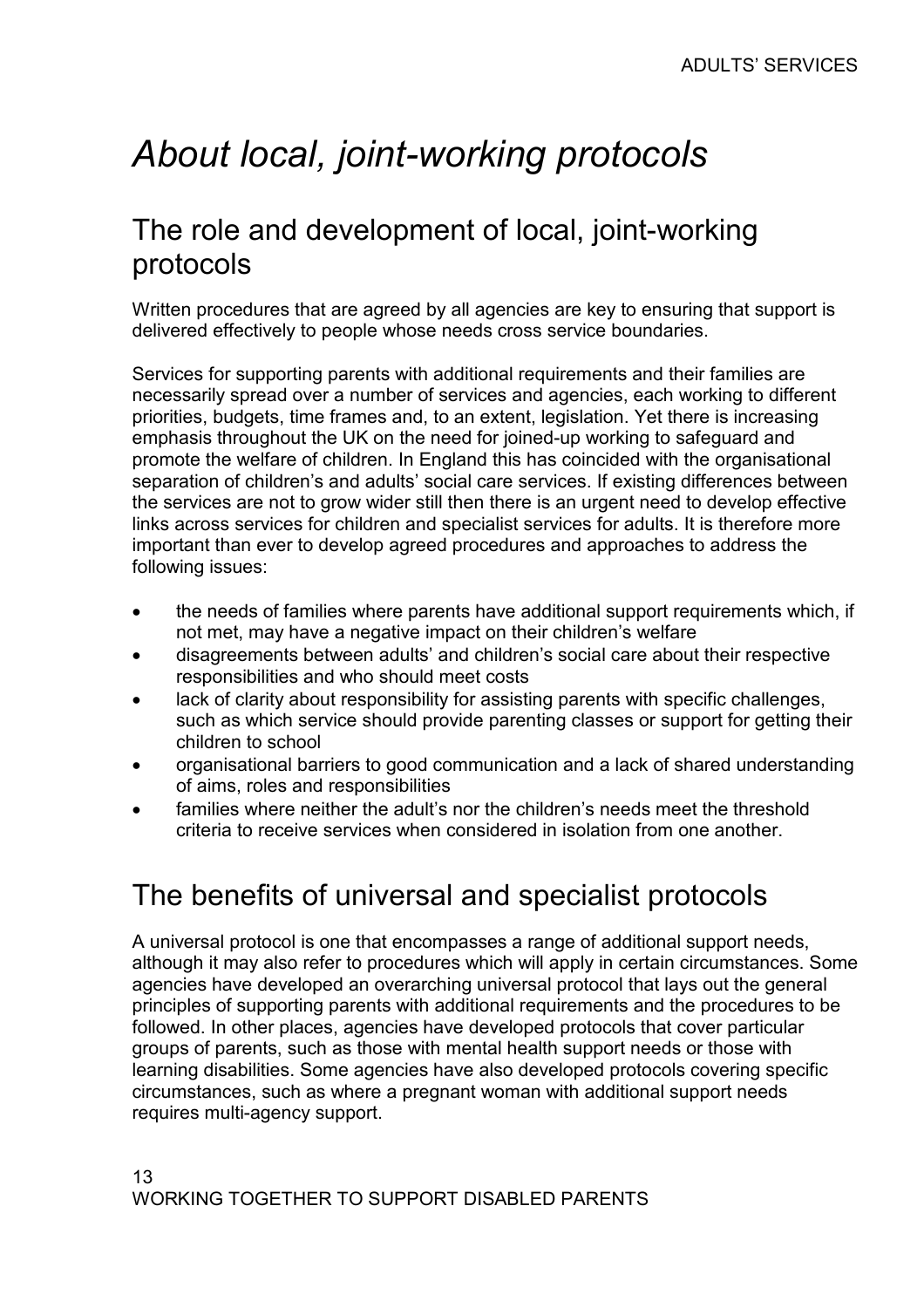A key advantage of a universal protocol, when used in addition to specific procedures covering particular groups of parents, is that it establishes the principle that support should be made available to all parents in a way that families experience as nonstigmatising and approachable. The division of services into relatively impermeable compartments can be a source of great frustration and difficulty for families whose needs span administrative categories. A universal protocol means that possibilities for continuity and flexibility are maximised, and provides a framework within which specialised services can be accessed as and when needed.

The good practice survey conducted for the SCIE knowledge review 11 illustrated the importance of a universal protocol in supporting parents effectively in a wide range of situations. The good practice examples demonstrated that universal protocols clarify the arrangements to be followed in a range of circumstances, from situations in which children's services will not necessarily be involved, through to complex, urgent and difficult situations that involve both adults' and children's services teams. A universal protocol to which all relevant services are committed makes it easier to achieve continuity without undue dislocation as and when urgent needs and crisis situations arise. It also provides a firm foundation and framework for the development of protocols to cover specific groups and situations.

## Developing protocols: common goals and local application

The preparation of local protocols frequently arises out of local awareness that the needs of some parents and their children are not being adequately met. Protocols have also been developed in response to specific difficulties that have arisen when service divisions and agencies have worked together. In fact, the good practice survey found that developing joint-working protocols is an important part of the process of achieving joint-working between agencies. Furthermore, as has been said elsewhere, 'the collaboration required to produce them [protocols] is also a model for good working practices in applying them'.<sup>1</sup>

At the same time it is useful to be able to draw on other agencies' experiences of developing joint protocols. While the specific context will always be relevant to the development and content of local protocols, there is great value in learning from other agencies' experiences of tackling challenges.

## Parents a protocol should cover

All the good practice examples of universal protocols have adopted the broad and inclusive definition of 'disabled parents' employed by the Joseph Rowntree Foundation's Task Force on Supporting Disabled Adults in their Parenting Role. This definition includes: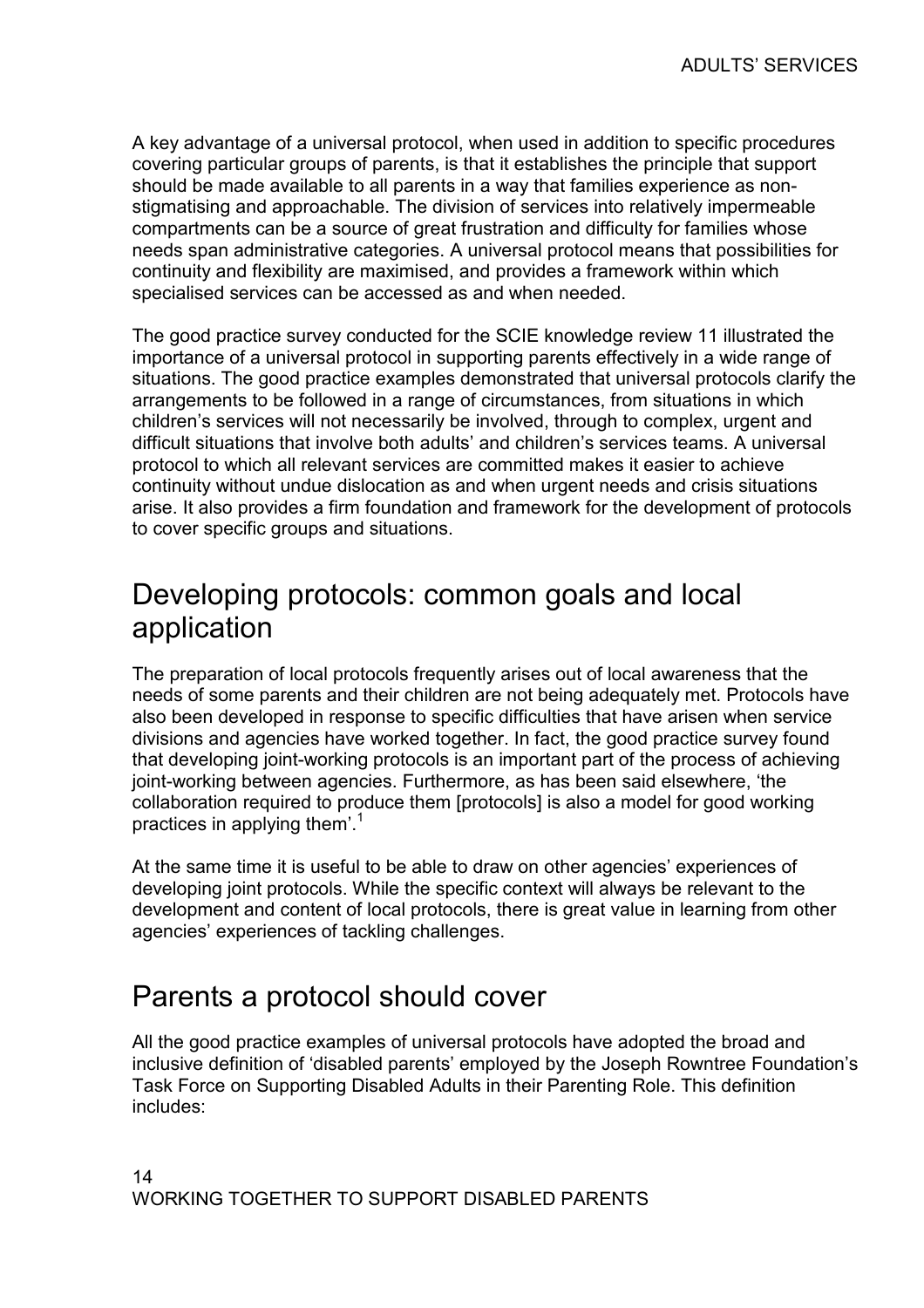- parents who may have additional requirements related to physical and/or sensory impairments
- parents with learning difficulties/disabilities
- parents with mental health problems
- parents with drug and alcohol-related problems
- parents with serious illnesses such as HIV/AIDS
- parents who identify as 'Deaf'<sup>\*</sup>

 $\overline{a}$ 

parents who may or may not identify with the term 'disabled'.<sup>\*</sup>

This guidance covers two broad groups of parents:

People who come under the legal definitions of disabled person used by community care legislation and/or the Disability Discrimination Acts 1995 and 2005. In brief, this means people who are substantially and permanently affected by physical and/or sensory impairments, long-term medical conditions, learning disabilities or mental health problems.

A larger group of parents who have support needs in addition to those of most parents. This group includes parents with: physical and/or sensory impairments; permanent and/or long-term health problems; learning disabilities; and mental health problems. It does not include parents whose difficulties do not meet the 'substantial' and/or 'permanent/long-term' criteria contained in the two legal definitions of 'disabled person'. This larger group also includes parents who have problems related to drugs and/or alcohol. Some of these parents will meet the legal definition of disabled person because of impairment/illness associated with their drug and/or alcohol use. The SCIE knowledge review provides an overview of the estimated numbers of parents in each of these categories.

The knowledge review on which this resource guide is based found that for services to become more genuinely inclusive they need to be more responsive to the cultural requirements of black and minority ethnic groups, and other groups such as Deaf people. The review also highlighted the importance of addressing more consciously the needs of disabled fathers, disabled kinship carers and grandparents and non-disabled

<sup>∗</sup> The term 'Deaf' (with a capital 'D') is used to describe someone identifies as part of the Deaf community and who uses British Sign Language (BSL). The term 'deaf' (with a lower case 'D') refers to someone with a hearing impairment who may or may not use BSL.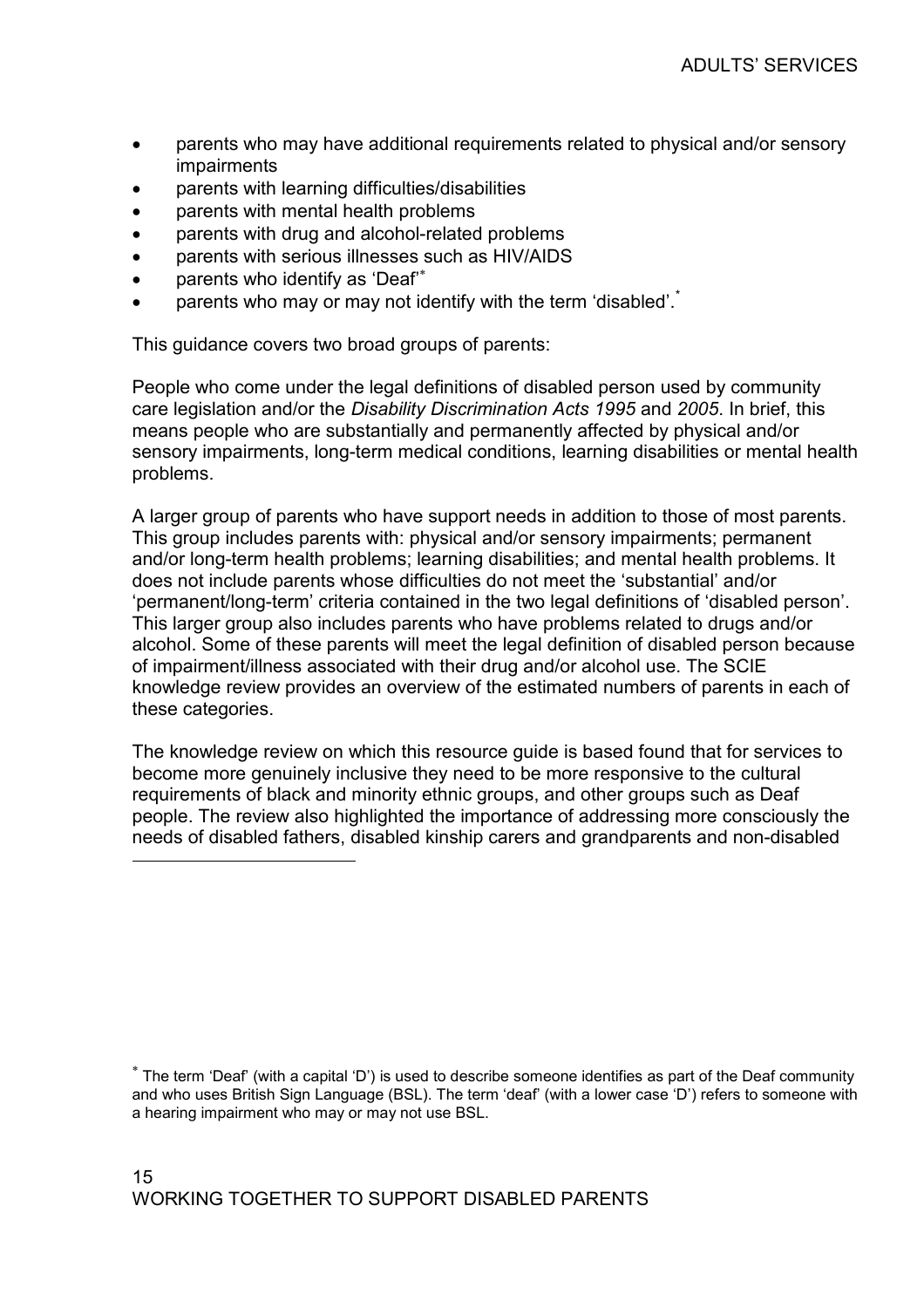kinship carers and grandparents who are involved in caring for the children of disabled relatives.

## Involving parents is key to developing successful protocols

Pressure from parents has sometimes prompted local authorities to improve communication with parents and the coordination of responses to parents' needs. Disabled people in particular have prompted and been involved in the development of protocols in many places. However, there would seem to be very little involvement of parents with mental health problems and/or drug and/or alcohol problems in the development of protocols and policies for partnership working. It is important to involve a range of parents in the development of protocols and to make particular efforts to involve under-represented groups whose points of view are seldom heard. There is a section in this resource guide about involving parents in developing protocols.

Studies of joint-working protocols for supporting parents with additional requirements have noted a qualitative difference between protocols where parents have been involved $2,3$  in their development and those where parents have not been involved. The issue of approachability in particular is more likely to be addressed in the former.

Parents also have a key role to play in monitoring and evaluating the effectiveness of protocols in practice (as Norfolk County Council did in their protocol).

## Agencies and professional groups a local protocol might cover

No single agency or professional group can meet all of the needs arising in families where there are disabled and/or ill parents. Local protocols provide an opportunity to establish working arrangements that systematically involve relevant participants across health, social care, housing, parenting support, welfare rights, advocacy, early years' services and education in the statutory and voluntary sectors.

The following statutory services were all involved in one or another of the good practice examples: community care services (younger people with a physical disability and older people), sensory support, drug and alcohol action teams, community mental health teams, learning disability teams, children's services, education, housing, primary care trusts, hospital trusts, midwifery services, hospital labour ward, post-delivery teams, psychiatric inpatient services, carers' services (including young carers), adult education and leisure.

A range of non-statutory bodies were also involved in some places, particularly in the consultation phases of developing the protocols. These included local and national disability organisations, welfare rights advisory services, parenting and family support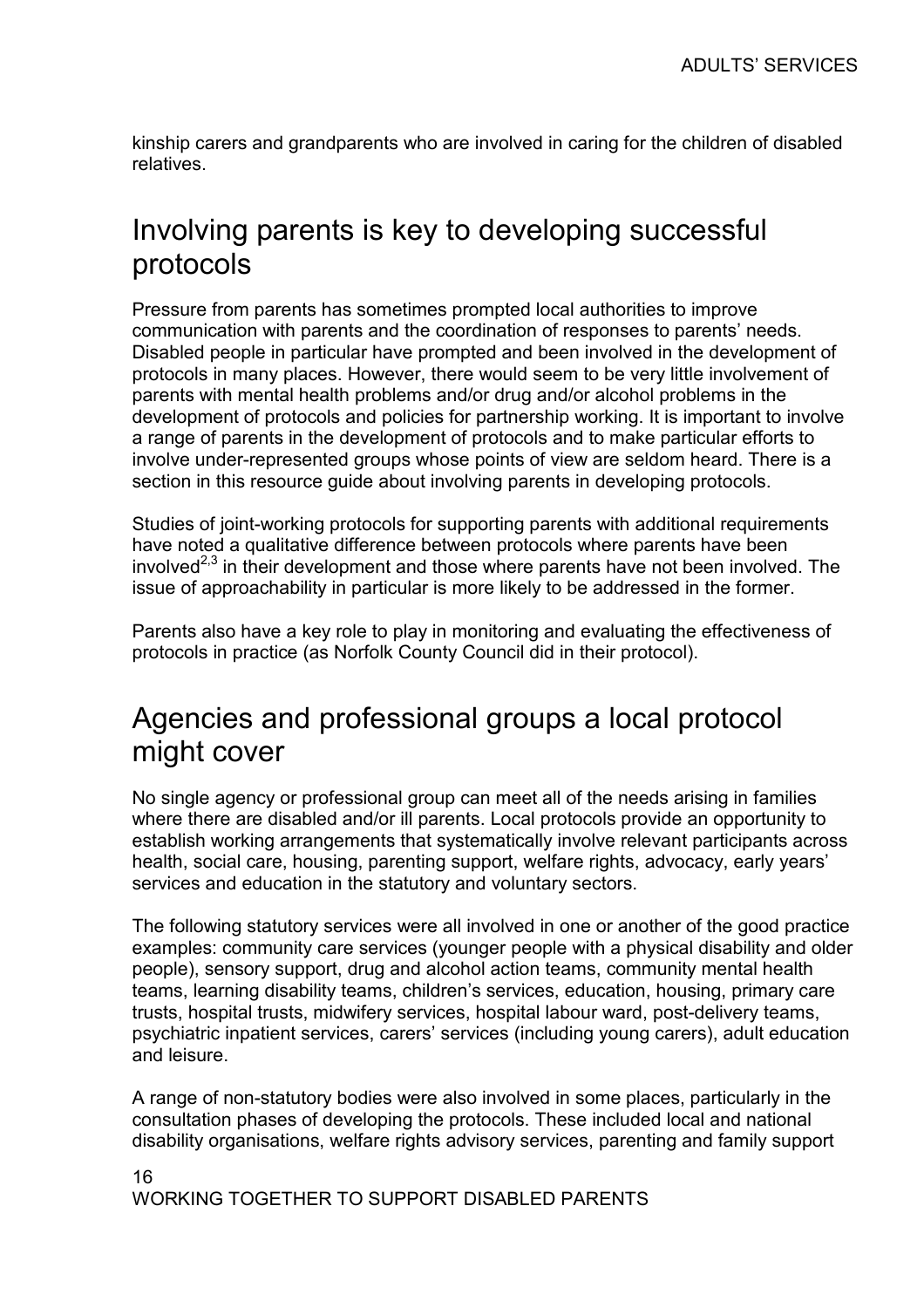services (including Sure Start), counselling and advocacy services and young carers' projects.

While adults' and children's social care services are the key statutory services involved, careful consideration should also be given to the need to work with other agencies and professions with which families are likely to come into contact. Once inter-agency cooperation on supporting parents is in operation it has been found that specific gaps can be more readily identified and addressed. For example, gaps and difficulties can be identified in:

- the provision of support for parents with learning disabilities/difficulties between ending contact with maternity services and children starting school
- communication between adults' specialist teams and housing authorities
- communication between services and parents, for example, home–school liaison and hospital–parent liaison
- parents with learning disabilities accessing accredited adult education courses.

Given the wide range of statutory and voluntary sector services which have a role in supporting families with parents who have additional support requirements, it would be unwieldy to form a working group that represented all local organisations and services that need to be aware of and part of the protocol. At the same time it is vital for its success that relevant services are familiar with the protocol and have a sense of ownership over it.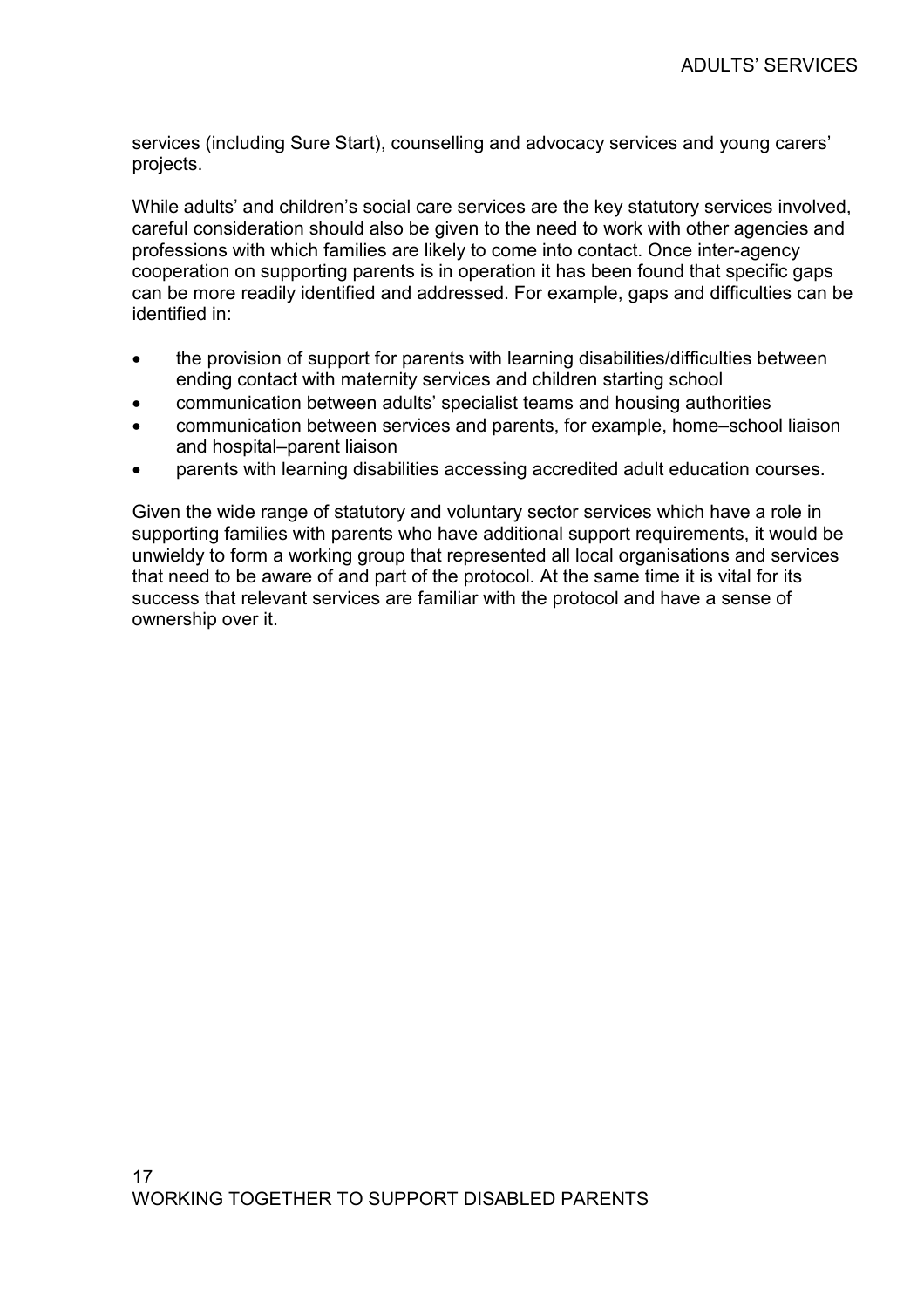# Developing local, joint-working protocols

There is no one way of developing a protocol since so much depends on local circumstances and personnel. We identify here some of the key processes and tasks that have formed part of other localities' development of protocols.

# 1. Identify which services and which managers need to be involved and form a working group

In forming a working group it will be necessary to reach a balance between a workable group and involving managers from all key services. Experience has shown that working groups responsible for developing local, joint-working protocols need to include managers from adults' and children's services. All working group participants should be in a position to progress decisions in relation to the protocol either by virtue of their seniority or through access to decision-makers in their service. The working group should secure senior managers' support from the outset.

Where resources have allowed, it has been found extremely useful to appoint a project manager to liaise between the working group and other relevant services. Where this has not been possible it has been vital to establish at the outset how the working group will communicate effectively with services not represented on the working group.

# 2. Involve local disability and voluntary sector groups and individual parents

It is essential to identify how parents' involvement will be resourced and to involve them fully. For example, how will their travel and other expenses, including childcare, be paid? Who will arrange for accessible versions of papers to be available and who will pay for interpreters if they are required, including BSL interpreters?

It is particularly important to consider how to involve, or at a minimum to receive feedback from, groups of parents whose views are seldom heard. Experience has shown that careful consideration needs to be given to the most appropriate methods of involving these groups.

The resource guide provides more information about involving parents in developing protocols.

# 3. Decide on a work plan for the group

Some of the tasks you might want to consider for the work plan and which have proved important in developing support for parents with additional needs include: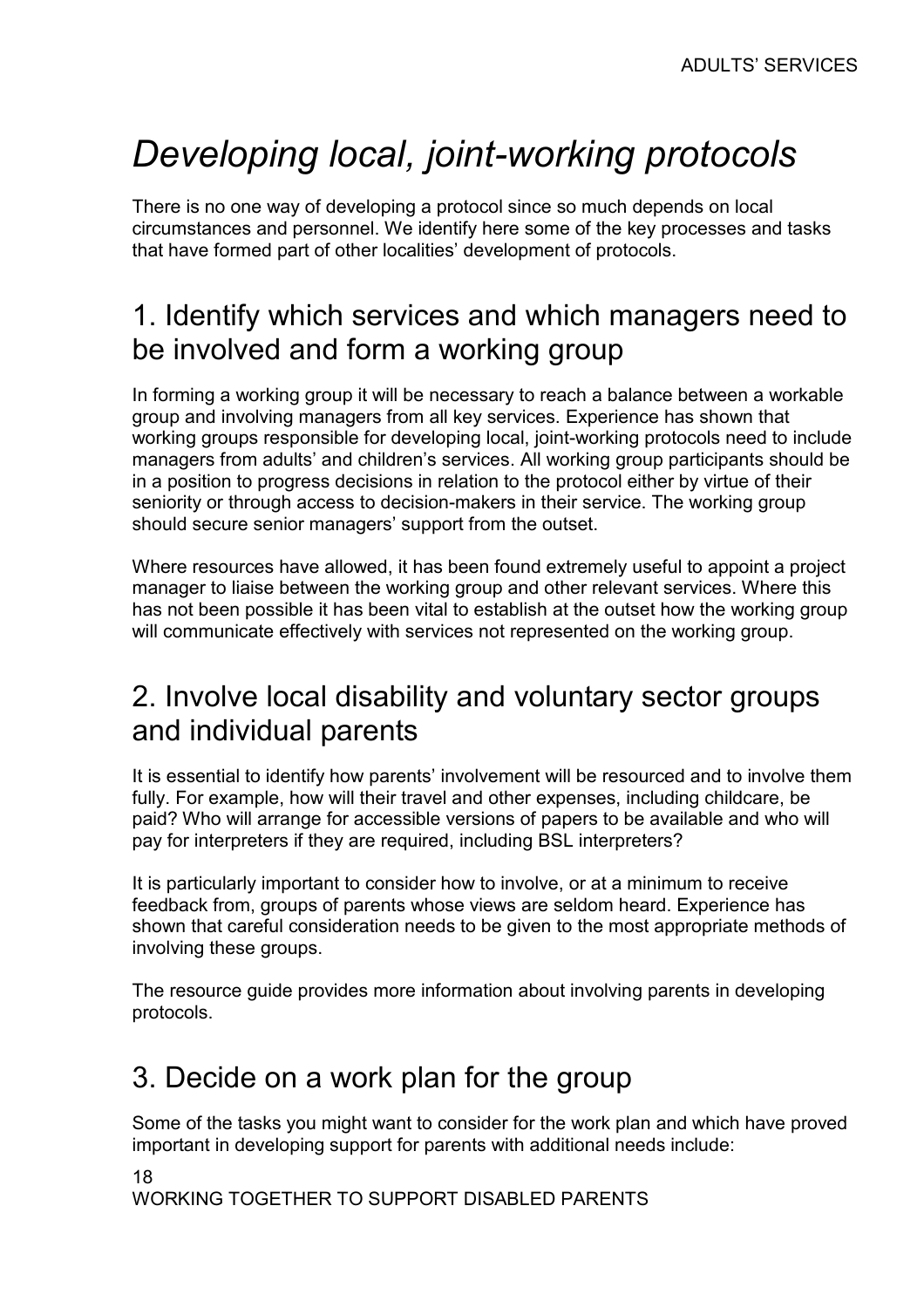- gathering evidence about the needs of local parents with additional requirements
- reading relevant research and getting advice from specialist agencies
- identifying local strategic goals and establishing shared goals
- examining good practice examples of joint protocols from elsewhere
- working with service managers to establish agreement on key issues, including financial responsibilities and arrangements for resolving disagreements between services
- drafting the protocol, or adapting models from elsewhere that have been found useful
- desk testing the protocol against local, anonymous or fictional cases
- presenting the draft protocol to all relevant agencies and at all operational levels to establish how it would work in practice and gathering their feedback
- preparing the final protocol and presenting to senior managers for approval
- securing councillor interest, ownership and formal approval.

# 4. Plan for implementation, monitoring and evaluation

The creation of a protocol is the first stage of an ongoing process. Identifying and monitoring strategic goals will contribute to its successful implementation and ongoing development.

The good practice survey found that routine and effective support for parents can only be sustained where good practice is embedded in service structures that are backed by flexible financial and monitoring arrangements, and when outcomes across agencies and service divisions are evaluated and responded to accordingly.

The following measures were found useful in implementing and developing protocols:

- Present protocols to professionals and parents in a clear, well-designed format.
- Collect evidence that can be used to evaluate outcomes across services and agencies.
- Keep local councillors and service leaders appraised of progress and evaluations.
- Keep progress towards strategic goals under review.
- Measure evidence and feedback from professionals and service users.
- Maintain inter-agency involvement in training and in monitoring and further developing the protocol.
- Anticipate training and research needs that are likely to arise in the short to medium term and plan how these will be funded .
- Form working groups to progress/clarify specific interface issues.

The next section of this guidance comprises a template for writing a joint protocol, setting out the different procedures that will need to be covered.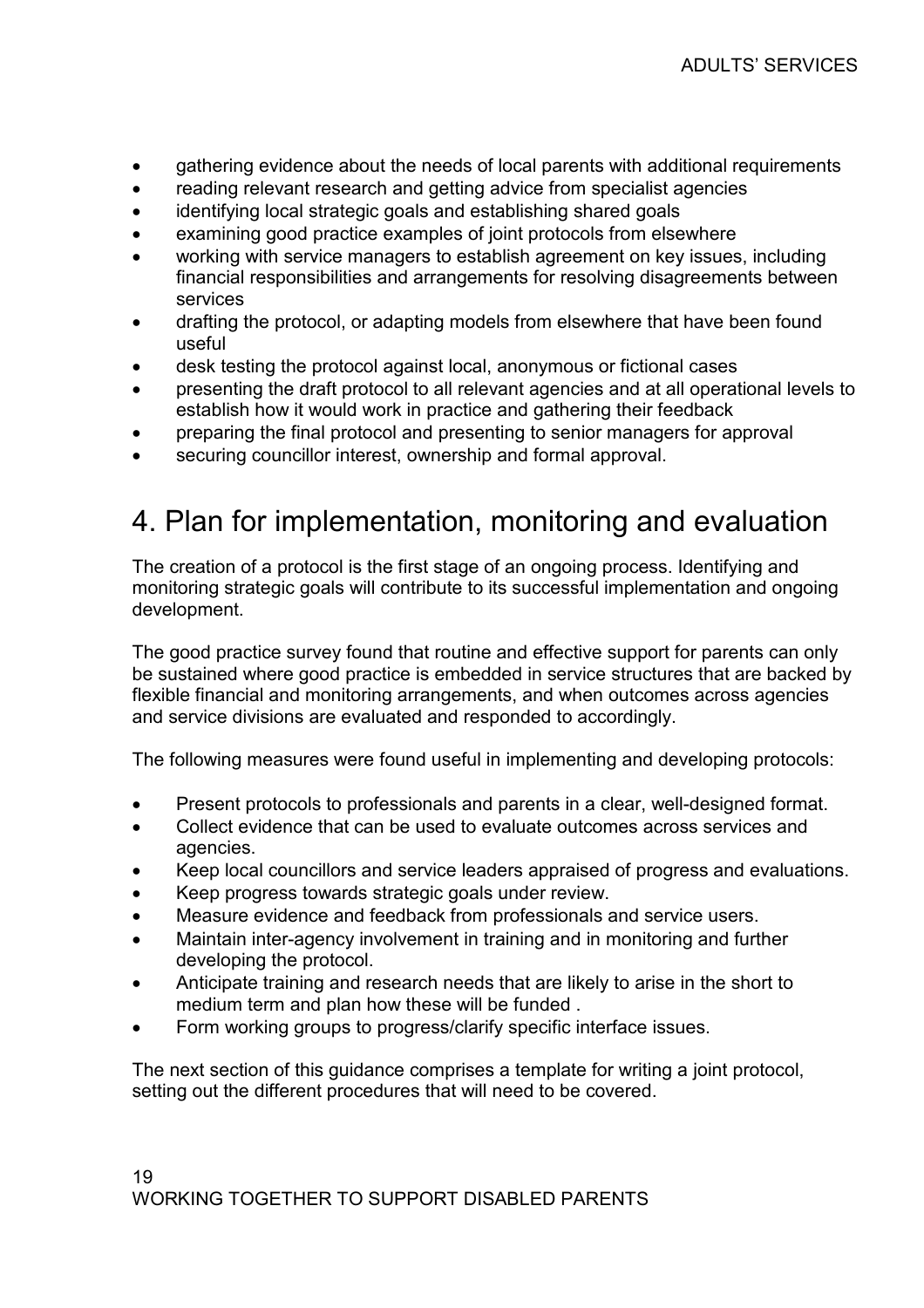# Template of a local, joint-working protocol

# Introduction

This template provides a guide for the structure of local protocols, the detailed wording of which will need to be developed by local agencies. However, some wording is suggested at various points and is based on current good practice. These suggestions are in boxes below. Links are also given to other relevant parts of the resource.

Generally, local protocols for supporting disabled adults in their parenting role comprise four main sections. These are:

#### Starting points

The starting points include:

- identifying common principles and desired outcomes
- defining what groups and situations are covered by the protocol and agreeing common definitions and language
- setting out the relevant national policy and legislative framework
- identifying relevant local policies, protocols and guidance.

#### Processes and functions

This section covers all of the different processes and functions which are part of supporting disabled adults in their parenting role and safeguarding and promoting the welfare of children whose parents have additional support needs.

This section is the core of the jointly agreed protocol as it sets out the responsibilities of agencies and the arrangements for joint working. It is sometimes called 'practice guidance'. A number of protocols also include diagrammatic representations of care pathways and case study examples of how the protocol should work.

#### Implementation

A protocol will only be effective if there are clear plans for, and resources devoted to, its implementation. The template sets out the steps to be taken, covering for example, dissemination of the protocol and joint training arrangements.

#### Evaluation and review

Assessing the effectiveness of the protocol is a key part of its implementation and will include, for example, plans for consultation with parents and children, gaining feedback from staff and agencies and monitoring the impact of the protocol on service provision and the accommodation of children.

The aim of this template is to see what these four sections of a protocol might look like.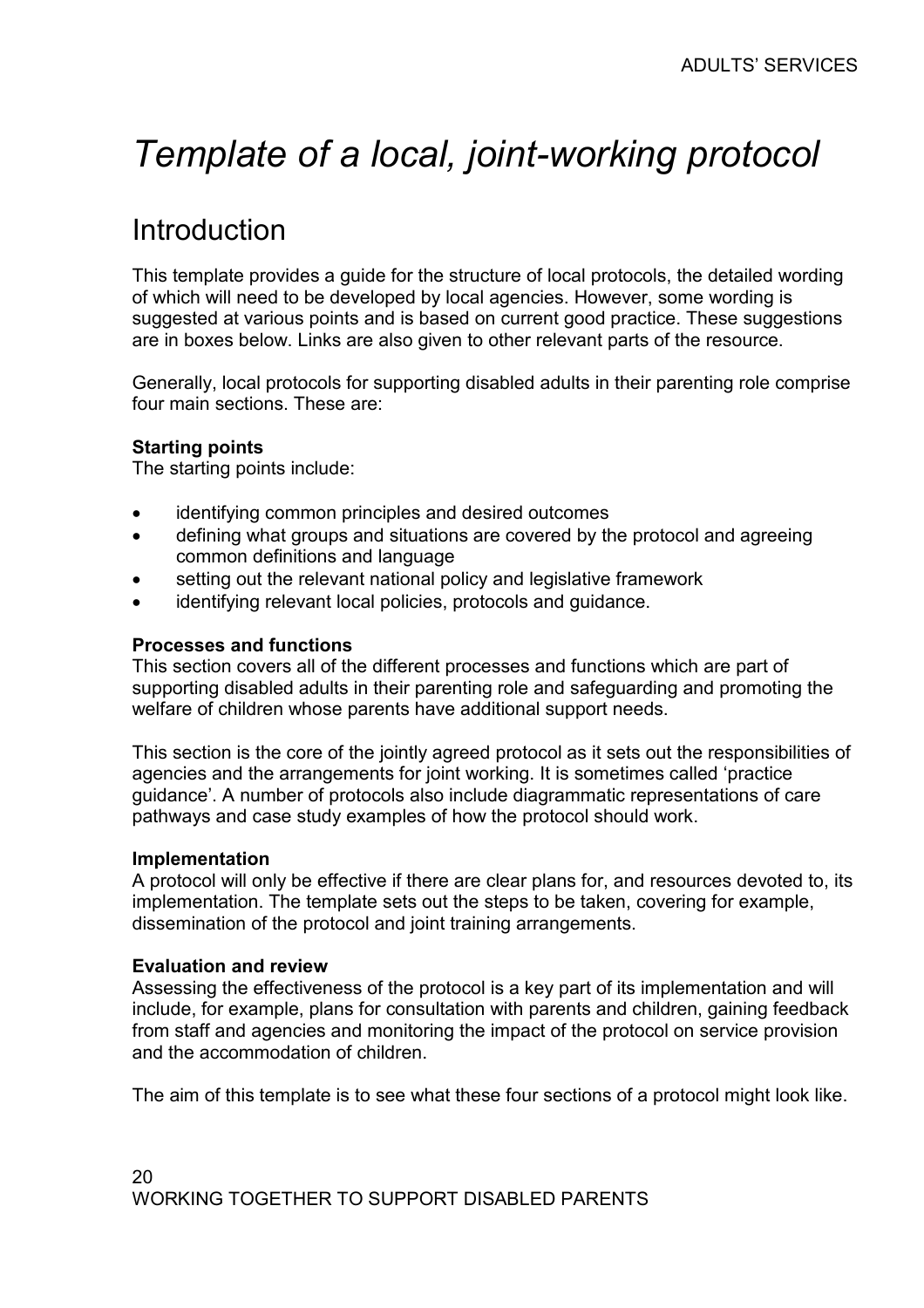# Starting points

## Principles of good practice

To reach agreements on, for example, information sharing, eligibility criteria and service provision, agencies will need to start by identifying the good practice principles that the protocol should be based on. These are likely to be related to the outcomes desired by each agency and by parents themselves. We suggest the following principles of good practice:

- Local authorities and all other agencies working or in contact with children have a responsibility to safeguard and promote children's welfare.
- Children's needs are usually best met by supporting their parents to look after them.
- Professionals should respect and support the private and family lives of parents who have additional support needs associated with physical and/or sensory impairment, learning disabilities, mental health problems, long-term illness, and/or drug and alcohol problems.
- Support needs should be addressed by enabling parents to access universal and community services wherever possible, as appropriate.
- Additional support needs should be met by the timely provision of specialist assessments and services.
- Agency responses should be needs-led, aim to support family and private life and prevent unnecessary problems from arising.
- Agency responses should address the needs of parents and children in the context of the whole family, and not as individuals in isolation from one another.
- Inappropriate tasks and responsibilities undertaken by a child or young person which adversely impact their emotional, physical, educational or social development should be prevented by providing adequate and appropriate support to the parent(s) and their family.
- Diversity should be valued and fully considered in agency responses.

The principles and features of good practice can be used as a starting point for reaching agreement across the agencies, professions and services involved in writing a joint local protocol.

Supporting parents is key to achieving the five outcomes laid out in Every child matters, while support to disabled adults in their parenting role is a crucial part of achieving the outcomes for adults' social care laid down in Our health, our care, our say.

#### Coverage, definitions and vocabulary

21 Another key starting point in developing a joint protocol is to agree what the protocol will cover. The case has been made earlier for a universal protocol, that is, a protocol which covers all groups of parents with additional support needs, with supplementary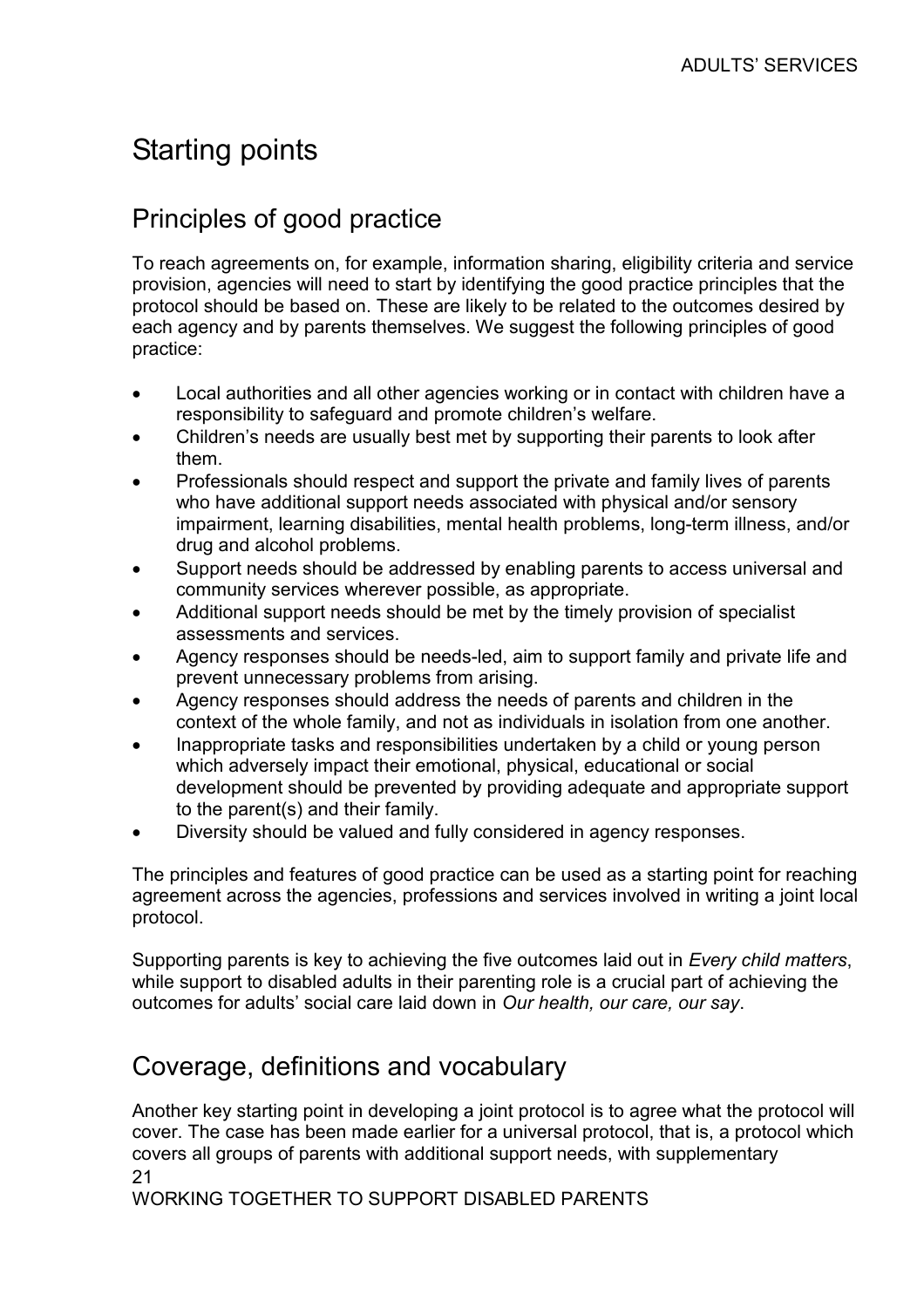agreements concerning specific groups. Nevertheless, it will be necessary to assess whether this arrangement is suited to the specific local circumstances of the agencies concerned. There will also need to be discussion of which agencies are to be directly involved as partners in the protocol. Possible participants include:

- children's services, including children's centres, early years' services and social care services
- education and learning services, including extended schools, educational psychology and education welfare services
- social care services for adults with:
	- > physical and/or sensory impairments
	- > learning disabilities
	- > mental health support needs
	- > drug and/or alcohol related problems
- health services
	- > midwifery and health visiting services
	- > community mental health professionals
	- > services for people with long term health conditions
	- > learning disability nurses
	- > equipment services
- housing services
	- > Supporting People services
	- > housing allocation and homelessness services
	- > housing adaptations and improvements
- probation service.

Discussions on coverage will also enable agencies to reach agreed definitions and a shared vocabulary.

### Legislative framework and relevant national policies

The national policy framework and the responsibilities and entitlements set out in legislation and guidance provide the context for the development of local protocols. One important benefit of jointly agreeing protocols across different agencies is an increased understanding of each agency's role and responsibilities. A detailed account of the policy and legislative framework is included in this resource guide.

In summary, the policy and legislative framework establishes that:

- Children's welfare should be safeguarded and promoted.
- Children's needs are usually best met by supporting their parents to look after them.
- Everyone has the right to respect for family and private life.
- Local authorities and all other agencies in contact with children have a responsibility to take account of safeguarding and promoting children's welfare in the course of their work with children and families. Local authorities have a specific

22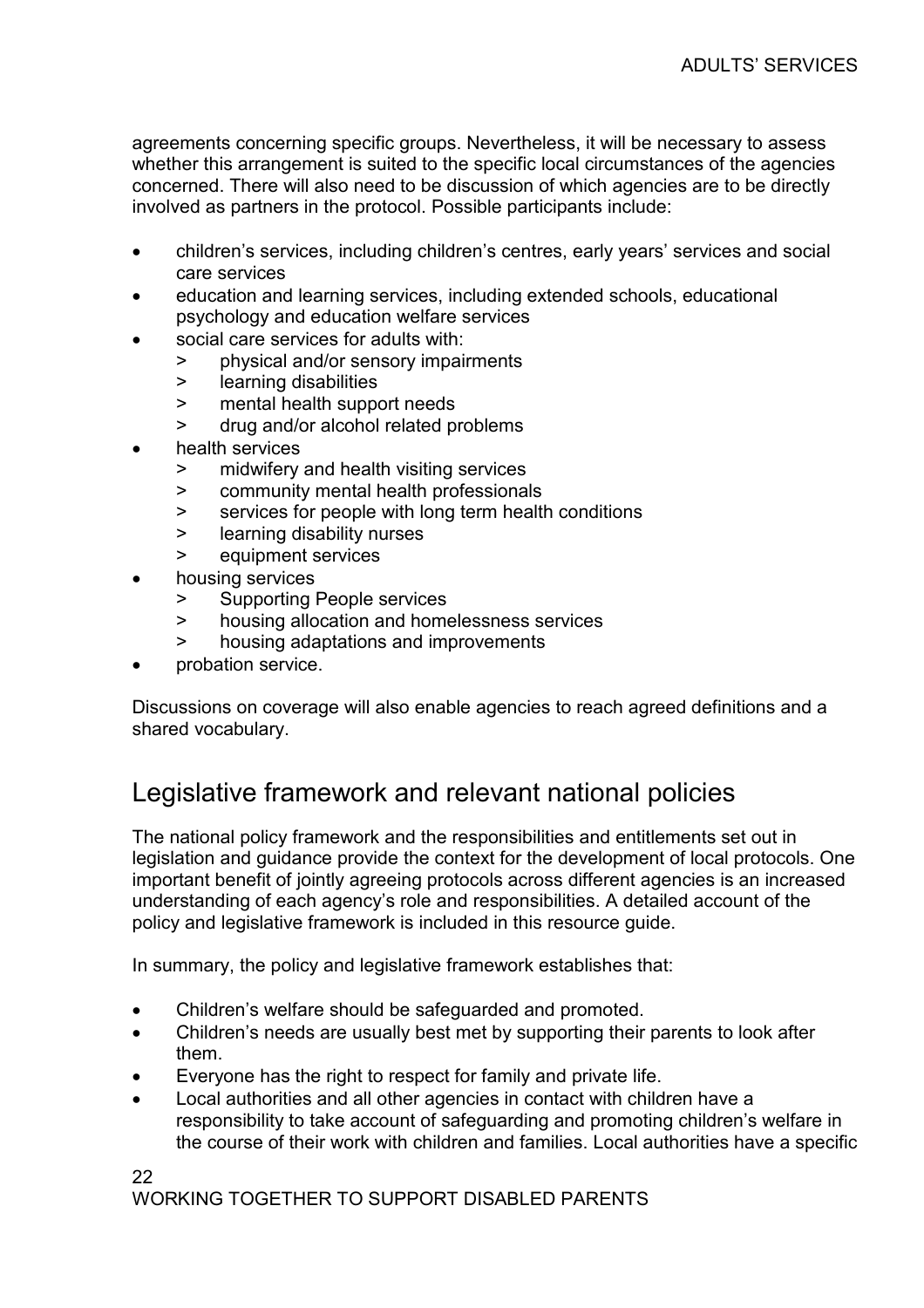responsibility when a child is the subject of court proceedings to ensure the welfare of the child is paramount and a general duty to safeguard and promote the welfare of children in need in their area.

- Disabled parents, and those who appear to be in need of community care services, have the right to an assessment of their needs for support in their daily lives. Such assessments should include any assistance required with parenting roles and tasks; and they are entitled to assessed needs being met if they meet local eligibility thresholds.
- When determining eligibility for adults' services the agency should take into account any risks in the short and long term to the ability of the parent to carry out family roles and responsibilities. The decision should also take into account the consequences of not meeting needs which do not currently meet eligibility thresholds.
- Adults' and children's services across health, education and social care should work together to improve outcomes for children and their families.
- Disabled parents are entitled to equal access to services, including parenting support and information services.
- All public bodies have a duty to actively promote equality of opportunity for disabled people.
- The NHS and local authorities have a duty to promote the health and well-being of their local populations.

#### The relationship between the joint-working protocol and existing protocols, procedures and practice guidance

Relevant local protocols, procedures and practice guidance can be listed in this first section of the protocol. It is also helpful if specific local protocols and procedures are referred to at appropriate points under the processes and functions mentioned below. Among the most important to be included will be:

- information-sharing and consent protocols
- child protection protocols
- protocols concerning completion of the Common assessment framework and of the Framework for the assessment of children in need and their families
- lead professional/key worker/care-coordination protocols
- young carers' protocols.

# Processes, functions and responsibilities

This section of the protocol covers the different processes and functions which make up the relationship between agencies and families who need support. The processes and functions that should be covered are:

- initial contact and referrals
- sharing information between services

23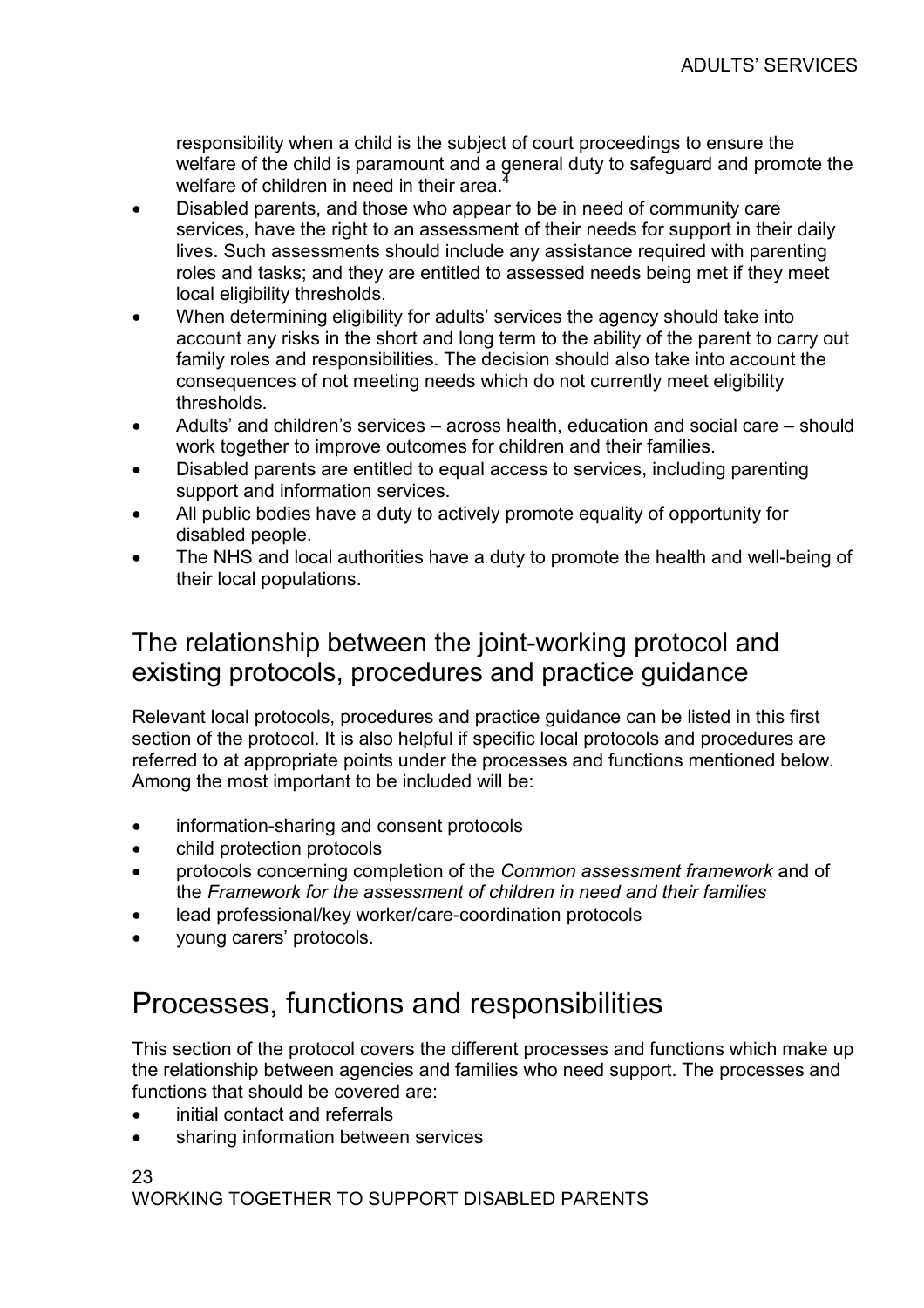- assessment, planning intervention and review
- prevention of avoidable difficulties
- clarification of responsibilities
- coordinating assessments, planning intervention and review
- linking with a range of services
- enabling parents and children to participate fully in assessments, care intervention and review
- putting in place responses to assessed need
- responsibilities of agencies when children are considered to be at risk of harm and/or are accommodated by the local authority
- financial responsibilities of children's and adults' services
- charging
- commissioning
- care pathways and case studies.

#### Initial contact and referrals

Adults' and children's services should jointly agree referral procedures to prevent parents' and children's needs from failing to be met by either of the two services. It will be important that whichever service the family initially comes into contact with is aware of the protocol and of referral procedures.

The details of how to respond to initial contact with parents and to referrals will be determined by local procedures, including those which lay down target times for responses. However, common features of initial contact and referral procedures in good practice examples were:

- As a general rule, referrals for assessing the needs of disabled parents should be referred to adults' services teams, unless specific child protection concerns dictate otherwise. In that case local procedures agreed by the Local Safeguarding Children Board should be followed.
- When referring disabled parents to adults' services the referral should clearly state that the case involves a disabled adult with parenting responsibilities.
- When referring parents to a children and young people's team the referral should highlight that the parent has additional support needs relating to mental health, learning disability, physical and/or sensory impairment, a long-term health problem or a drug/alcohol-related problem.
- Accessible information should be provided to parents concerning referral, assessment and information-sharing procedures.

The protocol may also set out local procedures which generally relate to referrals involving adults or children, for example:

- the circumstances in which a referral can be made without an adult's consent
- the roles of the Common assessment framework and Framework for the assessment of children in need and their families.

24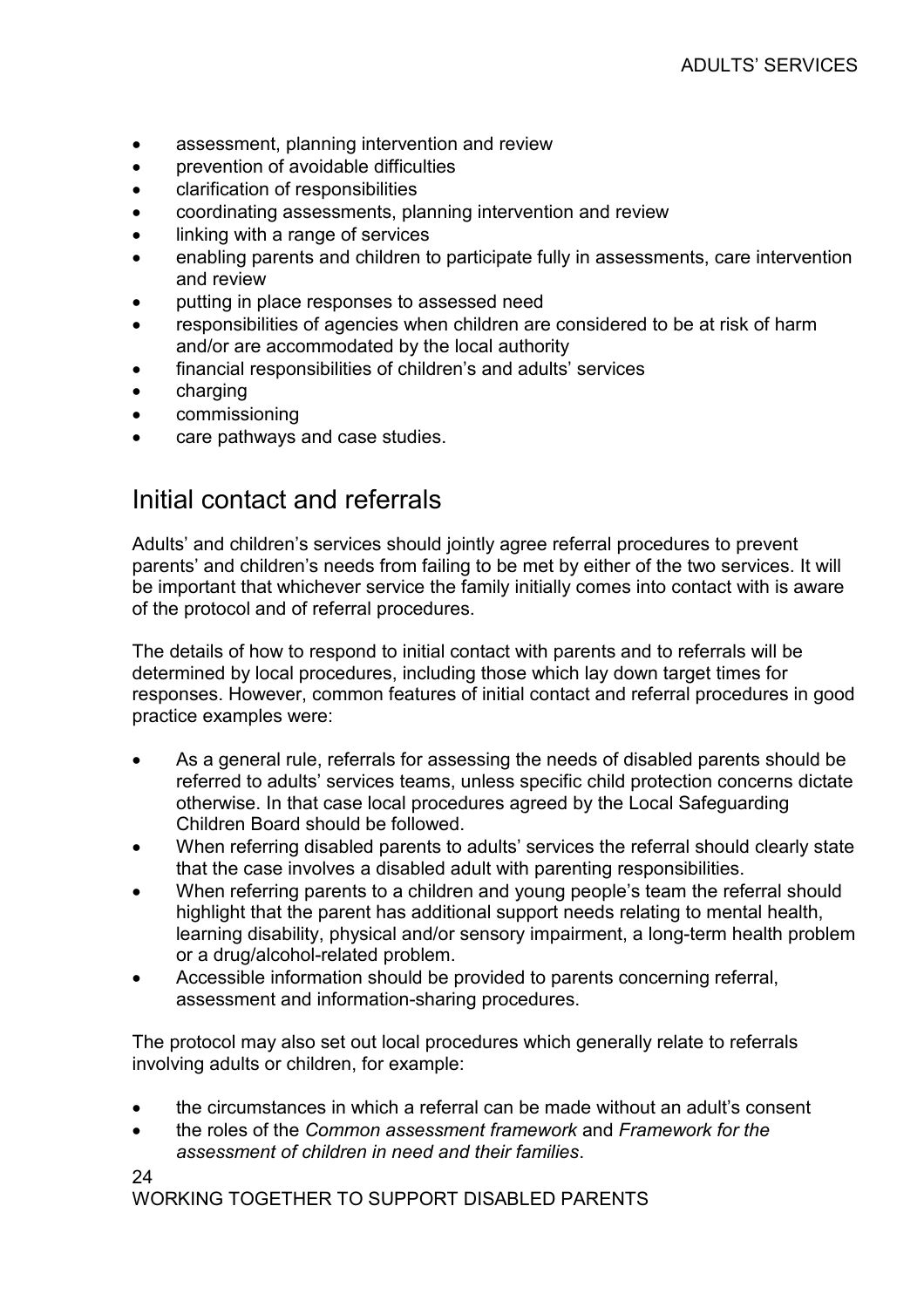### Sharing information between services

It is likely that there are already local procedures in place for sharing information between services when making referrals and assessments of disabled parents and their children. Procedures such as these are supported by Department for Education and Skills (DfES) practice guidance on information sharing. However, writing specific protocols which cover the referral and assessment of disabled parents provides an opportunity to assess whether these information-sharing procedures are effective and appropriate and to raise awareness of the procedures across children's and adults' services.

Common features of good information-sharing include:

- the identification of responsibility for information-sharing at all stages of the process, from referral, to assessment, to planning, to service provision and to review
- clarity about when information can and should be shared without consent of the adult concerned
- clarity about the range of potential sources of information, including universal services (for example, the school, GP or health visitor) and specialist services (for example, the community mental health team, Supporting People service or youth offending team)
- the appointment of people responsible for implementing information-sharing protocols within the organisations and who can act in an advisory capacity to help staff share information in a lawful way.<sup>\*</sup>

#### Assessment, planning intervention and review

 $\overline{a}$ 

At the heart of a joint protocol will be the agreement, reached between children's and adults' services, of their respective responsibilities for assessment, planning interventions and review. In particular, these functions require agreement about eligibility criteria for service provision and the circumstances in which joint work will be carried out.

<sup>∗</sup> In one good practice example the local authority used 'Caldicott Guardians', who were introduced in the NHS following the 1997 Caldicott Report. Within the NHS this is a senior person, usually a health professional, responsible for safeguarding the confidentiality of patient information.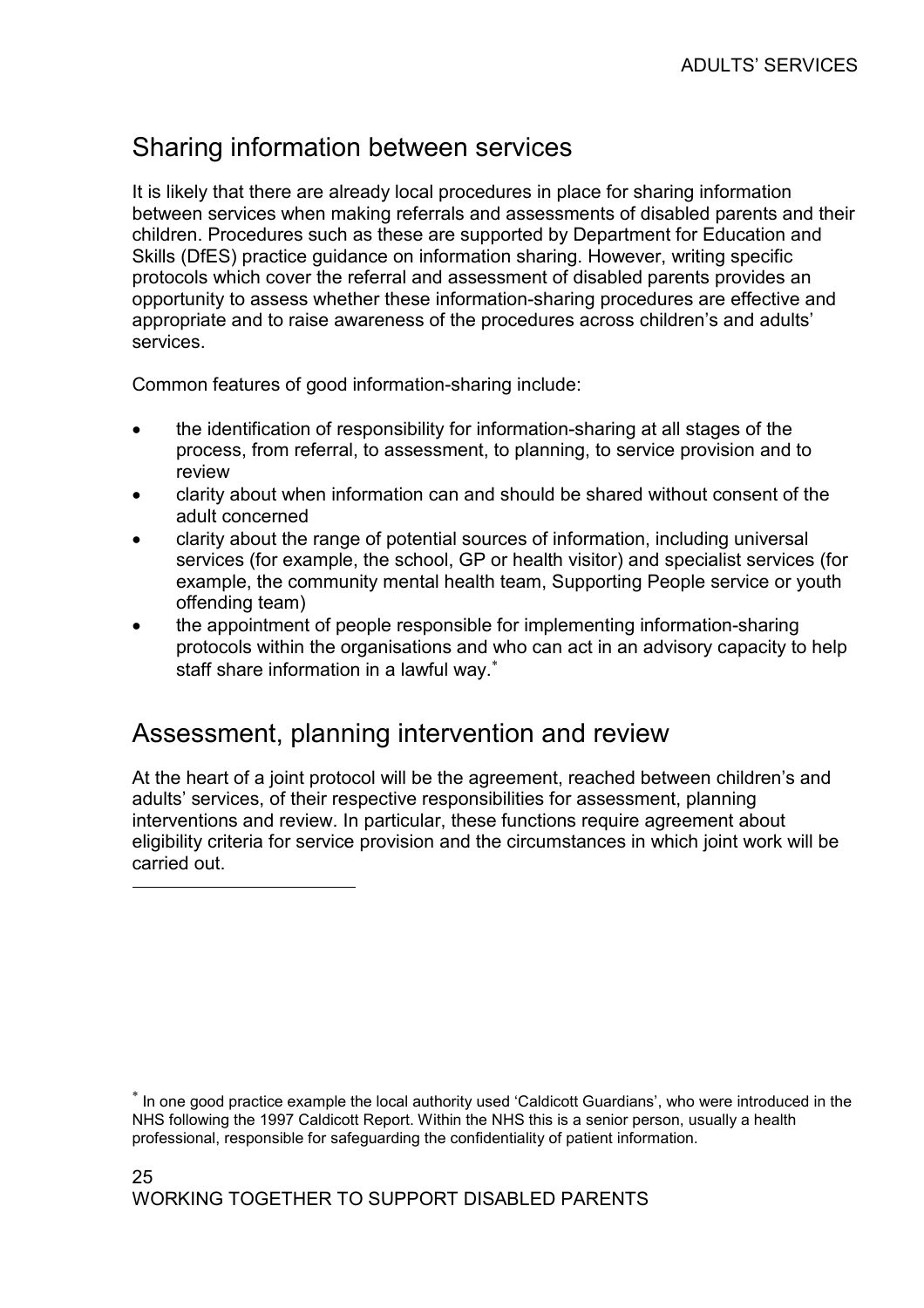There are four key features of good practice in assessment and planning:

- 1. preventing avoidable difficulties
- 2. clarity of responsibilities
- 3. mechanisms for coordination and planning
- 4. making links with a range of services.

#### Prevention of avoidable difficulties

An important common feature of all the good practice examples was a clear statement that assessment arrangements and eligibility criteria for the provision of services by children's and adults' services should aim to prevent avoidable difficulties arising by:

- recognising low levels of need which, if unaddressed, are likely to lead to difficulties for parents and undermine children's welfare
- recognising support needs at the early stages of the parenting experience
- anticipating support needs which may arise at different stages in a family's life cycle.

#### •

The Fair access to care services and the Framework for assessment of children in need and their families, recognise the importance of adults' services responding to lower levels of needs in cases where parents are living with the additional challenges of impairment, illness or drug and/or alcohol problems. Criteria for carrying out community care assessments and responding to needs should therefore take this into account. Norfolk County Council's protocol does this by stating:

'… the combination of impairment and parenting responsibilities within the overall context of the individual family's circumstances may generate a higher degree of need for support than a personal assessment of the disabled/ill adult alone.'

It is good practice to emphasise that, when determining eligibility for adults' social care services, support should be given to parents where the risk to independence (as defined in Fair access to care services) currently falls within the 'moderate' band determined by local authority eligibility criteria for services provision but where there is reason to suppose that the risk will become 'critical' or 'substantial' if no support is provided. This practice follows the policy guidance set out in Fair access to care services<sup>5</sup> and preventative approach in the Framework for the assessment of children in need and their families.<sup>6</sup>

A key aspect of a preventative approach is the recognition that support for parents may prevent children from taking on inappropriate caring roles. It will be important to make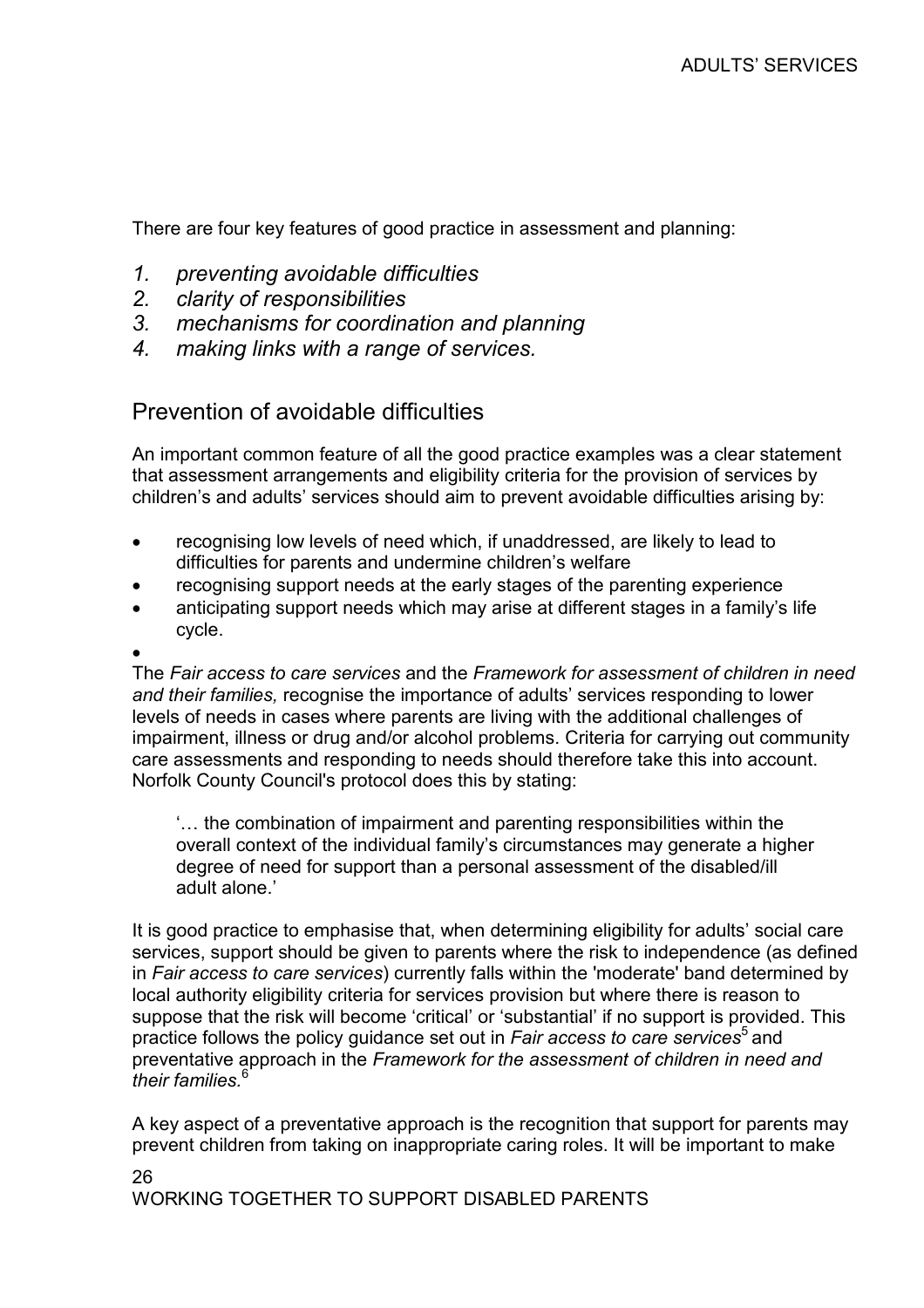links with the local multi-agency carers' strategy and any local protocols concerning young carers.

#### Clarification of responsibilities

Another common feature of the good practice examples included in the knowledge review was clarity about the respective responsibilities of adults' and children's services in assessments, planning intervention and review, and the circumstances when joint working would be required. Generally, the protocols agreed that:

- Adults' services have responsibilities for assessment and care planning when there are no safeguarding concerns and where the parent needs assistance with the routine tasks of looking after children.
- Adults' and children's services should jointly coordinate assessment and care planning where parents need support for the medium- to long-term to enable them to meet their children's developmental needs.
- Children's social care lead assessment and planning (with specialist input from adults' services) where intervention is required to prevent children suffering significant harm or where children's needs are complex and/or there is a disabled child in the family.

This agreement on responsibilities is often visually illustrated by a chart setting out the pathways through the assessment and planning process. It may be helpful to look at the flow charts developed by the local authorities whose good practice examples of joint protocols are listed later in this guide.

This section of the protocol will need to be cross-referenced with local procedures for implementing the statutory guidance Working together to safeguard children.

A key part of this section of the protocol will be the arrangements for resolving disagreements between services. These arrangements will need to cover the whole process from referrals, assessments and planning, through to financial responsibilities, joint working and reviewing. Each locality will want to develop its own agreements but one example is a protocol which states:

'In the event of a dispute about lead responsibility and/or the allocation of costs between staff at practitioner level, the two team managers should first seek to resolve this by reference to this policy. If they are unable to do so the case should be referred to service area manager level for dispute resolution.'

#### Coordinating assessments, planning intervention and review

Protocols provide an opportunity to re-affirm or establish new procedures for different agencies and professions to work together on assessments, planning intervention and review. It will be important to set up mechanisms for the following situations: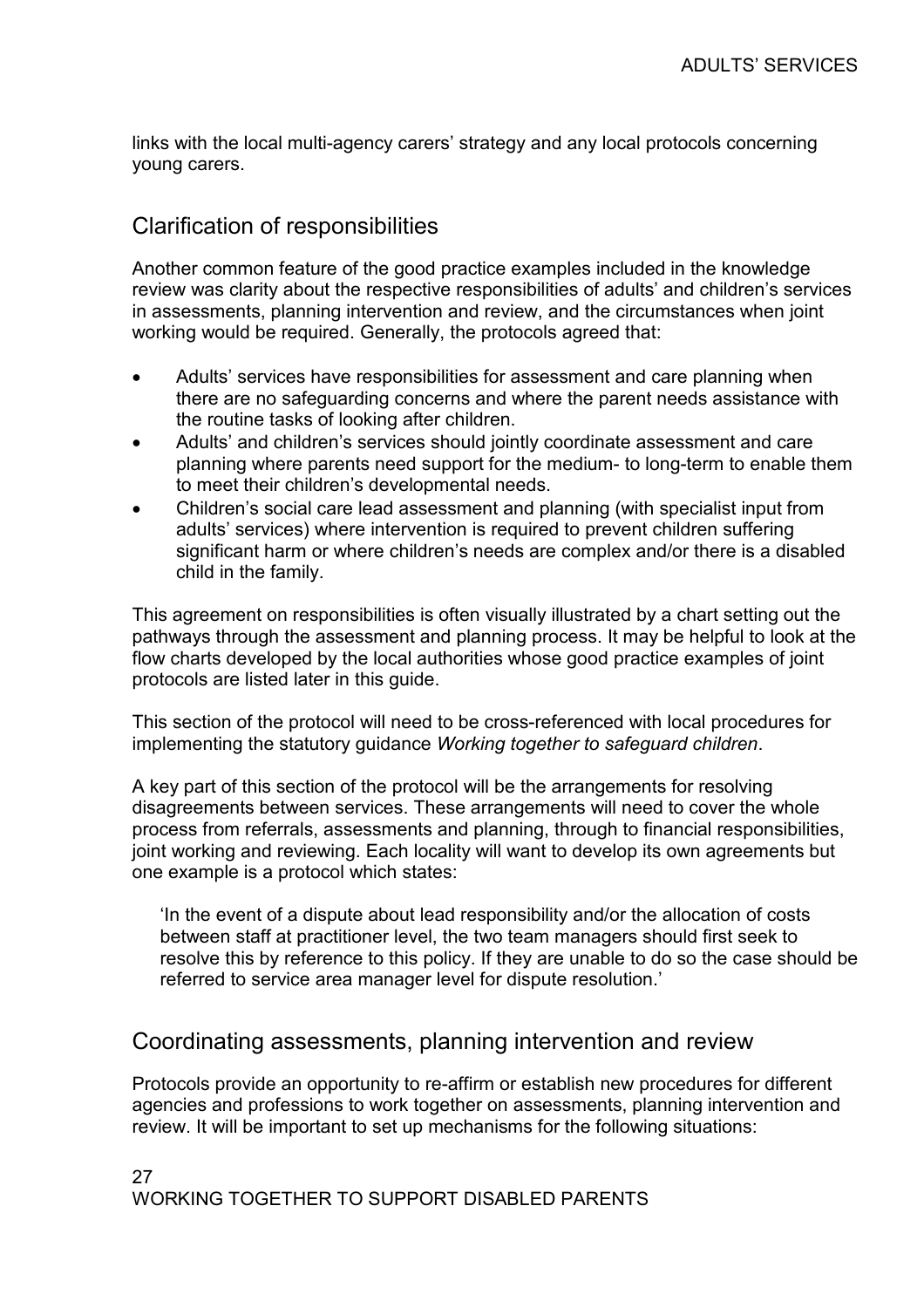- where an assessment is being carried out by adults' social services and expertise concerning children's developmental needs is required
- where an assessment is being carried out by children's social services and expertise concerning the parent's additional support needs is required
- where input from another agency, for example, midwifery or education, is required to properly assess the child's and family's needs.

The case examples included in this guide illustrate ways in which protocols can assist with determining responsibilities and in fostering coordination and cooperation between services.

Where assessments, planning and reviews are jointly carried out by adults' and children's social services, the protocol will need to set out:

- the criteria for deciding which service provides the coordination or lead professional/key worker
- the arrangements for ensuring effective communication and involvement of the relevant services and professions throughout the assessment process, service provision and review.

Mechanisms for coordinating assessments, planning intervention and review may include appointing a care coordinator/key worker/lead professional, holding multiagency meetings and organising joint supervision of the family by children's and adults' social services. Norfolk County Council's protocol, for example, uses 'professional consultation'. In other words, children's and adults' services have appointed named officers who are available at all times of the day or by call-back facility the same day, to enable professional consultation between partner agencies about specific named disabled parents and/or children of disabled parents.

### Linking with a range of services

Guidance may also be required, within the protocol, on the contribution and role of services such as midwifery, health visiting, Supporting People services, housing, schools and children's centres. Where representatives from these services are involved in developing the protocol it is an opportunity to coordinate referral and assessment processes and to take account of different services' eligibility criteria.

#### Enabling parents and children to participate fully in assessments, care intervention and review

Some parents and children will require communication to be in accessible formats and/or their preferred languages. Others will want to be fully involved and to understand what is going on. In some circumstances it will be appropriate to ensure that parents or children have access to an independent advocacy service. Protocols will need to set out responsibilities, including financial responsibility, for the provision of these important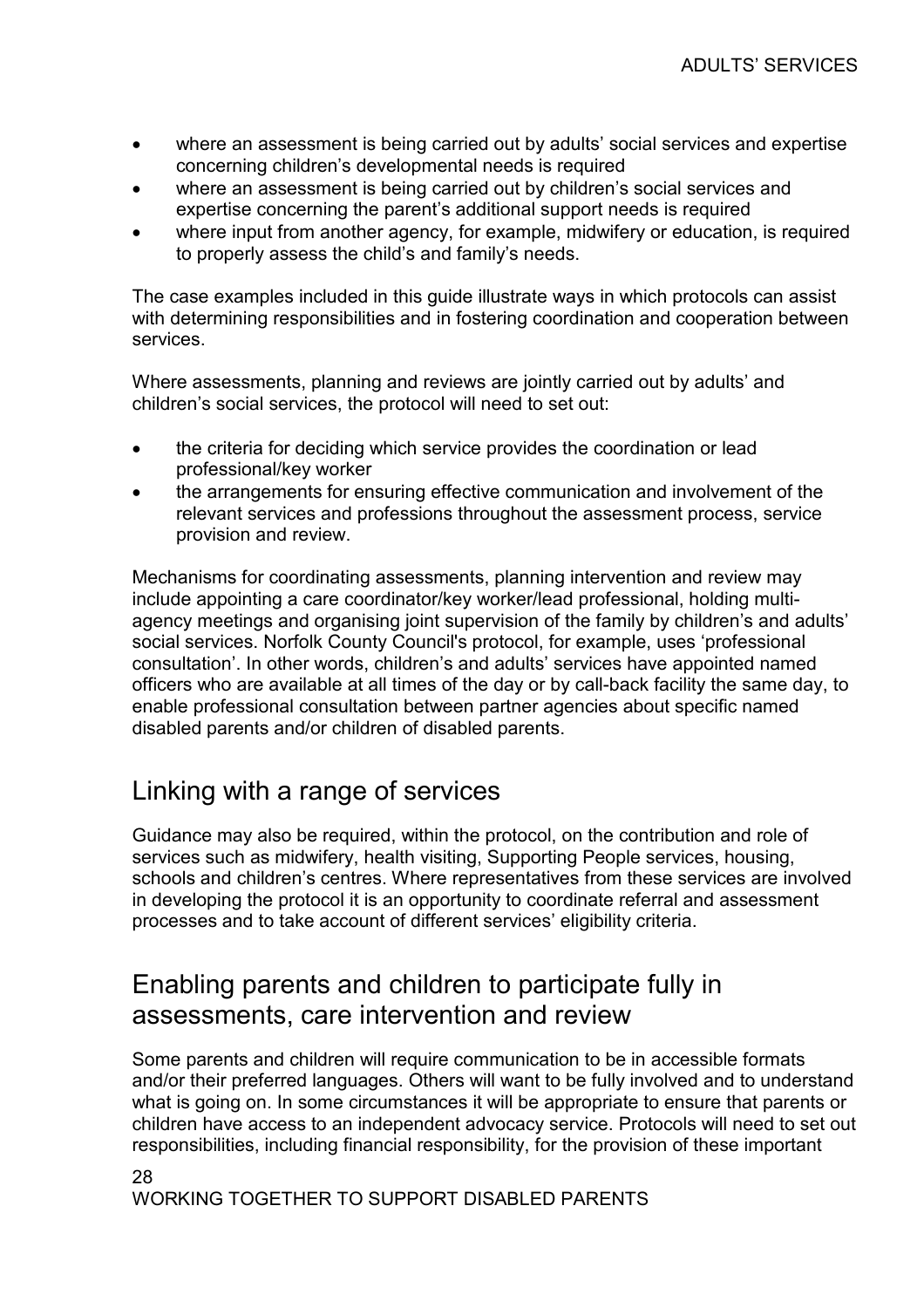services. Practitioners and managers responsible for implementing the protocol will find it helpful if there are arrangements in place for providing information about services which can put information in accessible formats, assist with communication and/or provide independent advocacy.

Some localities use family group conferencing as an important method of involving all family members in identifying and responding to needs (see Resources, organisations and references for contact details to find out more information about this method). In these instances, local procedures for family group conferences will also need to be referred to in the protocol.

#### Putting in place responses to assessed need

It is useful to include in the protocol agreements about relationships between adults' and children's services when responding to assessed need. Clarity may be required where:

- adults' and children's services are jointly commissioning service responses to a child and family's needs
- adults' services (when responding to eligible parental needs under Fair access to care services) wish to use services that are normally commissioned by children's social care (such as foster carers, shared care, child care agencies and family support workers)
- children's social care (when responding to children's needs under Section 47 of the Children Act 1989) wish to use services that are normally commissioned by adults' social services (such as support workers, short-break services and home care agencies).

Protocols should also highlight the requirement to offer direct payments in lieu of services if this is what the family wishes and support their use.

#### Responsibilities of agencies when children are considered to be at risk of harm and/or are accommodated by the local authority

This part of the template should make links between the protocol and:

- •
- local Safeguarding Children Boards and local arrangements for implementing Working together to safeguard children<sup>7</sup>
- vulnerable adults' policies it is important to recognise that it is not only children who may be at risk of harm in some family circumstances.

29 Sorting out the responsibilities of agencies when children are considered to be at risk of harm is also an opportunity to recognise that the local authority is one legal entity and that agreement is necessary between its divisions – that is, children's and adults' social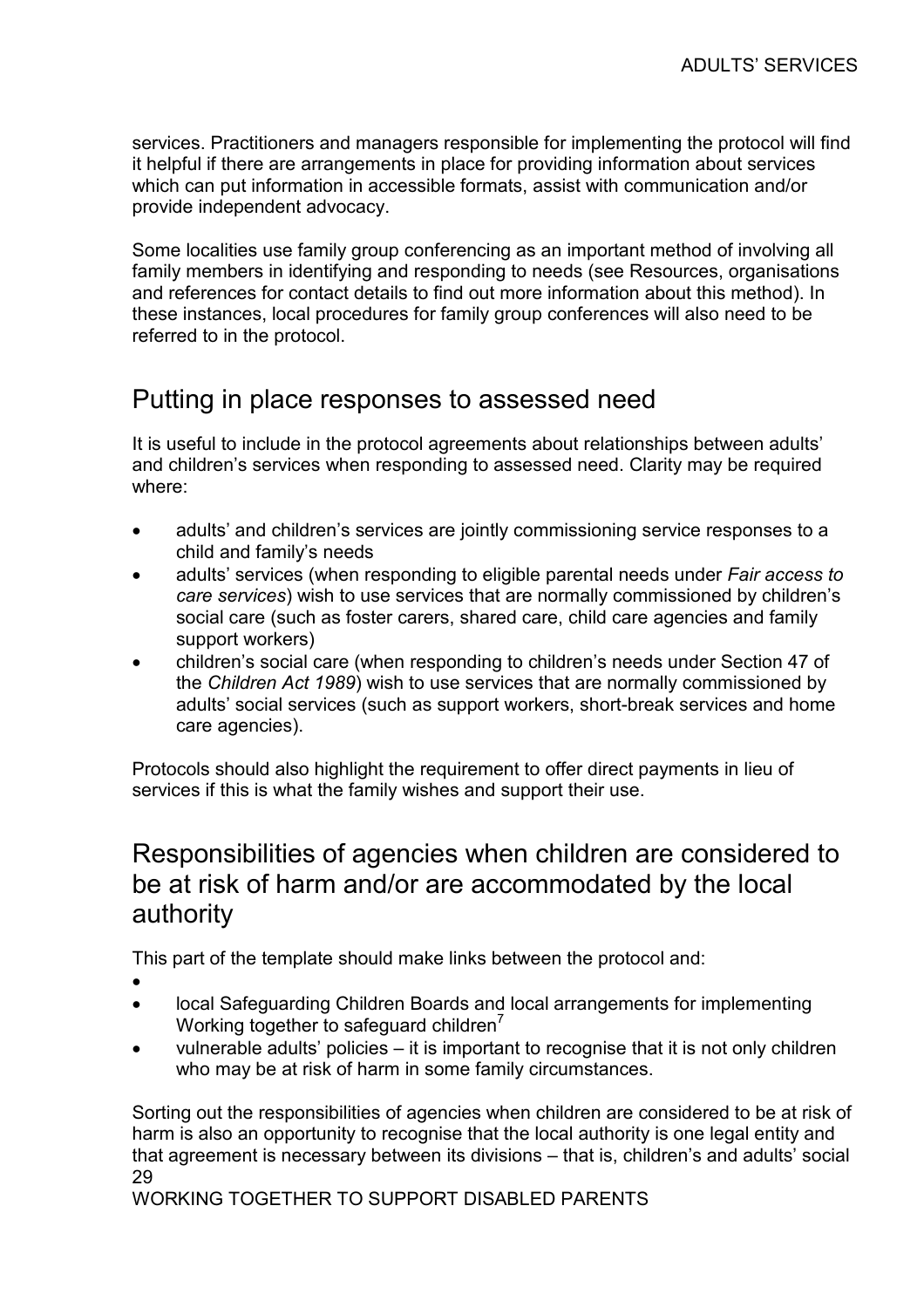services. This is particularly important when legal proceedings are involved. It is also important to specify within the protocol parents' and children's entitlements, from the perspective of legislation and local policies, to independent advocacy and the arrangements for providing access to such advocacy, including financial arrangements.

Finally, this section of the protocol should set out the responsibilities of children's and adults' social care when children are accommodated by the local authority. Agreement will need to be reached on who has responsibility for:

- supporting parents to maximise the chances of being reunited with their children
- facilitating contact between parents and children, as appropriate
- enabling parents and children, where appropriate, to be fully involved in child protection conferences and reviews
- referring parents to independent sources of advice, information and counselling support.

#### Financial responsibilities of children's and adults' services

Protocols will also need to set out clearly the financial responsibilities of children's and adults' social services respectively, including provision for joint funding. The starting point for good practice is as follows:

- Financial responsibility rests with adults' services where an adult has eligible assessed parenting needs.
- Financial responsibility rests with children's services where children are assessed as being 'in need' or where there are safeguarding concerns (Section 47 of the Children Act 1989).
- Where parents and children are assessed as having eligible needs financial responsibility is shared.

In reality it is not always possible to neatly separate children's and adults' needs and local authorities who demonstrate good practice have found it necessary to be flexible.

Where children and adult(s) within a family have eligible needs, there are three options:

- pool budgets, with agreed contributions from adults' and children's social care, to fund service responses where joint assessments have been carried out
- make equal contributions from adults' and children's services to each plan where joint assessments have been carried out
- specify within the protocol the respective responsibilities of children's and adults' services for meeting assessed need and ensure financial contributions are made accordingly.

Procedures will also need to be put in place for resolving differences about funding responsibilities.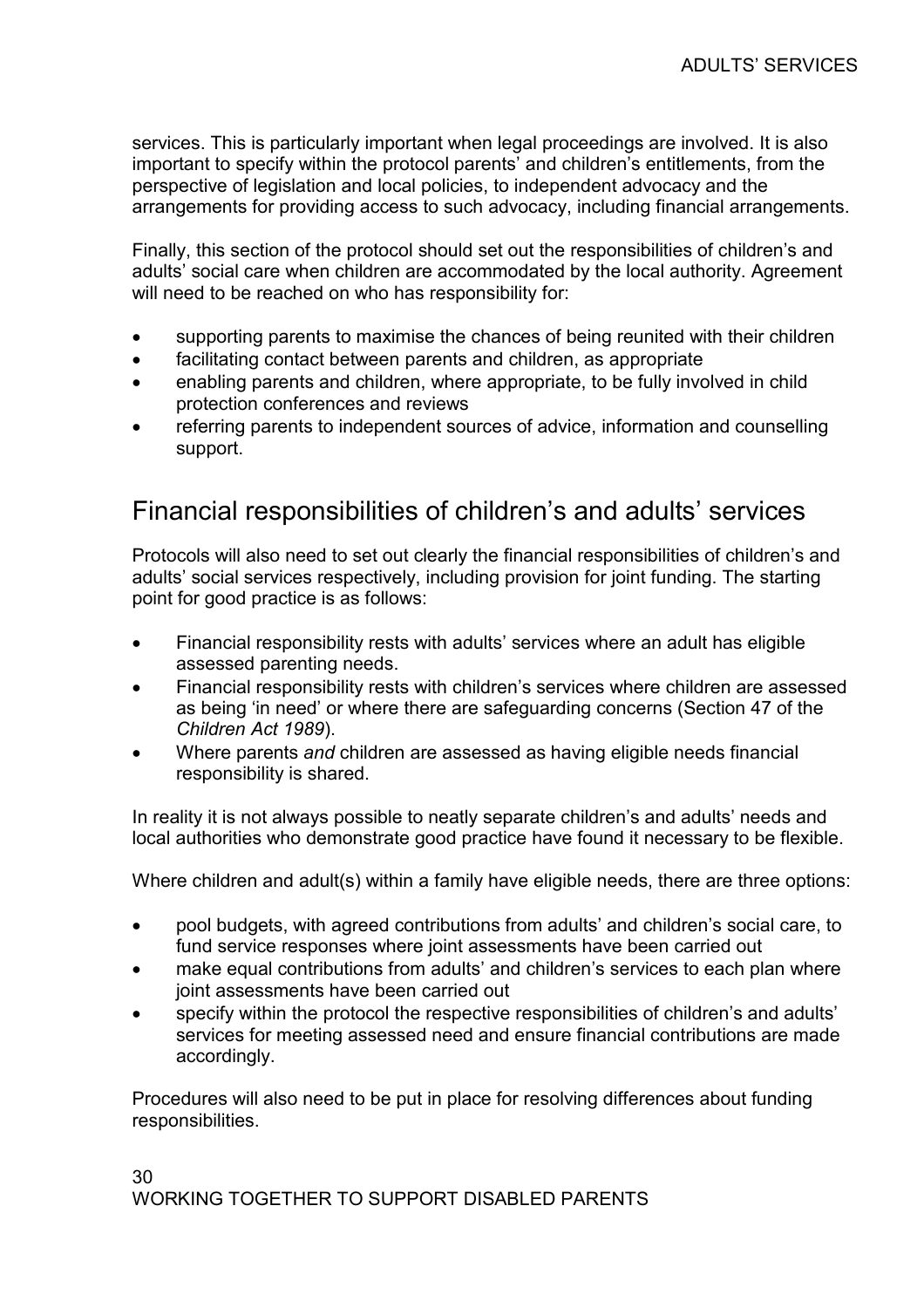## **Charging**

Services provided under community care legislation may be charged for (unless they are provided as care under the Mental Health Act). In contrast, services provided under Section 17 of the Children Act 1989 may not be charged. It is therefore important that the protocol sets out the procedures to be followed when a care package involves contributions from children's and adults' social services.

### **Commissioning**

Commissioning social care services (at the local population level) is the process of specifying, securing and monitoring services to meet an identified need. There are four stages to the process:

- identifying needs and mapping existing service provision
- allocating resources
- developing services
- monitoring and reviewing service provision.

Localities are likely to already have commissioning strategies for children's services and adults' social care. They may also have parenting or family support strategies. However, these strategies may not identify disabled parents in any needs analysis and the mapping of existing services may not consider capacity in relationship to particular groups of parents.

The protocol is therefore an opportunity to carry out a needs analysis of additional parental support needs in the locality and a mapping of services available to meet these needs. It is also an opportunity to ensure that future needs analyses and service audits carried out by children's and adults' services identify disabled parents.

Commissioning strategies should include universal, targeted and specialist services, taking into account, for example, health services and the extent to which they are able to respond to specific needs. Strategies will also include the role of the voluntary sector, particularly as many parenting support services are delivered by voluntary organisations.

Parents and children should be consulted and involved at all stages of the commissioning process and have a particularly important role to play in the development and monitoring of services.

Where it is *necessary* to commission specialist services to support disabled parents it will often be appropriate to consider pooling budgets from different agencies. Pooling budgets helps to promote a more integrated approach to commissioning, eligibility and individual plans, and service provision. More importantly, pooling budgets should prevent disabled parents' needs from failing to be met by either children's or adults' social care, as each attempts to protect their resources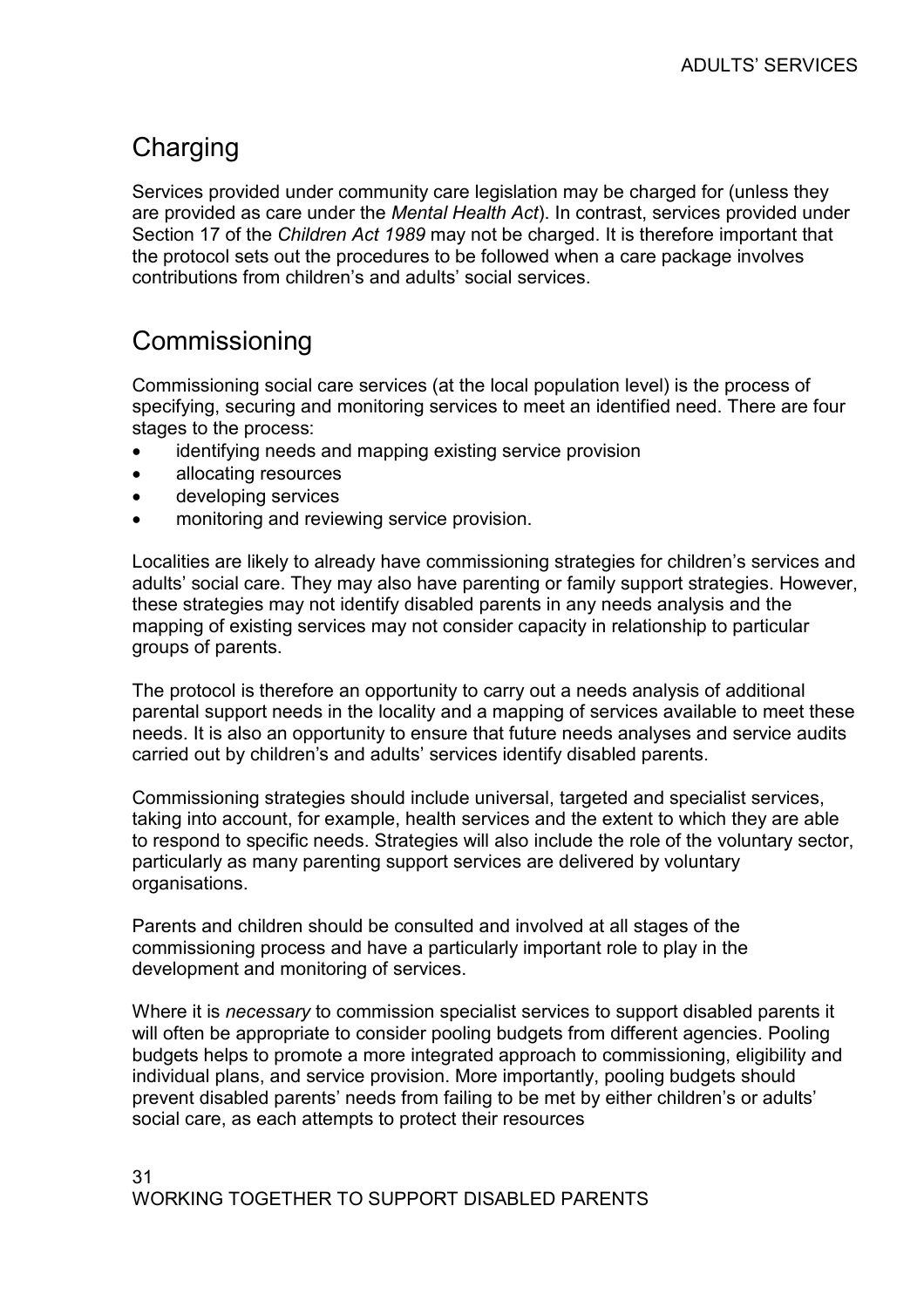Section 31 of the Health Act 1999 makes possible the pooling of health and local authority resources to meet the needs of a particular population group. There are no restrictions on local authorities' adults' and children's services pooling resources and children's services authorities may also pool resources with 'relevant partners' such as district councils under Section 10 of the Children Act 2004.

The principles of good practice identified earlier should also underpin commissioning practices.

#### Care pathways and case studies

Most of the good practice protocols provide a visual representation of the procedures to be followed in determining eligibility and the role of the respective agencies. These pathways are a key aid for staff to see at a glance the procedures to be followed. Some protocols also provide case studies, based on anonymised real cases, to illustrate to staff how the protocol should be implemented. A number of fictionalised case studies illustrate the potential of inter-agency protocols.

# Implementation of the protocol

It will be very important that steps are taken to ensure that all relevant members of staff, across all relevant agencies are aware of and use the protocol. There are a number of processes which will help with this.

#### Publication and dissemination

The experience of local authorities which have demonstrated good practice in this area is that an attractive publication is essential to promote effective dissemination. The use of graphics to display care pathways helps practitioners to be clear about the procedures to be followed.

Local authorities have used a range of methods to disseminate their protocols (apart from training, mentioned below). These include:

- launching the protocol at an event for staff from relevant agencies, with the support of senior managers
- holding a series of multi-agency, multi-disciplinary workshops for practitioners
- having a designated webpage, linked to the websites of participating agencies.

#### **Training**

The protocol will need to be incorporated into existing training programmes for staff, for example, training on assessment and care management procedures, the Framework for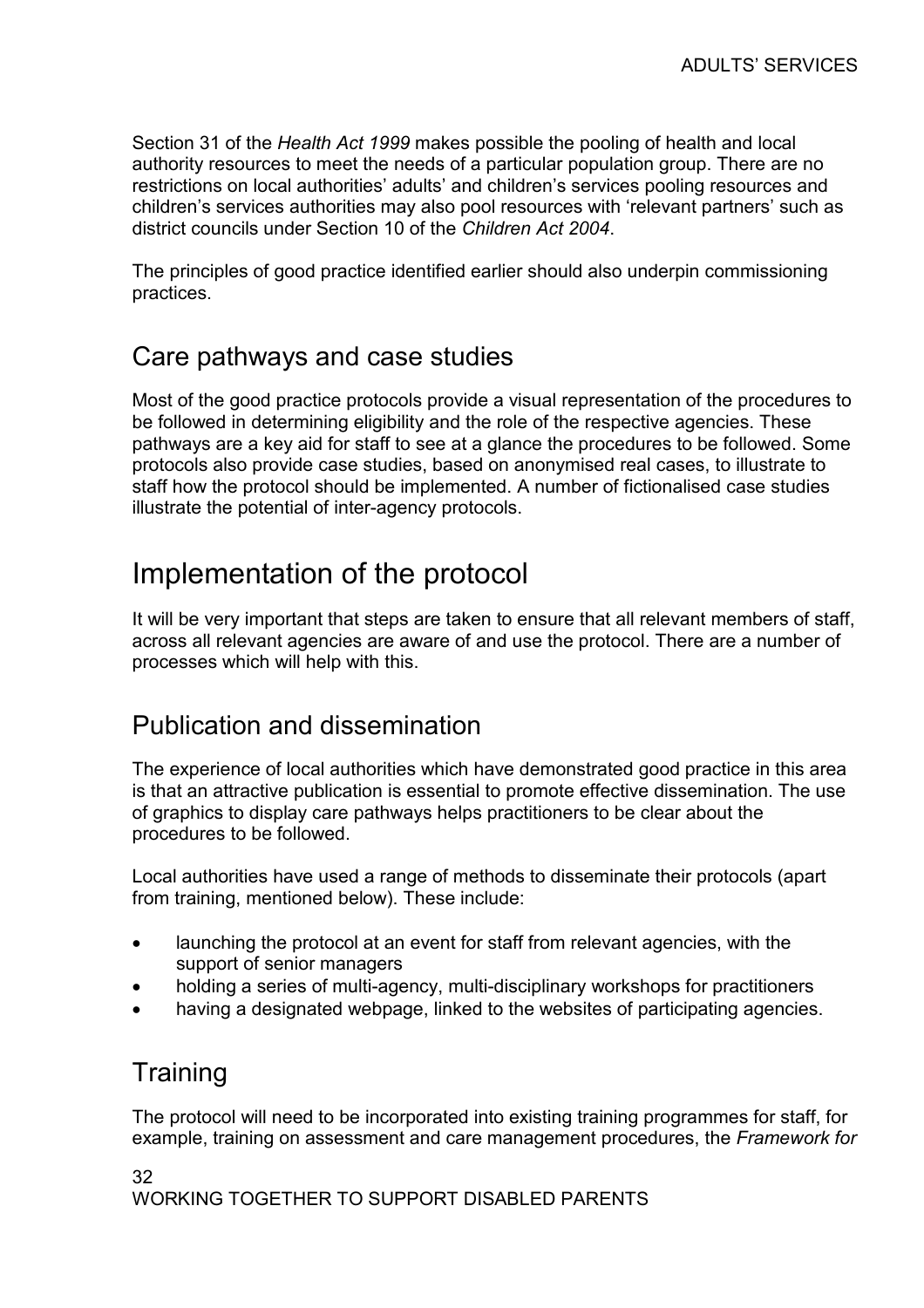the assessment of children in need and their families and multi-agency training on child protection procedures.

Good practice authorities involved disabled parents in training and this has proved very effective in getting key messages to staff and helping to bring about cultural change. Sometimes there will be local organisations that can provide input, in other cases national organisations such as the Disabled Parents Network and CHANGE can provide training. A list of organisations that can help with training is provided.

### Designated responsibility for implementation of the protocol

In some localities professional advisers in adults' and children's services have been given the task of developing the protocol. In others, a project worker has been appointed to do this. It is important that this coordinating and development role is continued into the implementation stage and that resources in the form of designated staff time are allocated for this task. In many areas, individual practitioners (because of personal interest and experience) have acted as informal 'champions' of good practice in supporting disabled parents. Some localities, in developing their protocols, have found it useful to formalise this role and have identified people in each team whose role is to:

- be familiar with the practice and principles of the protocol
- keep up to date with practice developments
- be a point of contact for practitioners working with a disabled parent.

People who take on the role of champion should not be expected to take on all cases allocated to a team which involve a disabled parent, but instead should be a resource for team members who may not be so familiar with the issues involved.

It will be important that champions are supported in this role, for example, by providing training opportunities.

#### Supervision and team meetings

The routine processes used by agencies to promote good and consistent practice also have a key role to play. Supervision, team meetings and informal discussions with colleagues are all ways in which individual practitioners are supported to do good quality work.

#### Practice seminars/case discussions

In some areas, practitioners have found it useful to hold practice seminars bringing together the range of agencies and professionals that may be involved with families affected by parental disability or additional needs. These discussions can also be a useful mechanism for disseminating and reviewing the protocol.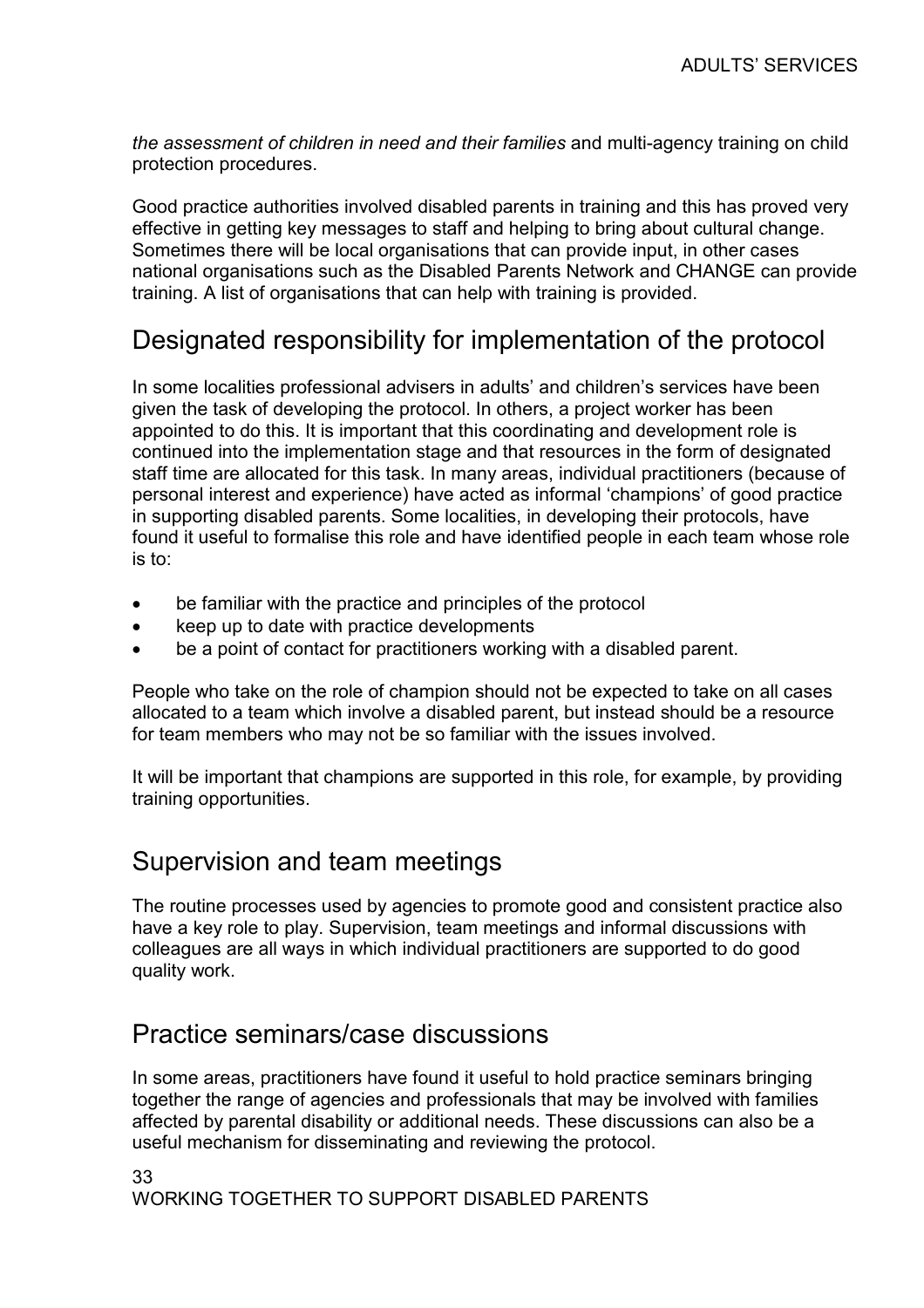# Evaluation and review of the protocol

Protocols will need to be evaluated and reviewed, not only in the first stages of implementation but continuously so that changes in the legislative and organisational contexts are reflected, as is experience of how best to support families affected by parental disability.

### **Monitoring**

The purpose of the protocol is to deliver better outcomes for parents and children. Ideally there should be some basis for comparing the outcomes achieved prior to the adoption of the protocol with the outcomes following implementation. Even if this is not the case, it will be important to ensure that monitoring is carried out once the protocol is implemented. In fact monitoring will assist authorities to comply with their Disability Equality Duty.

Monitoring will require agreement between different agencies and services on:

- definitions of disabled parents and those with additional needs
- what information is to be gathered
- how information is to be gathered
- who will be responsible for analysing the data.

Existing monitoring systems may be adequate to collect the data necessary to measure outcomes for parents and their children or they may need minor adjustments to collect data relating specifically to this group of parents. However, it may be the case that existing monitoring systems within adults' services do not enable the identification of outcomes for service users who are parents; and within children's services monitoring systems may not identify parental disability or additional support needs when measuring outcomes for children. Such gaps in information will need to be addressed to enable the effectiveness of the protocol to be reviewed.

## **Evaluation**

It may be that existing monitoring systems will not yield the information needed to assess the effectiveness of the protocol and that they cannot easily be adjusted. In such cases, specific evaluation of the operation of the protocol may be necessary. Even if data are available, the advantage of carrying out an evaluation, rather than just relying on quantitative data, is that qualitative data can be gathered on the views and experience of parents and children and those of different agencies and professions, including those practitioners responsible for implementing the protocol.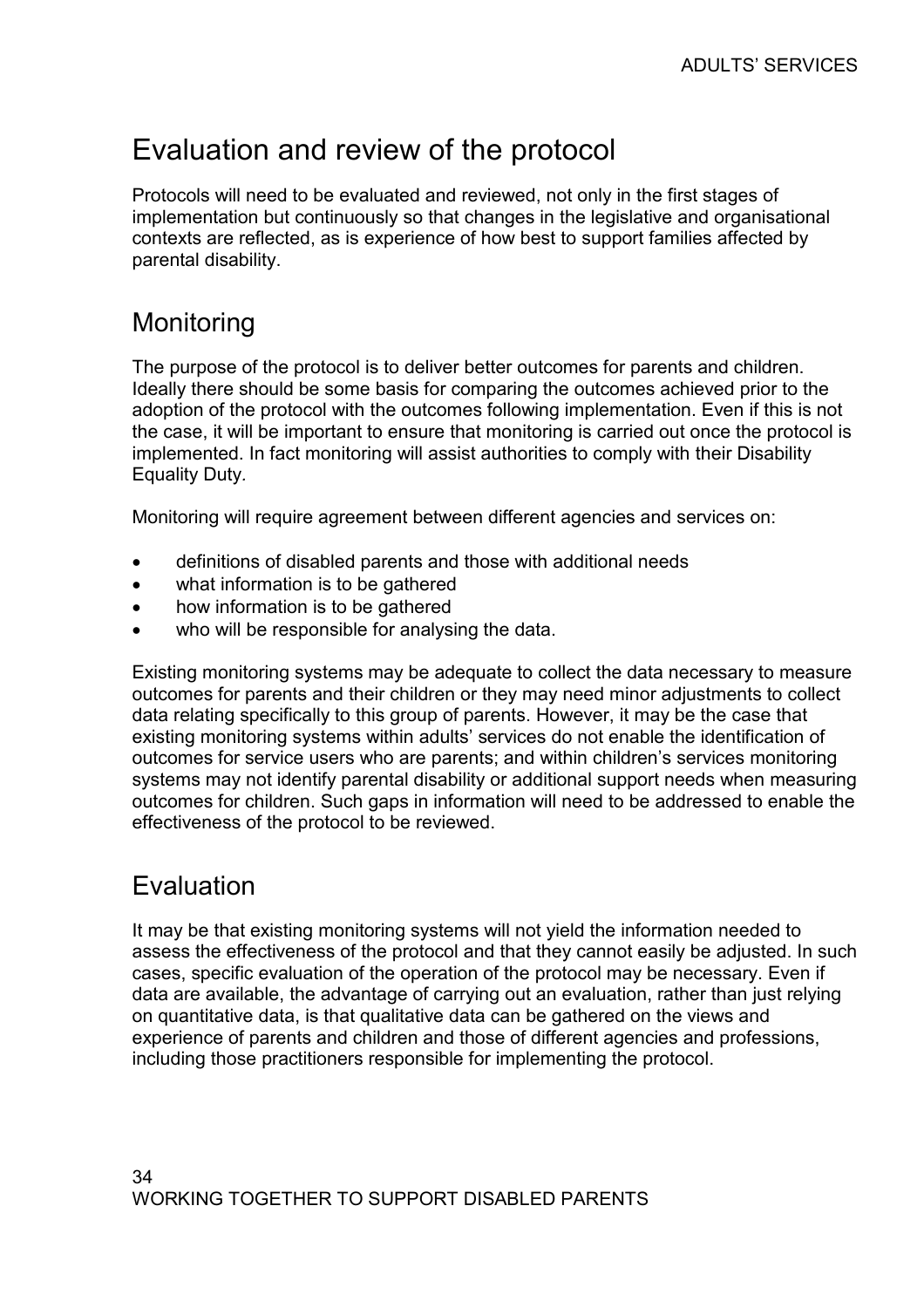#### Review

It is good practice to specify when the protocol will be reviewed. A review should:

- use monitoring data and evaluation
- consult with parents, children and staff, including those from other agencies who are in contact with parents and children.

A review should assess:

- the extent to which the protocol has been implemented
- whether the outcomes of the protocol have been delivered, from the point of view offamilies and practitioners
- any barriers to joint working.

The protocol should specify who will be responsible for carrying out this review and how it will be resourced.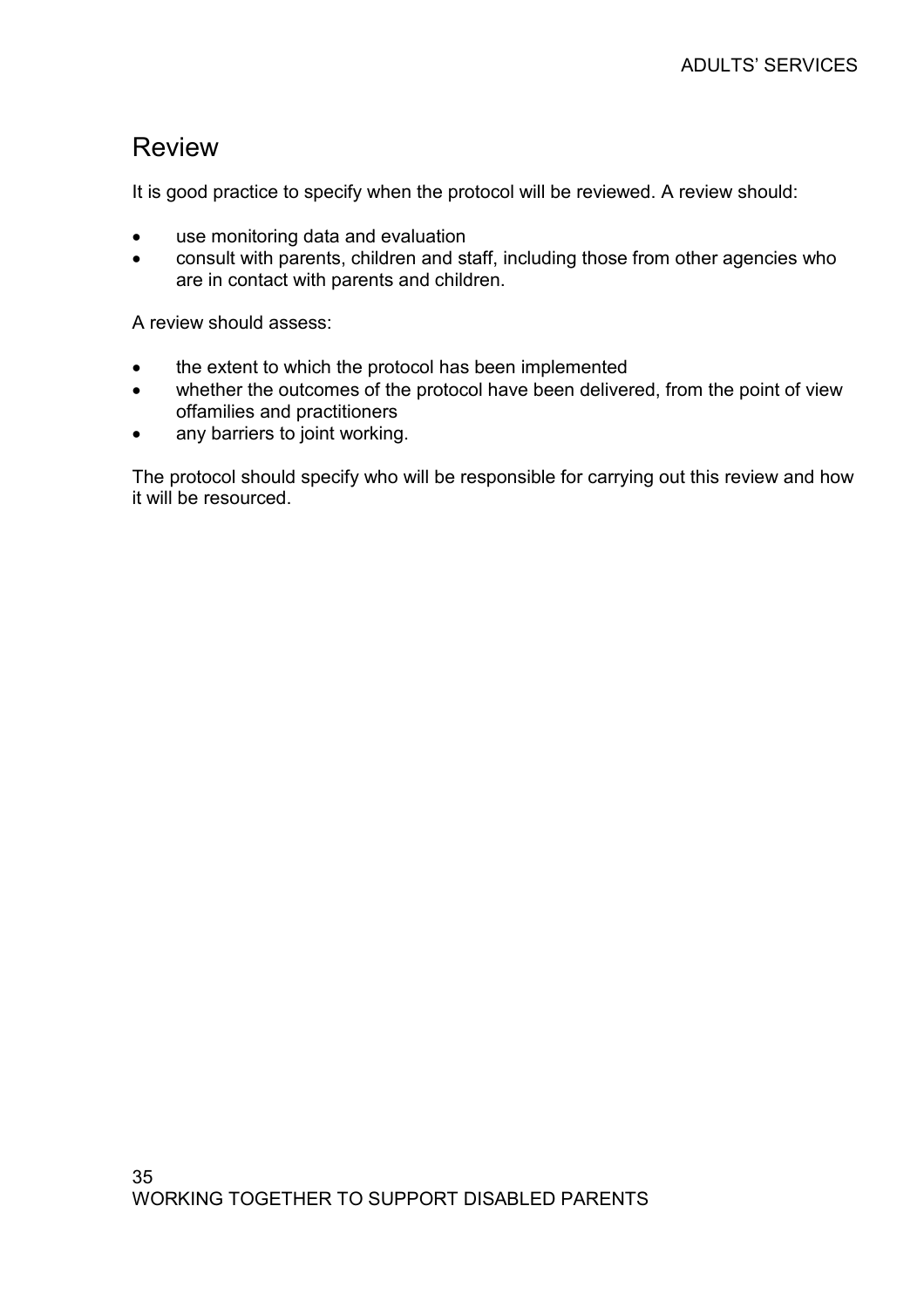# The policy and legislative frameworks for adults' and children's services

# Starting points

Policy, legislation and guidance provide the framework within which services operate and establish that:

- Local authorities and all other agencies working or in contact with children have a responsibility to safeguard and promote children's welfare.
- Children's needs are usually best met by supporting their parents to look after them.
- Professionals should respect and support the private and family lives of parents who have additional support needs associated with physical and/or sensory impairment, learning disabilities, mental health problems, long-term illness, and/or drug and alcohol problems.
- Local authorities and all agencies in contact with children have a responsibility to safeguard and promote children's welfare.
- Disabled parents and those who appear to be in need of community care services have the right to an assessment of their needs and have the right to have their assessed needs met if they meet local eligibility thresholds. Assessments should gauge any assistance required with parenting roles and tasks.
- When determining eligibility for adults' services, social services should take into account any risks in the short and long term which may affect the ability of a parent to carry out family roles and responsibilities.
- Decisions as to whether to provide support should also take into account the consequences of not meeting needs which fall outside eligibility thresholds.
- Adults' and children's services across health, education and social care should work together to improve outcomes for children and their families.
- Disabled parents are entitled to the same access to services as all parents, including parenting support and information services.
- All public bodies have a duty to actively promote equality of opportunity for disabled people.
- The NHS and local authorities have a duty to promote the health and well-being of their local populations.
- 1. For children and parents generally the policy aims set out in Every child matters: change for children are that every child, whatever their background or their circumstances, should have the support they need to:
- be healthy
- stay safe
- enjoy and achieve

36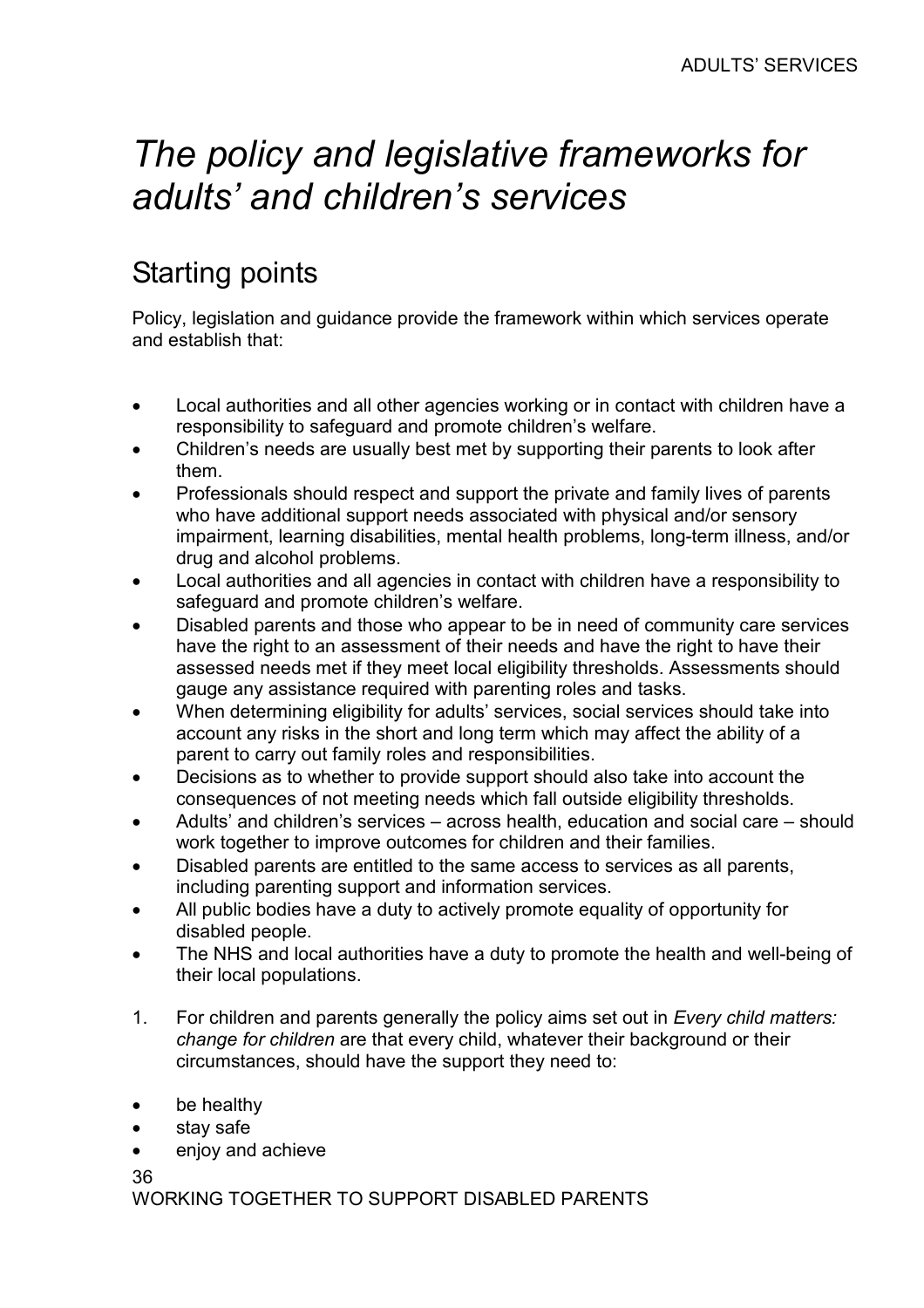- make a positive contribution
- achieve economic well-being.
- 2. Children's Services Authorities are required to lead the development of strategic children and young people's plans which should identify where outcomes need to be improved and how to achieve these improvements. The Childcare Act 2006 places a duty on local authorities to reduce inequalities in well-being between young children in their area and to provide accessible information to parents.
- 3. The policy background set out for adults' social care sets similar goals as *Every* child matters about equality of outcomes for adults who have additional support needs. The White Paper Our health, our care, our say establishes the following outcomes for social care:
- improved health and emotional well-being
- improved quality of life
- making a positive contribution
- choice and control
- freedom from discrimination
- economic well-being
- personal dignity.
- 4. The Human Rights Act 1998 upholds the right of everyone to respect for private and family life, while the Disability Discrimination Act 2005 and the Northern Ireland Act 1998 require public authorities to promote equality of opportunity for disabled people.
- 5. More specifically, the National service framework for children, young people and maternity services recognises that some parents require:
- early identification of their support needs
- specialised forms of support
- collaborative arrangements between adults' and children's social care.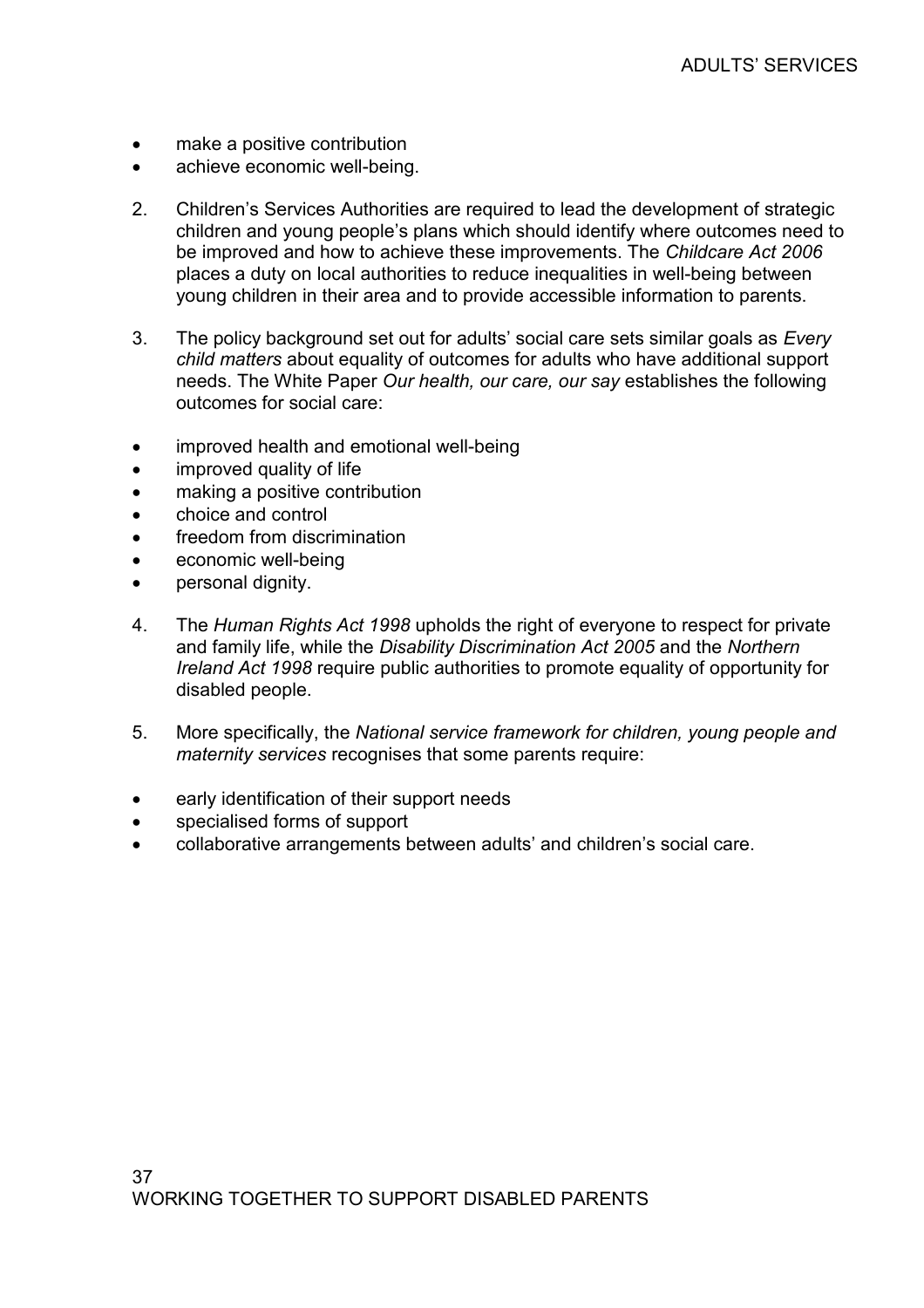### National service framework for children, young people and maternity services: core standards

### Markers of good practice<sup>8</sup>

- Multi-agency working to support parenting is outlined in all local strategic and service plans.
- Information and services to support parenting (by mothers and fathers and carers) are available and coordinated through local multi-agency partnerships.
- Support for all parents with pre-school children is available from early years' settings including nurseries, Sure Start local programmes and Children's Centres.
- Parents whose children are experiencing difficulties (for example, because of learning disabilities and/or challenging behaviour) receive early support and evidence-based interventions. The requirements for local provision are identified in strategic planning.
- Collaborative arrangements are in place between services for adults and those for children and families to ensure effective joint assessment and support/treatment to enhance parent's parenting capacity and protect and promote the well-being and welfare of children.
- Adults caring for looked-after children have early, accessible, multidisciplinary support.
- Primary care trusts and local authorities ensure that local parents are involved in the planning and delivery of services, with representation from all local communities and groups.
- 6. Where children are at risk of experiencing significant harm, a key marker of good practice is that:

'A broad range of integrated, evidence-based services are available: to prevent children and young people from being harmed; to safeguard those who are likely to suffer significant harm and; to address the needs of those children who have suffered harm. The services should, at the same time, provide support to their parents/carers.'<sup>8</sup>

7. Parenting support: Guidance for local authorities in England<sup>9</sup> requires authorities in England to complete parenting strategies linked to the Children and young people's plan and to identify a single commissioner in children's services whose role includes that of:

'Developing a formal set of protocols which define how different agencies should work together in supporting parents including pooled or aligned budgets for programmes and staff training.'<sup>10</sup>

- 8. The policy framework also addresses particular support needs:
- The White Paper Valuing people included within its strategy for people with learning disabilities a specific policy aim of: 'Supporting parents with learning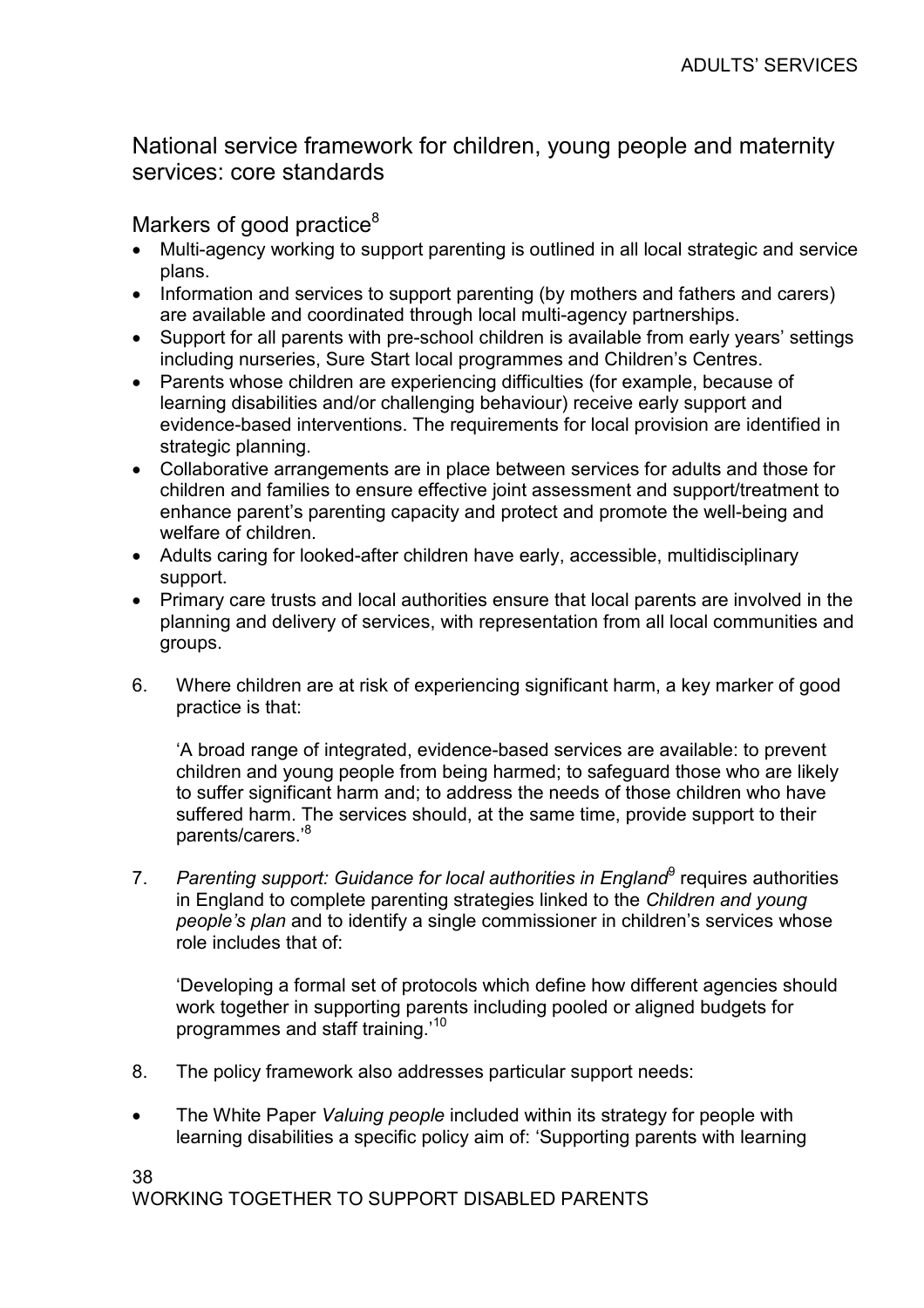disabilities to help them, wherever possible, ensure their children gain maximum life chance benefits'.<sup>11</sup> In Wales the equivalent policy is called *Fulfilling the* promises, and in Northern Ireland it is called Equal lives: Review of policy and services for people with a learning disability in Northern Ireland. See also the Welsh Assembly's Learning disability strategy: Section 7 guidance on service principles and service responses and the Bamford review of mental health and learning disability (Northern Ireland).

- Where a person with mental illness is a parent, health and local authorities should not assume that the child or children can undertake the necessary caring responsibilities. 'The parent should be supported in their parenting role and services provided so that the [child] is able to benefit from the same life chances as all other children, and have the opportunity for a full education, and leisure and social activities.<sup>12</sup> For Northern Ireland see the Strategic framework for adult mental health services.
- $M$ odels of care for the treatment of drug misusers $13$ includes a section on parents and pregnant women and sets out the care pathways that should be covered where a parent or an expectant parent is misusing drugs.
- 9. Supporting people is an organisation that provides housing-related support services. It has issued policy and guidance which plays an important part of the policy framework as some parents with additional support needs either live in or require supported housing to live independently in the community. Local authorities are required to analyse the need for such services in their area and to develop, with relevant partners, commissioning strategies to meet these needs. The policy and guidance is also intended to encourage the development of packages of care and support between housing, health and social care.<sup>14</sup> In addition, the Homelessness Act 2002 places a duty on housing authorities to work with other agencies to tackle and prevent homelessness. For Northern Ireland, see the Housing (Northern Ireland) Order 2003.

## The responsibilities of organisations and the rights of individuals

- 10. Legislation and guidance set out the responsibilities of organisations and the rights of individuals. The legislation and guidance for supporting disabled parents and their children is described below under two main headings: the responsibilities of adults' services and the responsibilities of children's social services.
- 11. It is also important to recognise that all the services referred to below are covered by Part 3 of the Disability Discrimination Act 1995. This requires service providers to make 'reasonable adjustments' to ensure that a disabled person receives the same level of service as a non-disabled person.
- 12. In addition, adults' services and children's services have a duty to promote equality of opportunity for disabled people, including disabled parents, in their local population (Disability Discrimination Act 2005 and the Northern Ireland Act 1998).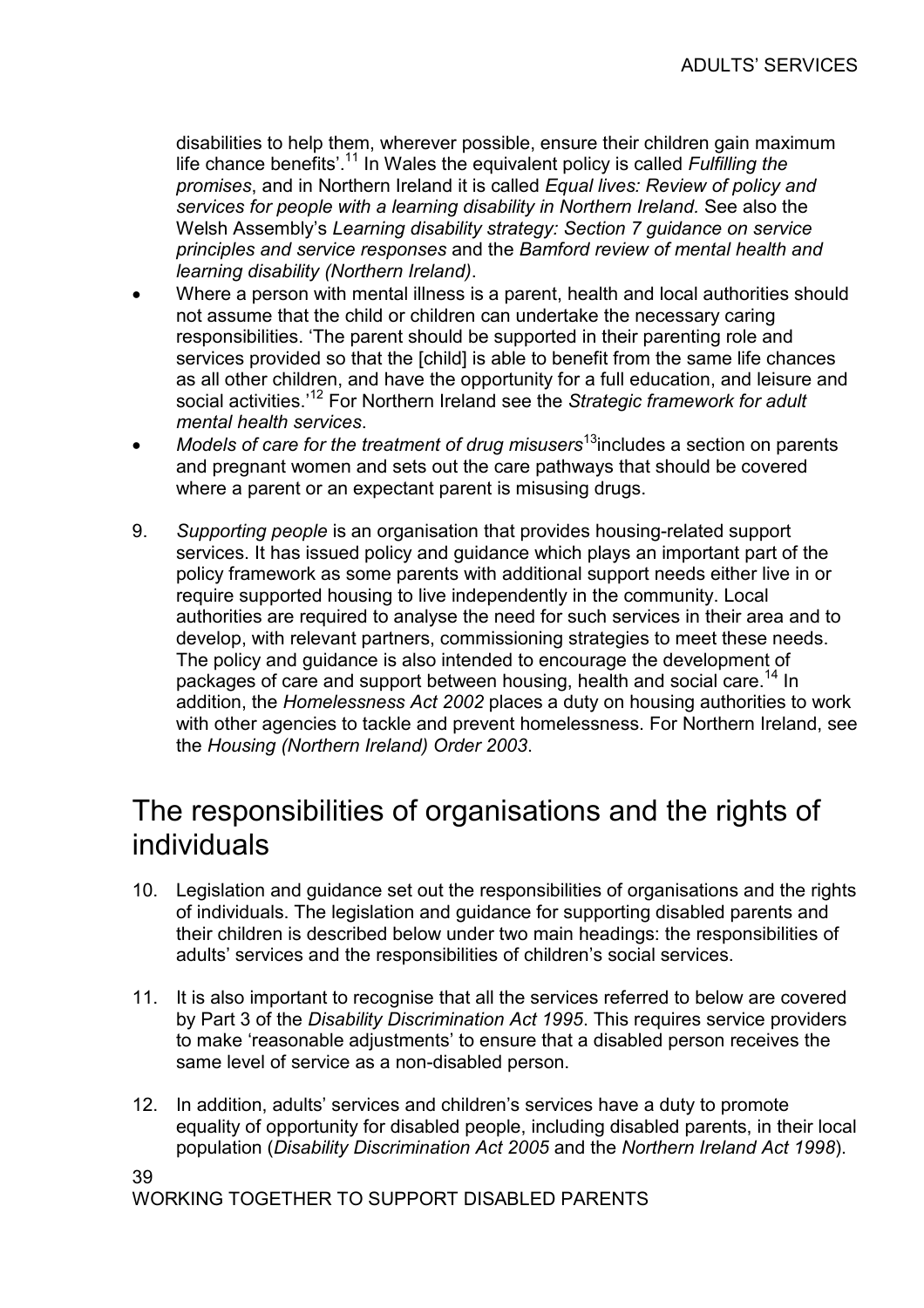This means that they should take proactive steps to ensure equal access and equal treatment. This applies to all their functions, from drawing up children and young people plans, commissioning services, assessments through to service provision.

### The responsibilities of adults' social services

13. Adults' social services have responsibilities laid down by community care legislation and children's legislation.

### Information

- 14. The Chronically Sick and Disabled Persons Act 1970 and the Chronically Sick and Disabled Persons (Northern Ireland) Act 1978 require local authorities to make available information about the services they provide for disabled people and to ensure that disabled people know about local authority services and relevant services provided by other organisations. Whether or not someone is eligible for help from adults' services, the local authority must provide information about other sources of support and advice.
- 15. Fair access to care services policy guidance also requires that local authorities make available information about assessment and eligibility criteria, including information about direct payments.15,16
- 16. Part 3 of the Disability Discrimination Act 1995 gives disabled individuals the right to 'reasonable adjustments' to be made in the way information is provided, so that it is accessible to them. The Disability Discrimination Act 2005 places a responsibility on public bodies to ensure that disabled people generally have equal access to their services (including the provision of information).

### Assistance with daily living

17. Adult community care legislation and guidance lays down a framework for the assessment and meeting of needs for daily living. Adults who come within the definition of disabled person within community care legislation, or who 'appear to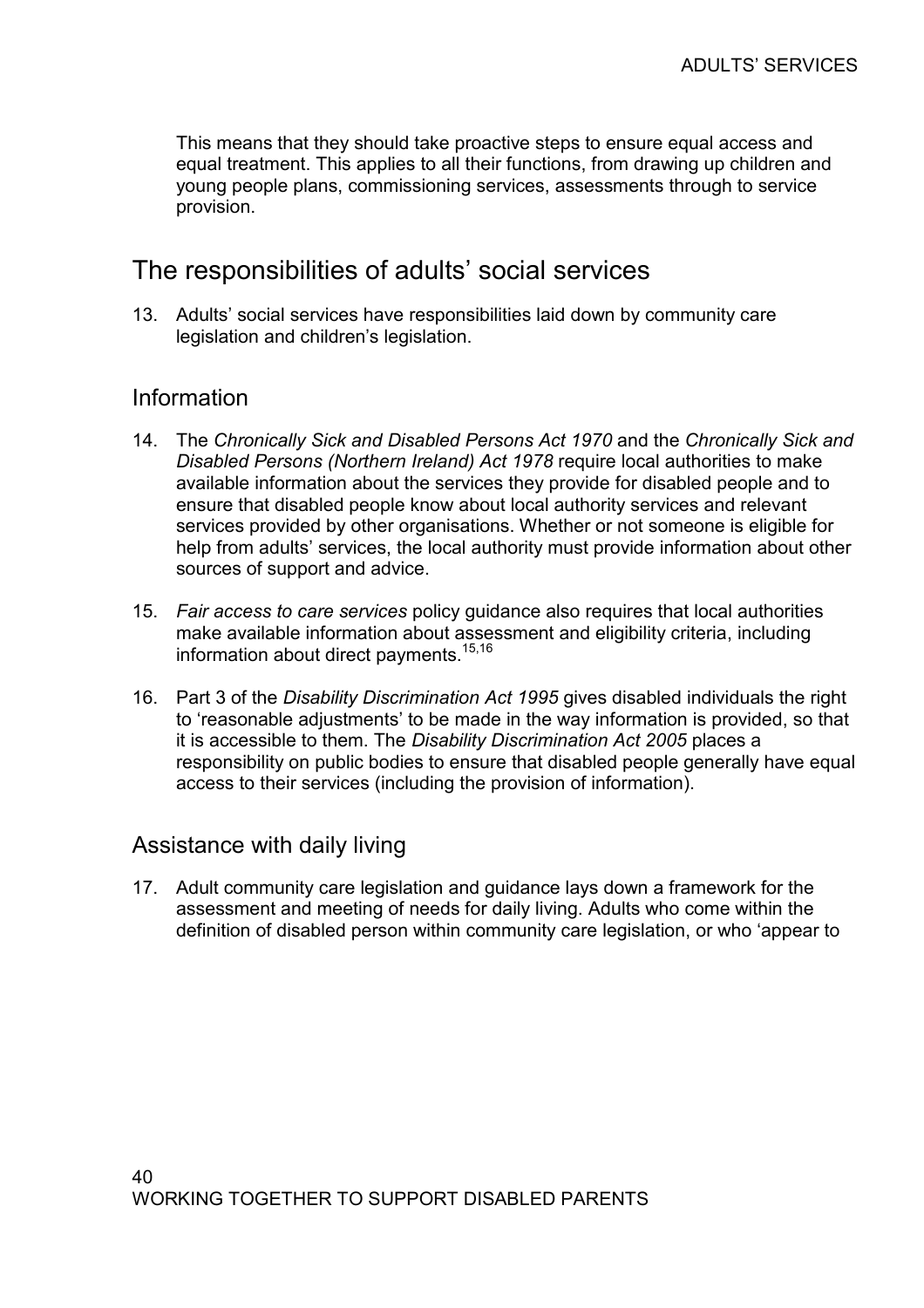be in need of community care services' are entitled to an assessment of their needs.<sup>17,18,19</sup>

- 18. LAC(93)10<sup>\*</sup> set out clearly that, when assessing whether someone is eligible for community care services, councils have a general duty not to '… fetter their discretion …' and to consider each individual's circumstances. This has been confirmed by subsequent case law.<sup>20</sup> Operating blanket policies in community care services would breach the duty to assess an individual's need for services. General exclusions, using a particular level of IQ for example, are unlikely to be lawful.
- 19. Fair access to care services policy guidance states that assessments should be '… rounded and person-centred …' and take into account housing, health and other needs. $21,22$  The assessment should include what support is required to fulfil family roles and responsibilities. The assessor should recognise that '… individuals are the experts on their own situation and [should] encourage a partnership approach to assessment'. During the assessment process, the person being assessed should be given every opportunity to express their views and, if necessary, assistance (such as an advocate) should be provided to enable them to do this.
- 20. Fair access to care services also sets out the framework for determining eligibility for services. Family roles and responsibilities must be taken into account in all four eligibility levels set out in the guidance. In determining eligibility, for example, 'critical' level includes '… vital family and other social roles and responsibilities cannot or will not be undertaken', while the 'substantial' level includes '… the majority of family and other social roles and responsibilities cannot or will not be undertaken<sup>'23</sup>
- 21. When determining eligibility, social services should take into account any risks in the short- and long-term to the ability of the parent to carry out family roles and responsibilities. This consideration should cover not only risks to a parent in not being able to fulfil their parenting roles but also risks to children and other family members and carers. Adults' services are therefore required to take into account the possible effects of not meeting levels of need which currently do not qualify as

 $\overline{a}$ 

<sup>\*</sup> Department of Health, 1993. Approvals and directions for arrangements from 1 April 1993 made under schedule 8 to the National Health Service Act 1977 and sections 21 and 29 of the National Assistance Act 1948, LAC(93)10, London: Department of Health.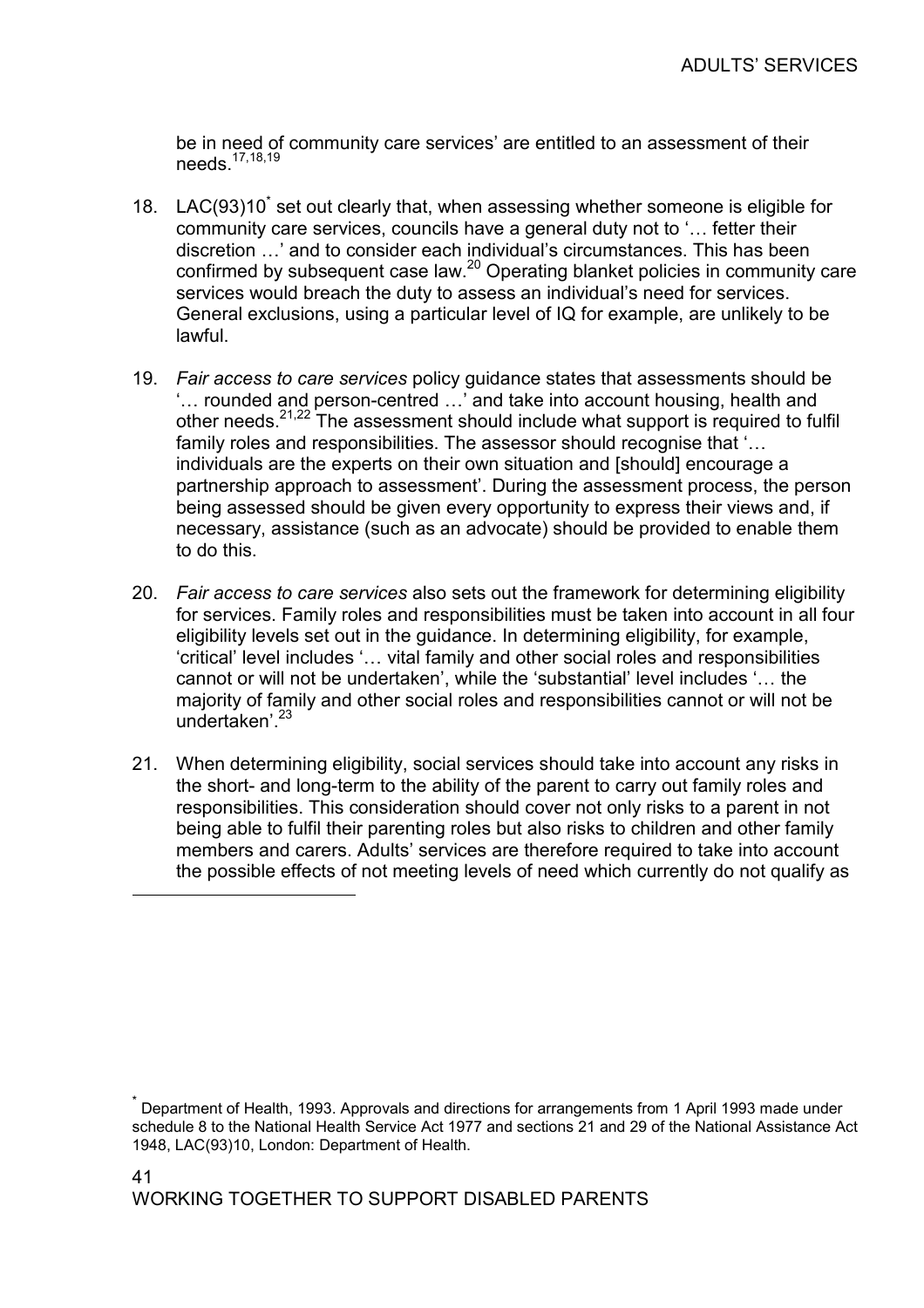'critical' or 'substantial'. 'The council should have satisfied itself that needs would not significantly worsen or increase in the foreseeable future for the lack of help, and thereby compromise key aspects of independence, including involvement in ... parenting responsibilities.<sup>'24</sup>

- 22. If adults' services decide that someone is eligible for help a care plan must be written showing how eligible needs will be met. Services/direct payments should be provided in good time to prevent problems arising.
- 23. If an adult is receiving specialist mental health services, an assessment of needs and coordination of health and social services should be carried out using the Care Programme Approach.<sup>25</sup> This means:
- applying systematic arrangements for assessing all aspects of the person's needs
- implementing a care plan which identifies the ways in which assessed needs will be met
- appointing a key worker to keep in close touch with the service user and to monitor and coordinate care
- regularly reviewing and, where necessary, agreeing changes to the care plan.
- 24. Direct payments guidance states that assessments of whether someone should pay anything towards the cost of a service/direct payment should be accompanied by welfare benefits advice and that service users should be provided with assistance in completing benefit claims and follow-up action.<sup>26,27,28</sup>

### Adults' social services' responsibilities concerning children

- 25. When responding to a referral for community care services, adults' social services have a statutory responsibility to check whether the person has parenting responsibilities for a child under 18 and if so to explore any parenting and childrelated issues in accordance with the Framework for the assessment of children in need and their families.<sup>29</sup>
- 26. The Children Act 1989/Children (Northern Ireland) Order 1995 places a corporate duty on local authorities to safeguard and promote the welfare of children. Fair access to care services affirms this by requiring adults' services to address their duty to safeguard and promote the welfare of children when determining eligibility for adult community care services. 'Where appropriate, councils should consider the use of the Framework for the assessment of children in need and their families to explore whether there are any issues relating to children in need and their parenting. The assessment framework should be used if it appears that there are children in need. On occasions, within one family, it may be necessary to concurrently assess the needs of an adult parent using the appropriate format for adult assessment, and the needs of the children and related parenting issues using the assessment framework'.<sup>30</sup>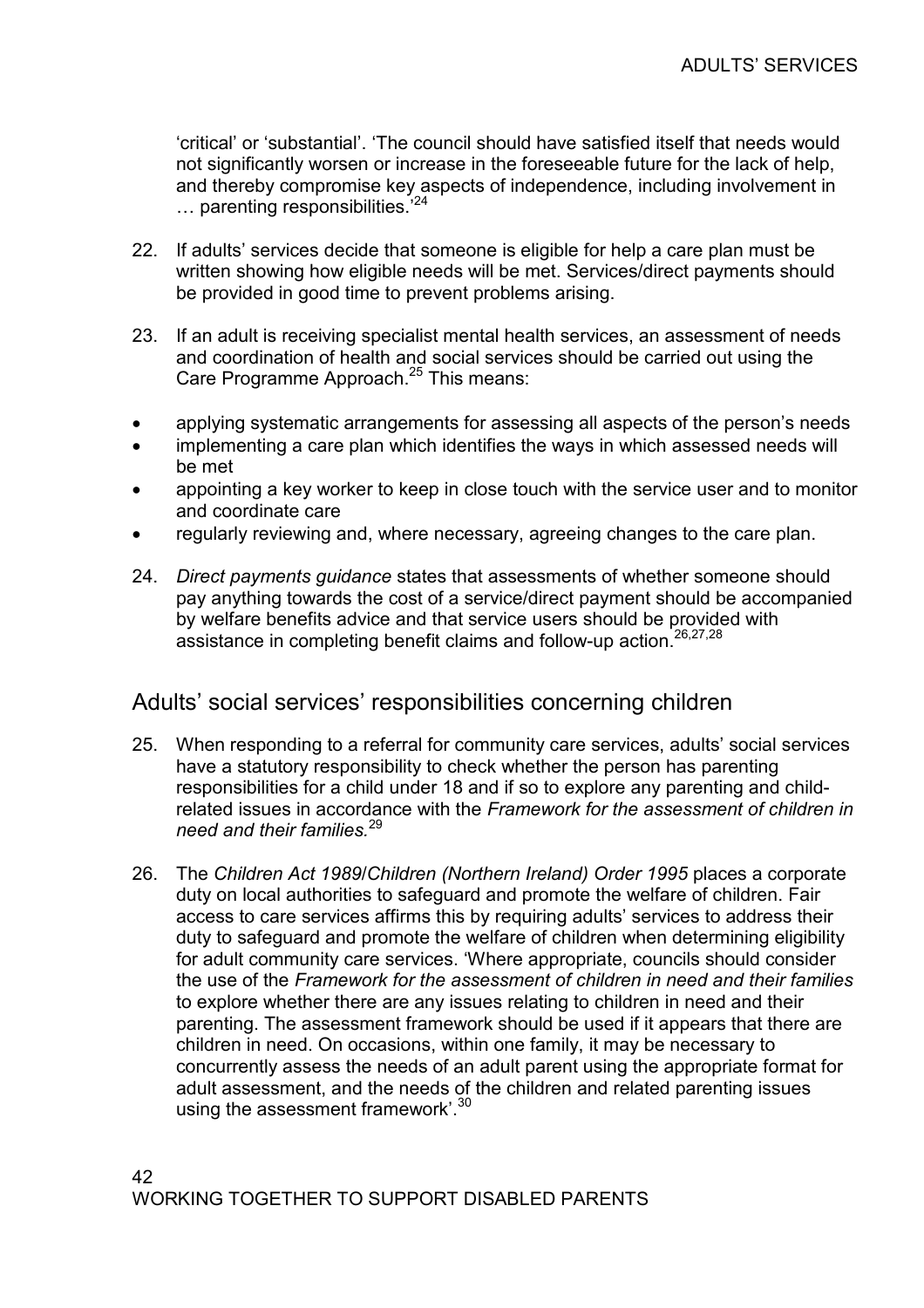### Direct payments

- 27. Direct payments guidance states that where someone has been assessed as having eligible needs for support then direct payments must be offered as an alternative to services to anyone '… who appears to the council to be able to manage them (either alone or with help)...<sup>31</sup> Payments can be made directly to the person who needs the assistance, or to someone who will manage the payments on their behalf.<sup>32</sup> For Northern Ireland see Direct payments: legislation and quidance for boards and trusts.  $33$  For Wales see Direct payments quidance: Community care, services for carers and children's services (direct payments) quidance.<sup>34</sup>
- 28. The direct payments guidance also states that 'Councils should not make blanket assumptions that whole groups of people will or will not be capable of managing direct payments' and that any judgement about whether someone is capable of using a direct payment should be made on an individual basis, taking into account the views of the individual and the help that may be available to him or her. Where an individual does not agree with the council's judgement, they should have access to advocacy and, if available, arbitration, to ensure that their arguments are properly considered, or access to the council's complaints procedure.<sup>33</sup>
- 29. Fair access to care services practices [hyperlink] stresses that 'Councils should ensure that needs assessments for disabled adults include parenting responsibilities'<sup>36</sup> and that direct payments can also be given in lieu of services provided under the Children Act 1989: 'In the interest of the family and to avoid duplication, local councils should ensure the assessment process is streamlined and coordinated between adult and children's services and other relevant departments such as education.<sup>37</sup> Fair access to care services practice guidance states that 'It will be important for children and family teams to have agreed policies and protocols with adult teams on how to respond to the needs of families where the parent is disabled. $38$
- 30. Advice and support services should be available to assist a person to decide whether they want direct payments and to provide any help they may need in using them.<sup>39</sup> These support services should be accessible, taking into account  $particular$  needs of people with learning disabilities<sup>40</sup> and advocacy services should also be available for those who need them to use direct payments. $41$
- 31. If a person is receiving at least £200 week (or the equivalent in services) from their local council and they receive the higher rate of Disability Living Allowance care component, they can apply to the Independent Living Fund for a grant to meet any additional needs that they have for personal assistance.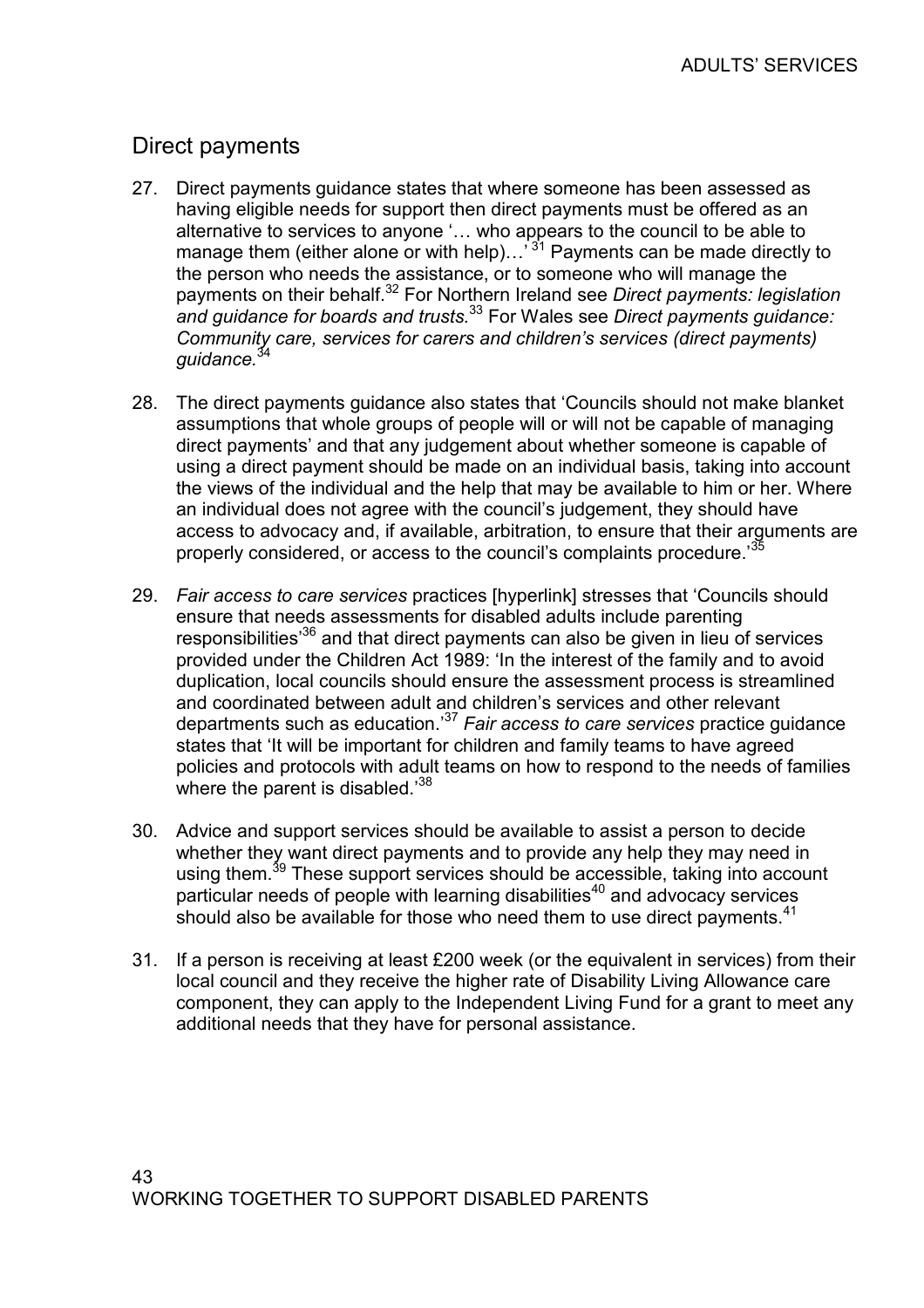### **Housing**

- 32. Housing needs should be covered in a community care assessment and, if appropriate, adults' services should involve the housing authority in the assessment and care plan.<sup>42</sup> Parents and children may be entitled to help with accommodation if they cannot stay where they are living because of violence, if they are staying with family/friends, they cannot live with all members of their normal households in their current accommodation, or their current housing conditions are damaging their health.<sup>43</sup> For Northern Ireland, see the Housing (Northern Ireland) Order 2003.
- 33. Households with a disabled adult or a disabled child may be entitled to assistance with adaptations to their property, through the Disabled Facilities Grant system and the Chronically Sick and Disabled Persons Act 1970/Chronically Sick and Disabled Persons (Northern Ireland) Act 1978. Section 23 of the Housing Grants, Construction and Regeneration Act 1996 lists the purposes for which a Disabled Facilities Grant must be approved, subject to the provisos laid out in the Act. The provisos include making sure that the disabled person is able to care safely for anyone who relies on them for care. A guide on housing adaptations sets out the relevant legislation and guidance, and recommends good practice.<sup>44</sup>

### The responsibilities of children's services

### Information

34. The Children Act 1989/Children (Northern Ireland) Order 1995 requires local authorities to publish information about services available to children in need and their families and to take steps to ensure that families know about services (including those provided by the voluntary sector). Part three of the Disability Discrimination Act 1995 gives disabled individuals the right to 'reasonable adjustments' to be made in the way information is provided so that it is accessible to them. The Disability Discrimination Act 2005/Northern Ireland Act 1998 places a responsibility on public bodies to take action to ensure that disabled people have equal access to their services (including the provision of information).

### Services to children in need and their families

- 35. The Children Act 1989/Children (Northern Ireland) Order 1995 places a general duty on children's services authorities:
- to safeguard and promote the welfare of children within their area who are in need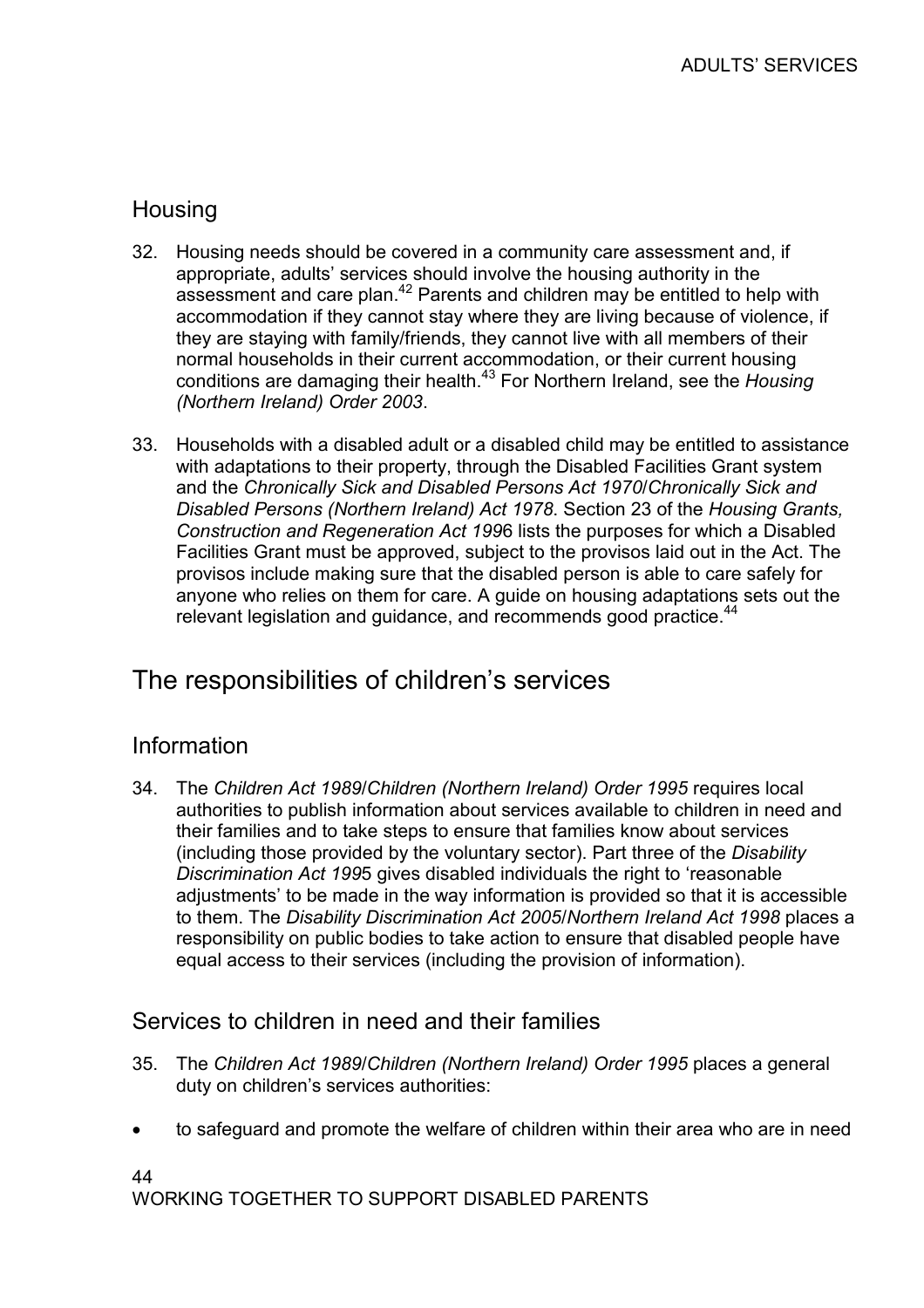- so far as is consistent with that duty, to promote the upbringing of children by their families by providing a range and level of services appropriate to those children's needs.
- 36. A child is 'in need' if they are unlikely to experience a reasonable standard of health or development without assistance or if they are disabled. When a child is or may be 'in need' an assessment should be carried out (in England and Wales) using the Framework for assessment of children in need and their families. Assessments should cover three areas:
- the child's developmental needs
- the capacities of parents/carers to respond to those needs
- the impact of wider family and environmental factors on parenting capacity and on children.<sup>45</sup>
- 37. The framework recognises that there are situations where children and parents do not reach services eligibility criteria and yet support is necessary to prevent problems from arising: 'For example, a mother with a mild learning disability may not reach the criteria for help from an adults' services team and her child's standard of care may not be sufficiently poor to meet the criteria for children's services intervention. However, the failure to recognise the need for early intervention to provide support to the child and family on a planned basis from children's and adults' services may result in the child's current and future development being impaired.'<sup>46</sup>
- 38. In these kinds of situations, the statutory guidance says children's services should:
- recognise the cumulative effect of lower levels of needs
- ensure a high degree of cooperation and coordination between staff in different agencies
- take extra care to ensure that '... there is an holistic view of the child and that the child does not become lost between the agencies involved and their different systems and procedures'.<sup>47</sup>
- 39. The guidance also stresses that children '… should not be expected to carry inappropriate levels of caring which have an adverse impact on their development and life chances …' and where there is a danger of this happening, '… services should be provided to parents to enhance their ability to fulfil their parenting responsibilities'.<sup>48</sup> Children and young people who are taking on a caring role are entitled to an assessment under section 1(1) of the Carers (Recognition and Services) Act 1995 and this assessment must be taken into account when a decision is made about what services to provide to the parent. Children's services should consider whether a child's welfare or development might suffer if support is not provided to the child or family. 'Services should be provided to promote the health and development of young carers while not undermining the parent.<sup>49</sup>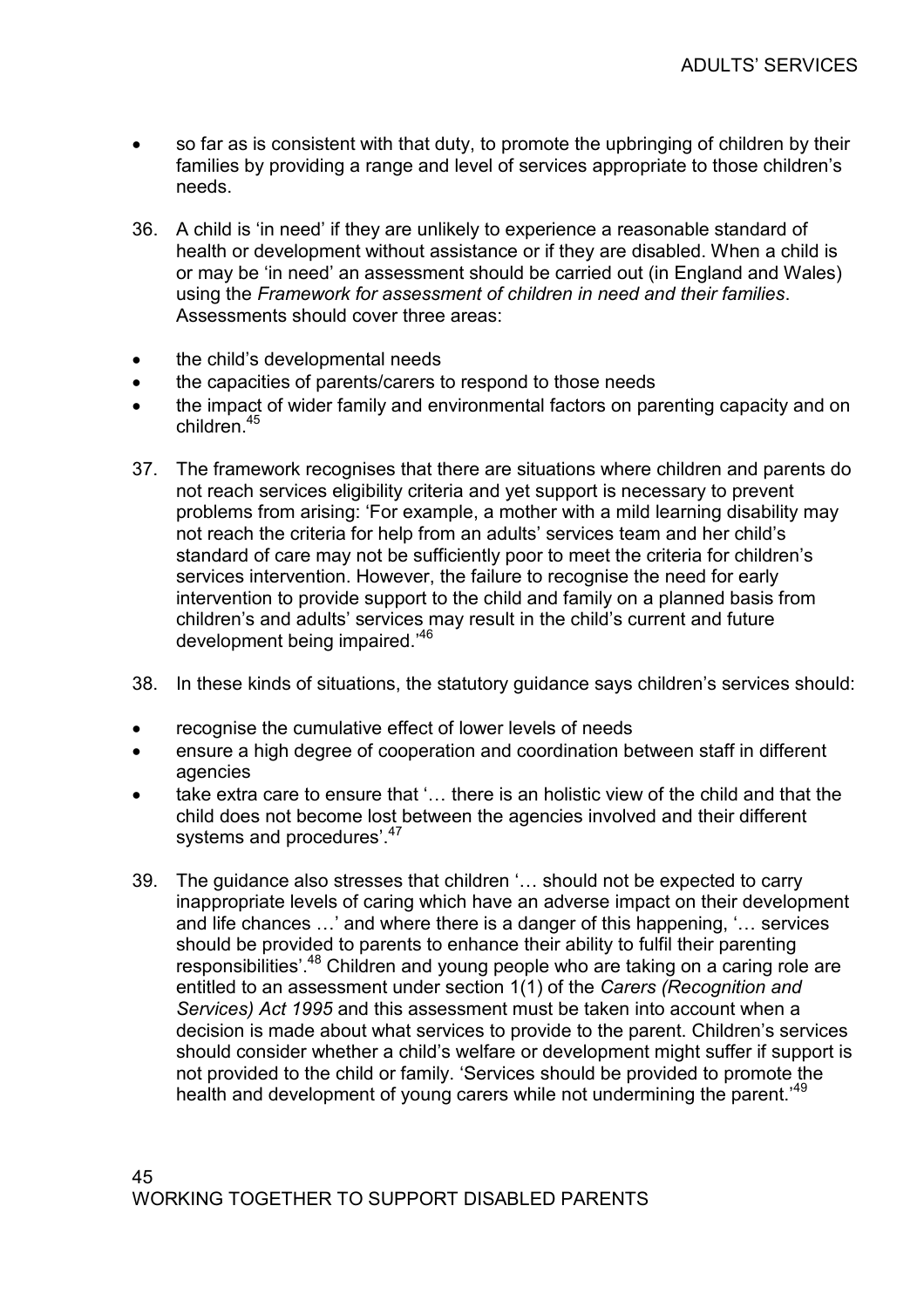- 40. Where parents have particular needs relating to learning disability and/or mental health or other specific needs, a specialist assessment may need to be commissioned while carrying out an assessment using the Framework for assessment of children in need and their families.<sup>50</sup>
- 41. Where a child is assessed as needing services to achieve a reasonable standard of health and development, a 'child in need' plan should be drawn up with the agreement of the child and key family members, detailing the services to be put in place and the aims to be achieved.<sup>51</sup> The objectives should be '... reasonable and timescales not too short or unachievable …' and the plan should not '… be dependent on resources which are known to be scarce or unavailable  $\ldots$ <sup>52</sup>
- 42. Direct payments can be made to parents and to 16- and 17-year-olds in lieu of services provided under Section 17 of the Children Act 1989/Children (Northern Ireland) Order 1995 (as amended by the Health and Social Care Act 2001/ Carers and Direct Payments (Northern Ireland) Act 2002).

### Protection of children from significant harm

- 43. Where a children's services authority has cause to suspect that a child in their area is suffering or is at risk of suffering significant harm, it has a duty to make enquiries to establish whether action is required to safeguard or promote the child's welfare and a right to compulsorily intervene if such concerns are substantiated.<sup>53</sup>
- 44. Detailed statutory guidance about responsibilities and procedures is laid down in Chapter 5 of *Working together to safeguard children*.<sup>54</sup> Children may be provided with alternative accommodation (with their parents' consent) to safeguard their welfare or, where considered necessary, the local authority may apply to the court for an Emergency Protection Order so that a child can be removed to a place of safety.<sup>55</sup> Where parents/caregivers are unwilling to cooperate with an assessment, the court can be asked to grant a Child Assessment Order.<sup>56</sup>
- 45. An initial assessment must be carried out using the guidance in the Framework for assessment of children in need and their families. If there is reasonable cause to suspect that a child is suffering or is likely to suffer significant harm a strategy discussion should be held and a decision made about whether to initiate enquiries under Section 47 of the Children Act. A core assessment led by children's social care but involving all relevant agencies is the means by which a Section 47 enquiry should be carried out.
- 46. Core assessments and Section 47 enquiries should:
- build a picture of the child's situation using information from a range of sources
- always involve separate interviews with the child (as long as their age/understanding allows this)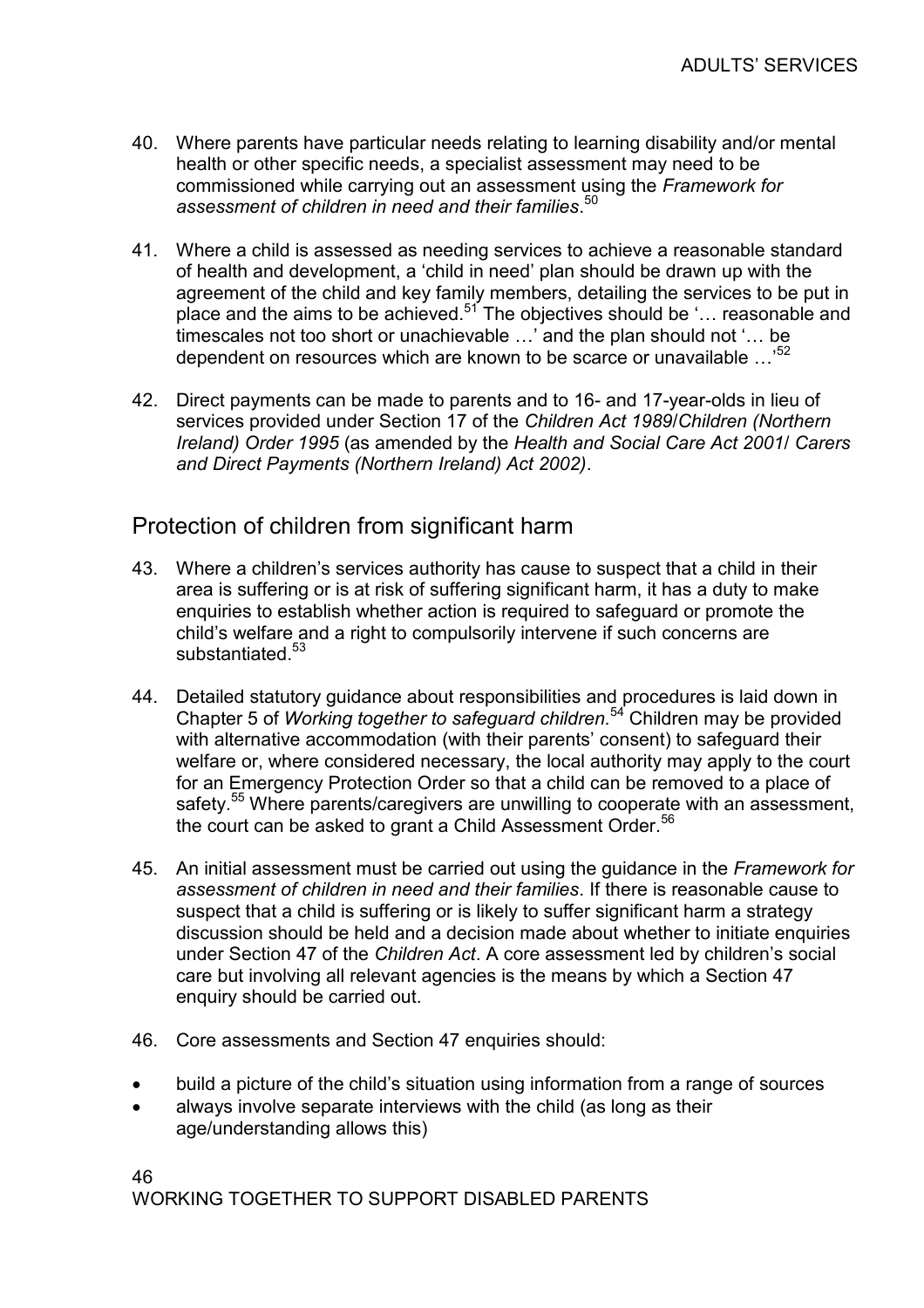- usually involve interviews with parents/caregivers, and observation of the interactions between parents and child(ren)
- include interviews with those who are personally or professionally connected with the child and parents/caregivers
- draw on assessments by other professionals.<sup>57</sup>
- 47. Working together to safeguard children also makes clear that 'Individuals should always be enabled to participate fully in the enquiry process. Where a child or parent is disabled, it may be necessary to provide help with communication to enable the child or parent to express him/herself to the best of his or her ability.' It also states that 'If the child is unable to take part in an interview because of age or understanding, alternative means of understanding the child's wishes or feelings should be used, including observation where children are very young or where they have communication impairments.'<sup>58</sup>
- 48. Where it is decided that the child is not at risk or is no longer at risk of significant harm, children's social care and other relevant agencies should always consider whether services are required to prevent problems arising in the future.<sup>59</sup>
- 49. Where enquiries confirm that a child is suffering or is at risk of significant harm then a child protection conference should be convened with all relevant agencies. If the outcome of the conference is that the child is at continuing risk of significant harm then an outline child protection plan should be drawn up. A key worker, who is a qualified experienced social worker, should be designated to coordinate interagency responses. The key worker will have responsibility for ascertaining the child's wishes and feelings. A core group of professionals should be identified who will develop a detailed child protection plan and ensure that it is implemented.
- 50. The overall aim of a child protection plan is to:
- '...ensure the child is safe and prevent him or her from suffering further harm
- promote the child's health and development i.e. his or her welfare
- provided it is in the best interests of the child, to support the family and wider family members to safeguard and promote the welfare of their child.'<sup>60</sup>
- 51. The guidance sets out the procedures and responsibilities for reviewing the impact of service interventions. Where it is considered necessary, a local authority may apply to the court for a care order (committing the child to the care of the local authority) or supervision order (putting the child under the supervision of a social worker, or a probation officer).

## Tools for inter-agency working

52. A key aim of current policy is to shift the focus from dealing with the consequences of difficulties in children's lives to preventing things from going wrong. Four initiatives are intended to help achieve this:

47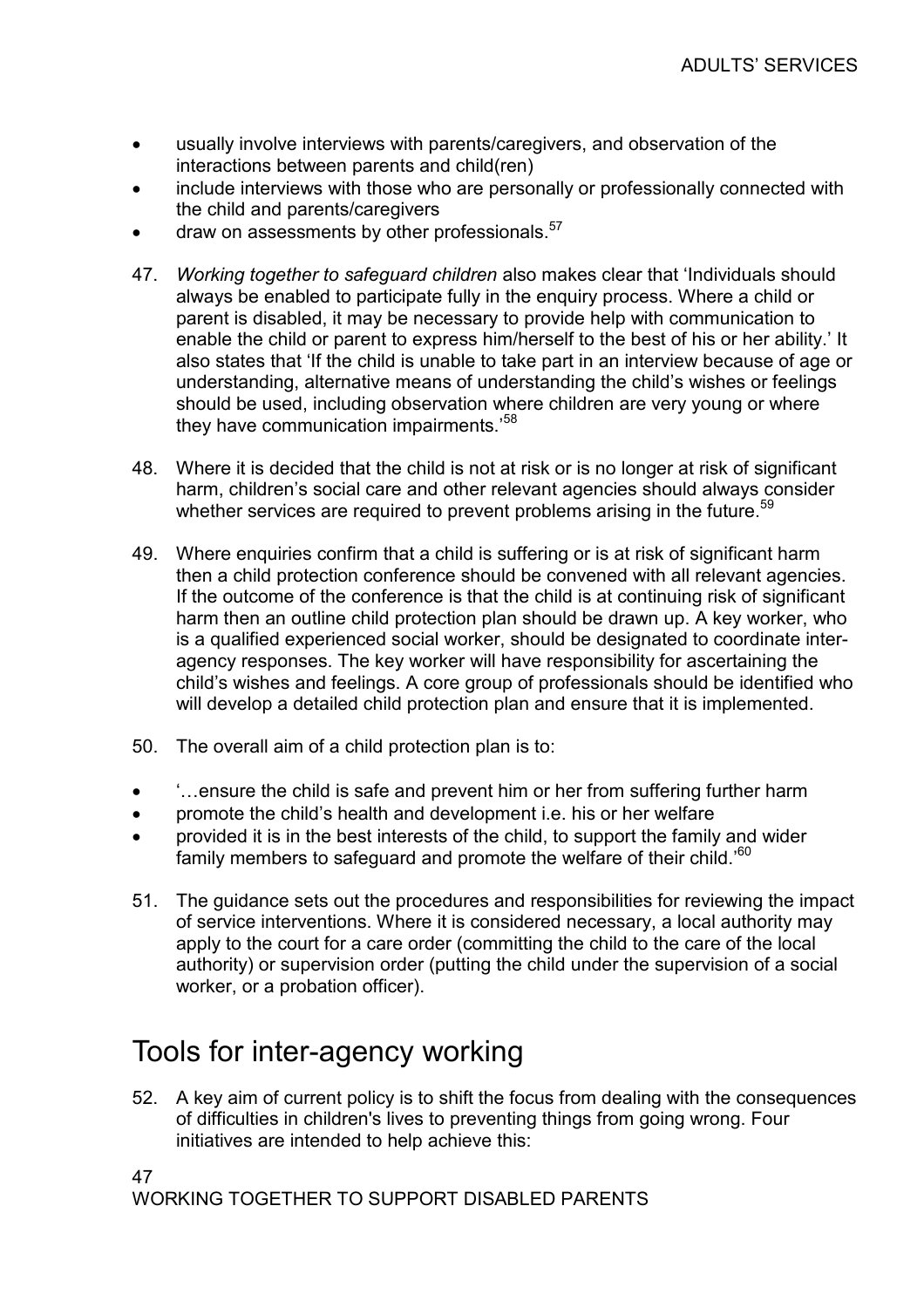- 53. The Common assessment framework is designed to help people in contact with children (particularly those in universal services) to identify any additional needs children may have if they are to achieve the five Every child matters outcomes. It also aims to improve multi-agency working by providing a clear process for a holistic assessment of a child's needs, taking account of the individual, their family and their community. All local authority areas are expected to be using the Common assessment framework from April 2006 and before the end of 2008.
- 54. The 'lead professional' is the person responsible for coordinating actions identified in the assessment and will be a single point of contact for children with additional needs who are being supported by more than one service or practitioner.

Information sharing will be promoted by **Contact Point.** This will hold core data on every child, including the general practice where they receive primary health care, the school they attend and contact details of practitioners working with the child. Such procedures are supported by DfES practice guidance on information sharing (http://www.everychildmatters.gov.uk/deliveringservices/informationsharing/).

The **Integrated Children's System** (ICS) is a framework for working to improve the outcomes for children in need. By the end of 2006, all local authorities were expected to have implemented an electronic system locally to support the use of the Integrated Children's System. This means that children's social care staff are using electronic case records routinely to help them in their work. This is intended to help managers and practitioners collect, use and share information systematically and effectively (see www.everychildmatters.gov.uk/ics/).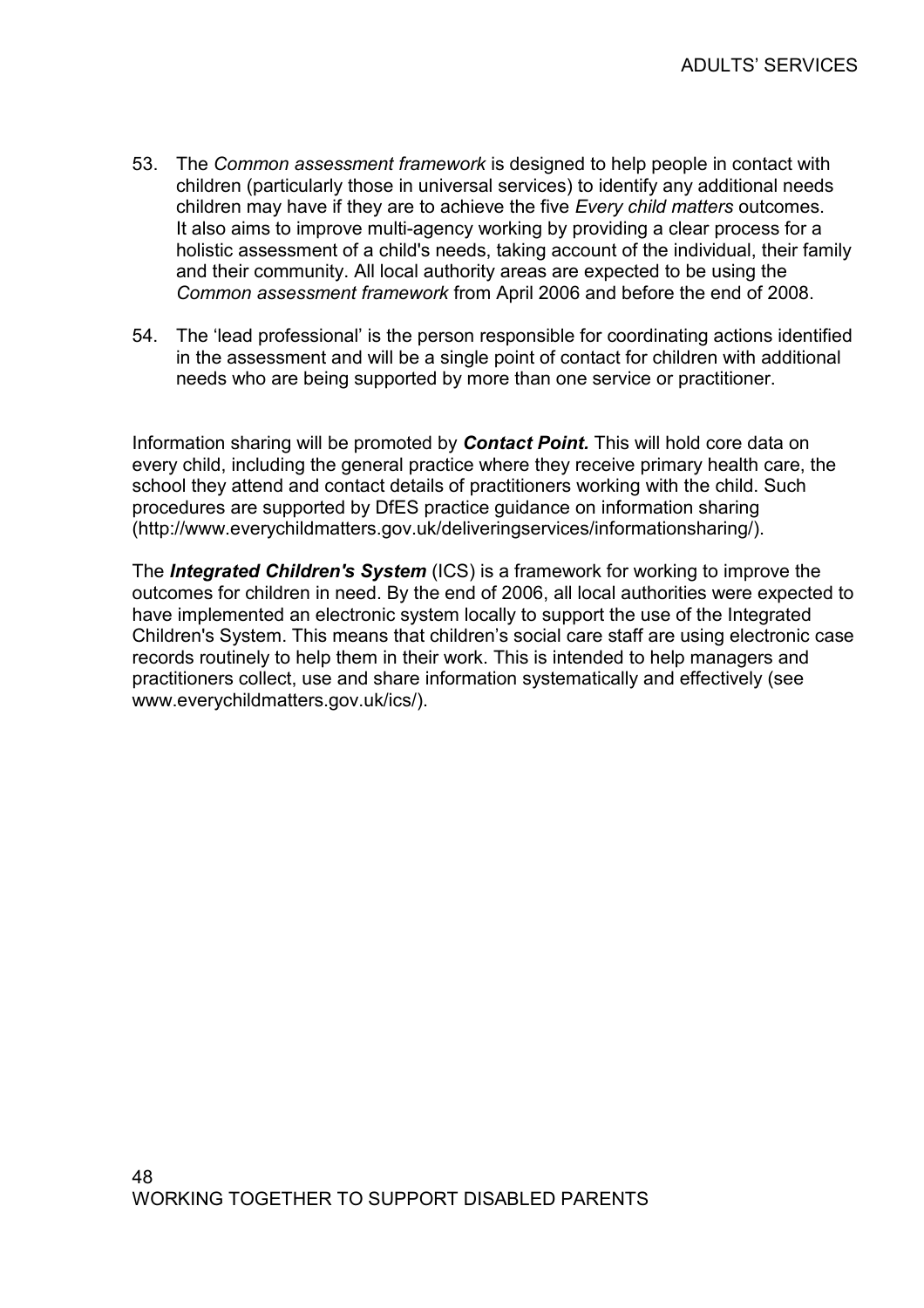# Involving parents in developing protocols and parent support services

Parents have a key role to play in developing protocols and designing and delivering services. Their involvement is particularly important in ensuring that procedures and services are accessible and non-stigmatising. They also have an important contribution to make to monitoring and evaluating the implementation of protocols.

# Involving parents is the key to success

The involvement of parents helps in a number of ways:

- For families, the approachability and accessibility of services is key and their involvement keeps this issue to the fore.
- Parents and children provide an essential family perspective on procedures that may originally have been designed around organisational concerns, such as assigning financial responsibility.
- Parents are well placed to help develop and disseminate information for service users and to develop and pilot tools, such as self-assessment forms.
- Parents' stories (whether of unmet need or successful parenting) help to motivate and inform professionals and can increase commitment to new approaches.
- Parents' participation in the planning and delivery of training has a positive impact on practitioners.
- Parents whose views have been seldom heard are often keen to make a contribution and improve the support available to other parents.
- Parents bring their wider organisational and community resources and contacts to the process. They act as a conduit for exchange of information.
- Parents and young people are often in a position to make contact, inform and reassure others who have unmet needs in ways that statutory services cannot. These informal contacts can help to reduce parents' fear of contacting statutory services for support.
- As new systems are developed parents can feed back on whether the protocol is being implemented and how it is experienced by parents. They can also provide important feedback on service provision.
- It is important to involve parents fully from the outset and at all stages of the process, including in monitoring and evaluation.

# Facilitating parents' involvement

No one parent can represent the range of experiences and views of all parents covered by the protocols, so a range of views should be sought. However, many parents have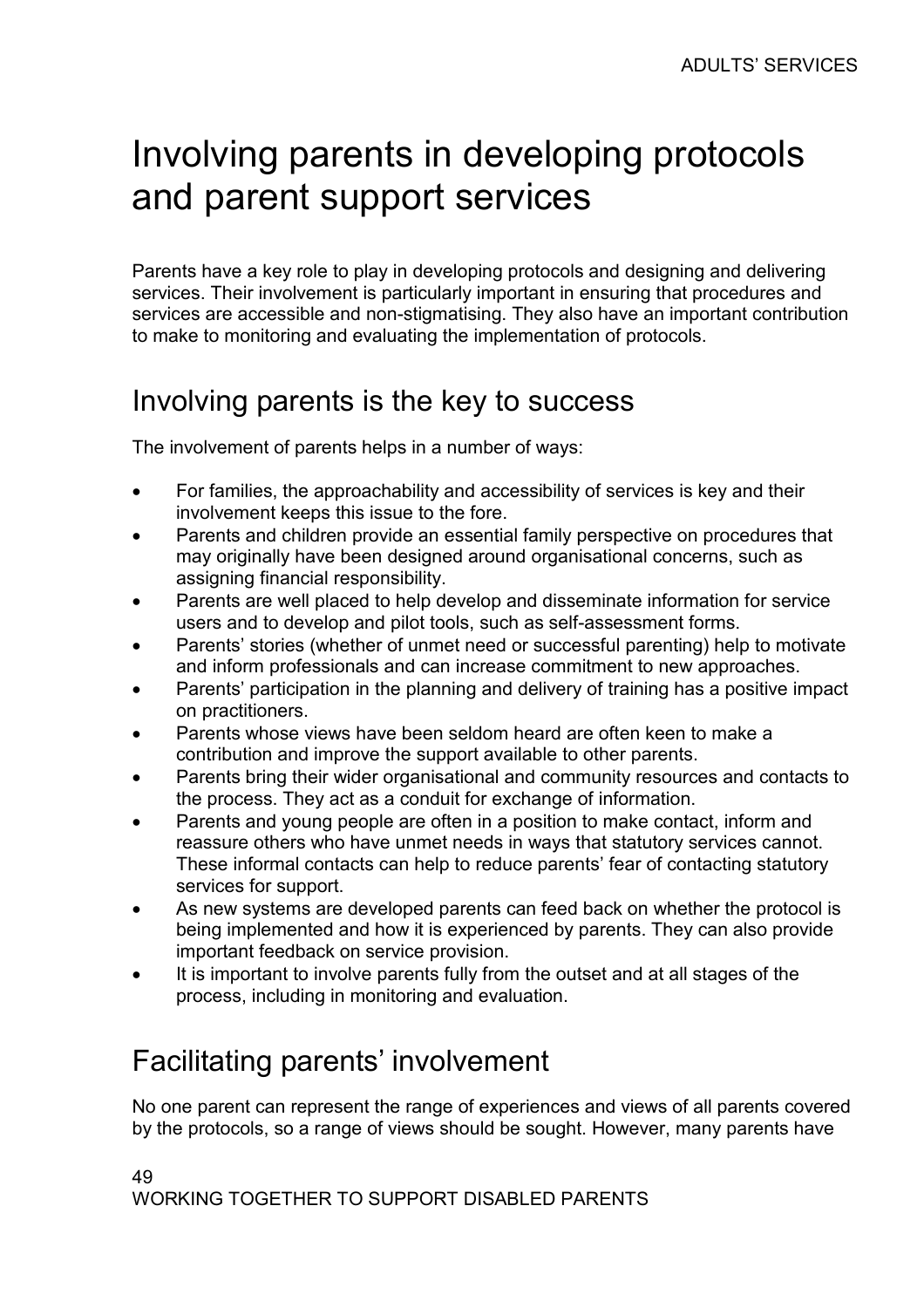valuable insights about the commonalities between different groups who experience difficulty in accessing services.

Parents with additional requirements are drawn from sections of the community whose points of view are seldom heard. It will therefore be necessary for local authorities to make particular and continuing efforts to involve these under-represented groups.

- Meetings should be arranged at times that disabled parents will be able to attend (for example, allow plenty of time before the end of school or arrange to meet working parents in the evening).
- Meeting venues should be physically and geographically accessible and held in places where parents feel comfortable (for example, a local parents' centre rather than council offices).
- Any communication and facilitation needs should be addressed. Sometimes parents will prefer to make their contribution via advocates/intermediaries.
- All costs, including transport and childcare should be met, if necessary at the time of meeting. It may also be appropriate to pay parents fees for their contribution
- Parent reference groups may need funding to hold meetings, whether they are part of or independent from existing user organisations.
- Parents will need up-to-date information about social service structures, responsibilities and obligations.
- Some parents will require skills training to become trainers themselves.

# Contacting parents

Relevant local support organisations and peer support groups concerned with disability issues and particular impairments and also those designed to support parents and families should be approached in the first instance. Particular attention should be paid to involving groups of parents who rarely find themselves consulted, such as parents with drug- and alcohol-related problems, mental health difficulties and parents from underrepresented local ethnic minorities.

A creative approach is needed to approach parents who tend not to be involved in existing voluntary organisations (whether oriented around disability or parenting) and whose views are seldom heard. Some parents who are currently service users may be keen to be part of the consultation and feedback process.

This resource guide provides details of the following national organisations which may be able to facilitate contact with individuals and or groups:

- **CHANGE**
- Disability Pregnancy and Parenthood International
- Disabled Parents Network
- **Equalities**
- National Centre for Independent Living
- Race Equality Foundation.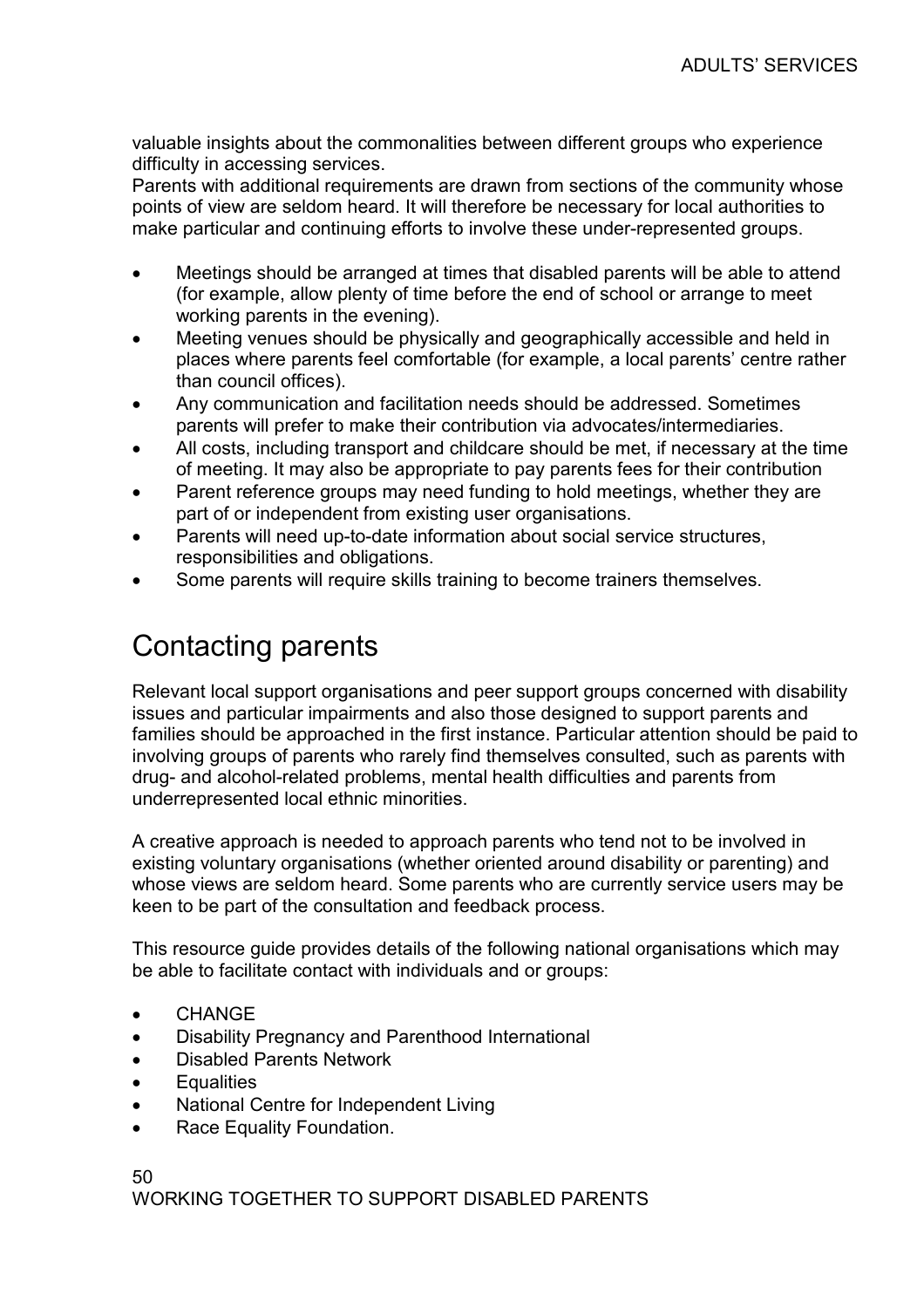A range of impairment-specific and other disability organisations are also listed. In addition, the parent and family support organisations listed in the resource section may be able to supply local contacts.

# Case examples

The following examples illustrate how the existence of an inter-agency protocol can enable a prompt and supportive response across agencies to whole family situations in the best interests of all concerned. These fictionalised case studies illustrate that a preventative, joined-up approach to supporting parents is possible in a wide variety of situations and across the spectrum of family need.

## Single father with progressive condition

#### Without an inter-agency protocol in place

A single-parent father with progressive multiple sclerosis is being assisted to wash, dress and use the toilet by his 15-year-old son. The boy's school has noticed that he is arriving late in the mornings and is struggling to keep up with his studies. His form teacher visits his home as the difficulties become evident. Father and son are very wary of contacting social services and insist that they do not want to end up being separated, nor do they like the idea of complete strangers coming into the home to provide assistance. Wanting to respect their wishes, the school contacts a local young carers' project which the boy attends once a week for peer support. The project advises him that after his 16th birthday he can apply for direct payments as a carer in his own right. The school also arranges for the boy to have extra time to complete homework assignments.

At one level this seems like an appropriate solution. An attempt has been made to respect the father and son's concerns and expressed wishes. However, the son is continuing to fulfil a demanding care role, which is having a detrimental effect on his education and his career prospects. The father does not have any assistance while the boy is in school and the risks inherent in the current care arrangements have not been assessed, either for the boy or for the father.

#### With an inter-agency protocol in place

When the nature of the boy's situation comes to light the school contacts a young carers' project which is part of an inter-agency consortium working to an integrated protocol. The boy starts to attend the peer support group. A support worker from the project visits the father and son and explains to them how an assessment of the father's needs as a disabled adult with parenting responsibilities will result in an assessment by adults' services.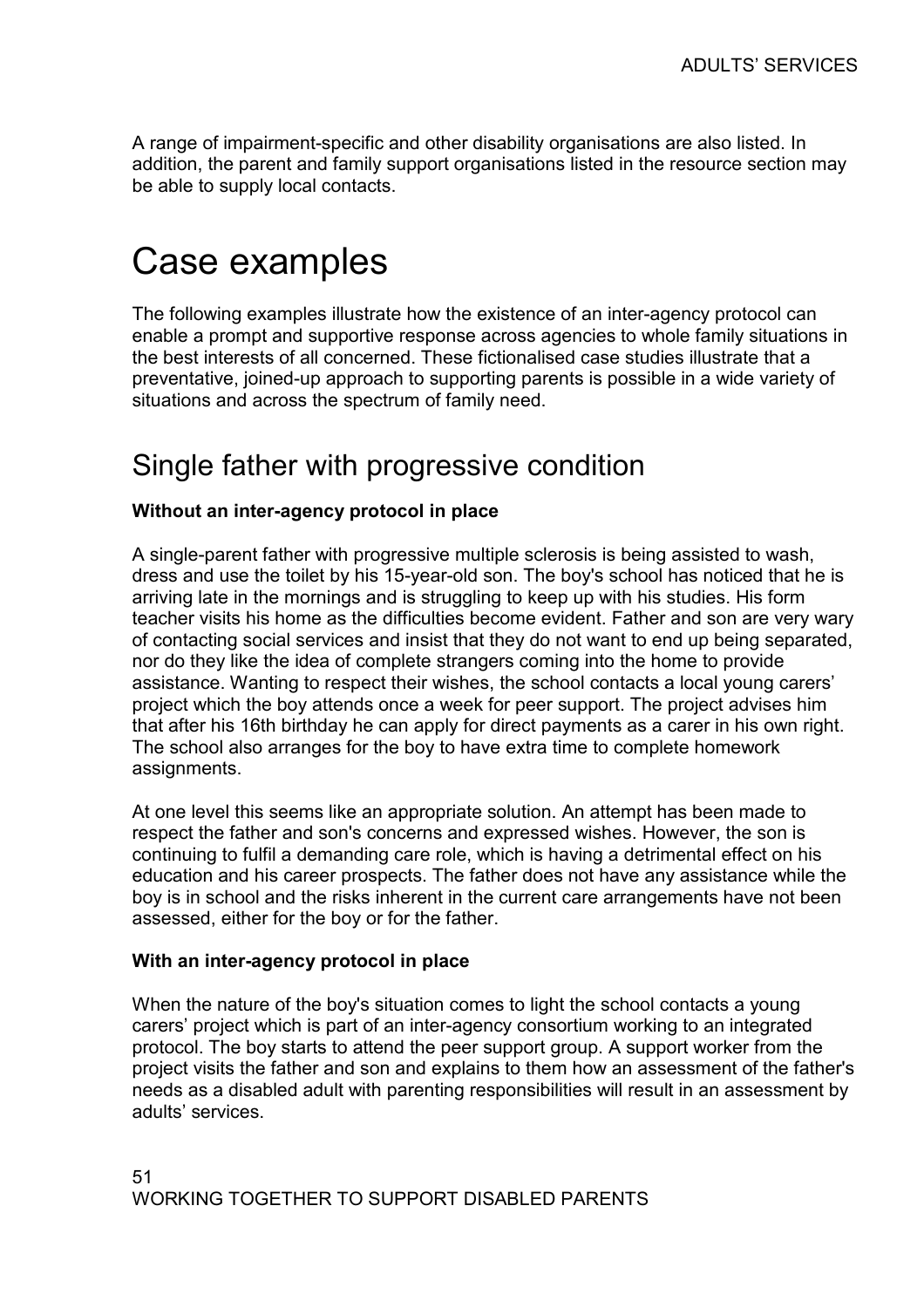While the assessment of the father's needs is being carried out an emergency package of assistance is put together using a local care agency with a good record for providing a consistent team of care workers and accommodating clients' preferences. Short-term funding is provided jointly by adults' and children's social services on a 50/50 basis.

During the assessment the father decides to accept the option of using direct payments to employ his own care assistants, who he interviews jointly with his son. In this scenario the father and the son's needs are appropriately assessed and met. They retain control over their situation and the boy's education is no longer adversely affected. The boy has access to useful peer support and additional recreational opportunities. Once the father's support package is in place the case is closed to children's social services.

# Visually impaired mother who needs help with taking her daughter to school

#### Without an inter-agency protocol in place

A visually impaired mother has a four-year-old daughter who is going through a phase of running off when she and her mother are out. The mother is concerned for her daughter's safety on the walk to and from nursery school and contacts her local authority for help. There is a protracted debate as to whether this difficulty is the responsibility of children's or adults' social services or whether it is a problem for the education service. In the meantime, the child's behaviour grows more difficult and spreads to bad behaviour in her nursery class. In the end a taxi service to take the child to school is paid for out of the education budget while the school psychology service proposes a course of 'behaviour modification training' to enable the child to 'cope' better with her mother's impairment.

The delay in deciding responsibility for cost is acknowledged as having possibly contributed to the deterioration in the child's behaviour. The mother feels undermined because although her daughter is getting to school safely, she is missing contact with teachers and other parents. She also feels that she is seen as an inadequate mother by virtue of her visual impairment and fears that there is a danger of this message being reinforced in consequence of the counselling her daughter is receiving.

#### With an inter-agency protocol in place

When the mother contacts social services the case is discussed by adults and children's services. Children's services visit and carry out an initial assessment at which the mother has representation from a local disability organisation. In consultation with the adult sensory impairment team it is decided that the best solution is for a 'walking bus' volunteer from a local community organisation that is known to social services to walk to and from school with the mother and daughter.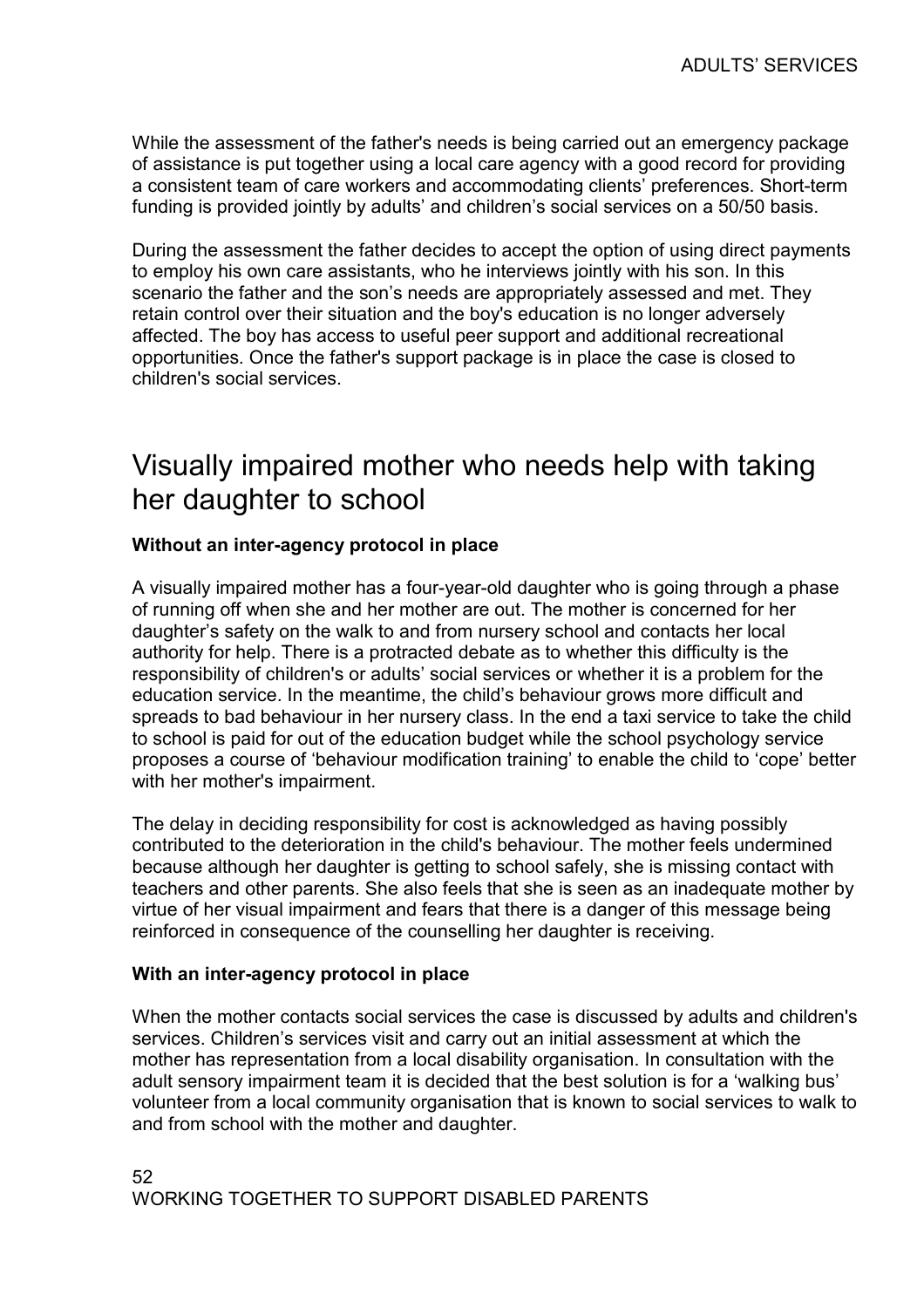This is a good example of the way in which a speedy resolution of a practical difficulty avoids the situation building into something harder and more expensive to resolve. The prompt response also avoids the parent feeling unnecessarily discouraged and undermined.

# Couple with learning difficulties

#### Without an inter-agency protocol in place

A young couple with a 10-month-old baby both have learning difficulties. The mother also has a physical impairment which has worsened since the baby's birth and now requires her to walk with a stick. Members of the extended family looked after the child for short periods while the mother was in hospital having an operation on her leg. They are now offering to take the child on a longer-term fostering or adoption basis. The parents are opposed to this idea and have made it clear that they want to look after their own child although they know they will need help to do this.

Social services propose that the child should attend a full-time nursery placement. It is also proposed that the family attends an assessment centre with a view to determining their parenting capacity before determining whether the child will be better off staying with them or being brought up by relatives.

The couple are not happy with the idea that their child will be in the full-time nursery place as they feel he is too young to be away from home all day. In addition, they feel that these arrangements did not support them in their commitment to learn to be good parents and that the visit to the assessment centre will not teach them to cope in their own home over time. Specialist learning disability adult social workers are also concerned that the arrangements will not give them adequate opportunity to learn and demonstrate new parenting skills.

#### With an inter-agency protocol in place

When the relatives first approach social services to talk about the option of adopting or long-term fostering, a family group conference is arranged and the couple are referred to a local advocacy service. At the family group conference the couple – with support from their advocate – make clear their desire to learn to be good parents and extended family members enter into a contract with them to help them to do this. Children's services carry out a full assessment, in partnership with the adult learning disability team. A family support worker is allocated to the couple who visits them on a regular basis to observe them and encourage them in playing with and looking after their child. The family support worker also anticipates the future learning support that the parents will need in order to be able to meet the child's developing needs. The housing department is also involved in re-housing the family in a ground-floor property close to schools and shops so that unsuitable housing will not prove a barrier to good parenting.

53 In the first scenario there was a real danger that the difficulties the mother had experienced would lead to the couple losing the opportunity to learn good parenting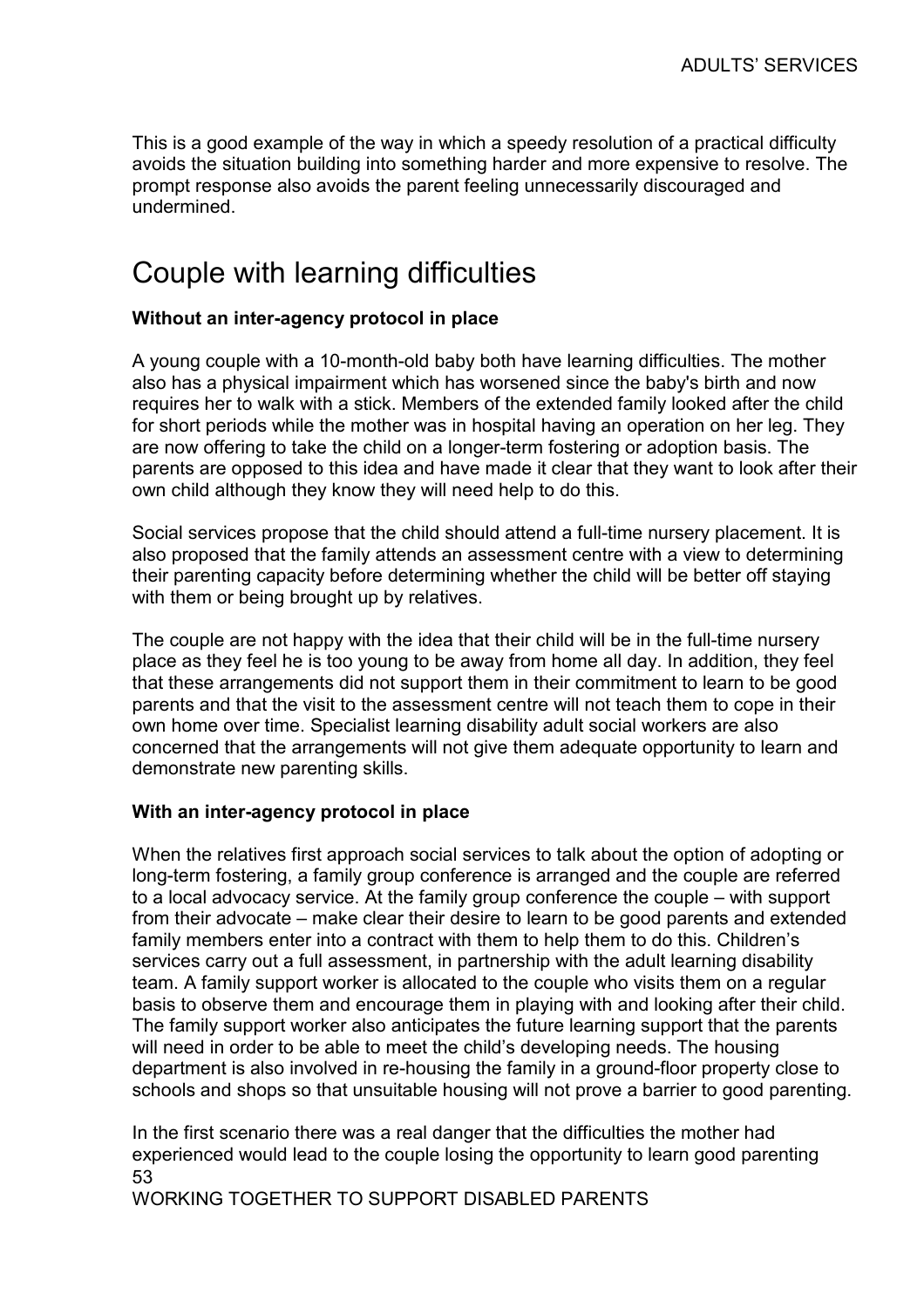skills and look after their own child. The arrangements made as a result of having an inter-agency protocol in place give them the time and support (including practical support with housing) that they need and also reassure family members that the couple will be adequately supported and able to look after their child, and that their own role in this will be facilitated.

# Mother who is recovering from surgery and living in unsuitable housing with her baby

#### Without an inter-agency protocol in place

A mother with a small baby has had emergency surgery on a hip problem that had first appeared during pregnancy and became worse after the birth. Although technically a success, the operation has left the mother for the time being unable to drive, unable to climb stairs, unable to walk more than a hundred yards and with reduced balance. She is sleeping downstairs with the baby and is unable to venture out of the house. She has become depressed and she and her partner are finding it difficult to plan for an uncertain future. She is told that she is not eligible for housing adaptations or re-housing in a bungalow because her difficulties are, technically speaking, temporary. Her partner is considering giving up his job to help his wife look after the baby and get the two older children to school.

It could be argued that the local authority is responding to a medical diagnosis/prognosis rather than looking at the critical risks to the baby's and mother's physical safety in the short term, the considerable risks to the mother's mental health and the family's financial viability in the immediate and long term.

#### With an inter-agency protocol in place

When the mother's needs are considered in isolation she does not appear to meet the eligibility criteria to receive services. Nor are the children considered to meet the criteria to receive services directed at children. However when the mother's needs are considered alongside the baby's and children's needs in the context of the family's overall welfare and security, it is recognised that the needs are substantial and even critical.

Adults' and specialist services carry out an assessment of the mother's needs and a coordinated plan of action prioritised. The need for equipment, and adaptations to the house, are prioritised and at the same time an arrangement is made involving social services and the education service to make sure that the older children can get to and from school without their father needing to give up his job.

The mother is visited by the NHS-funded community physiotherapist who works with her on an exercise routine that she is able to carry out at home. She is also offered counselling at a parenting centre with crèche facilities. Because the mother develops a particularly good relationship with the community physiotherapist, this professional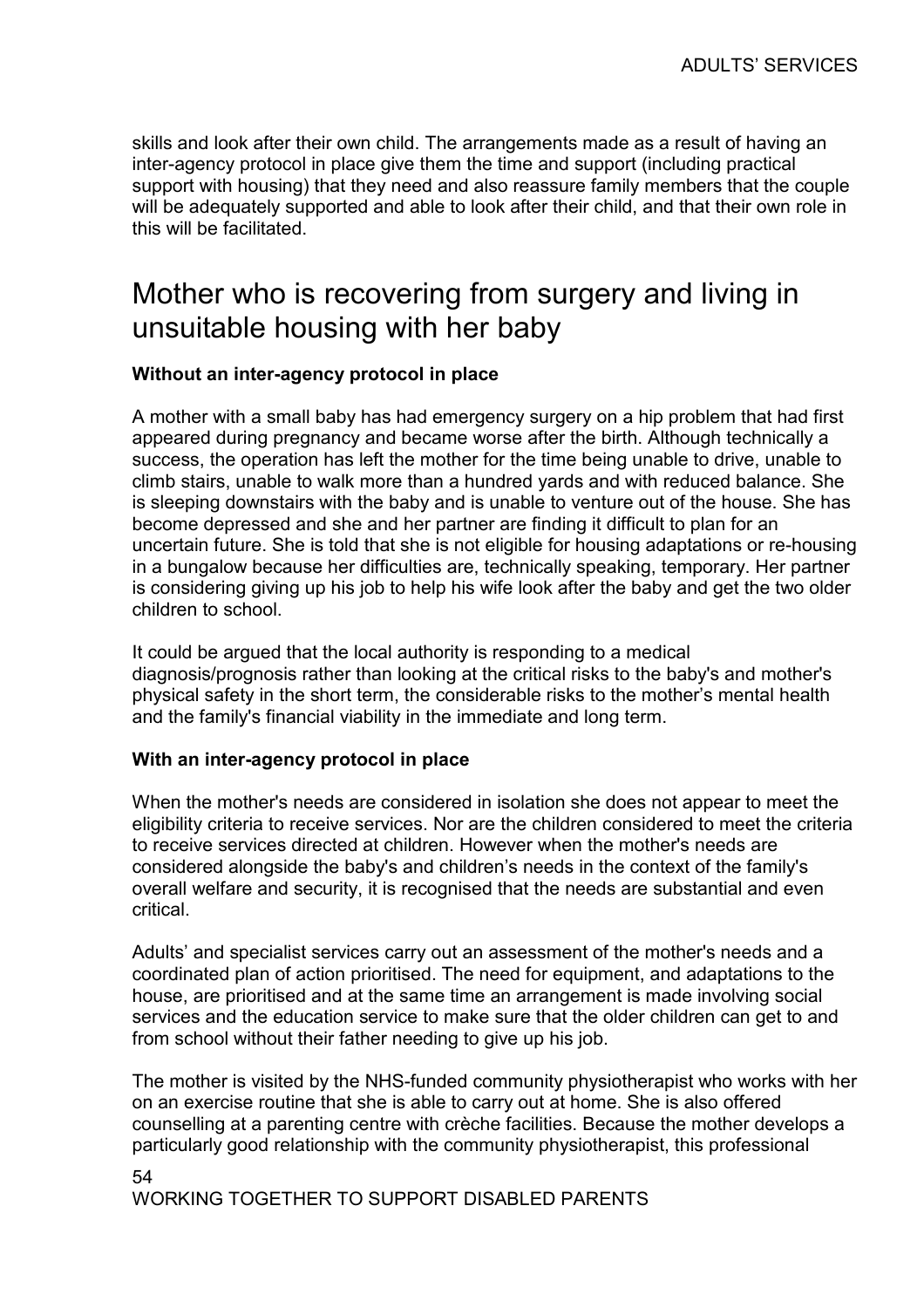becomes the key worker for the case, liaising with the other services and agencies involved. When the case is closed to adults' services, the mother retains the physiotherapist's contact details and is encouraged to contact services through her if further difficulties occur with her walking.

A prompt and flexible response across adults' and children's services with involvement from the health service and the voluntary sector is facilitated by the existence of the inter-agency protocol. The development of a 'key worker' relationship with the physiotherapist simplifies the family's contact with services and ensures inter-agency coordination of care.

### Couple with alcohol-related problems

#### Without an inter-agency protocol in place

A father with a school-age son has an alcohol dependency problem. When drunk he has more than once beaten the boy's mother, although the son has not been involved. The mother too drinks to problem levels. The last time the police were called they involved children's social services who said that if there was any further violence between the parents the child may be removed from home. The mother and her son are very scared that they will be separated and so they go to great lengths to hide further examples of domestic abuse.

The response of the authorities has had the effect of driving the problem underground but the family's difficulties remain unresolved.

#### With an inter-agency protocol in place

When the domestic violence is reported the police involve children's social services who in turn involve the community alcohol team. A referral is made to a voluntary organisation in the area that specialises in supporting families affected by alcoholrelated difficulties. Both attend one-to-one counselling at the support organisation. The mother also joins a peer support group for mothers with alcohol-related problems, which is held at the local Sure Start facility.

Following a visit to the support group from a representative from a local Access to Higher Education Scheme, the mother and another mother start a college course in computing. The father is also given the option of counselling but feels that he is not yet able to take this up. In the meantime, he does attend a family conference facilitated by the voluntary support organisation. The mother and son decide to relocate in a council flat separate from the father unless and until he agrees to attend a rehabilitation programme. The family are aware that the voluntary organisation is keeping the community alcohol team abreast of developments and that children's social services will be contacted if this becomes necessary at any point.

55 For the moment the family's difficulties have been resolved safely. At the same time there are plans in place which will help to prevent recurrence of the violence and build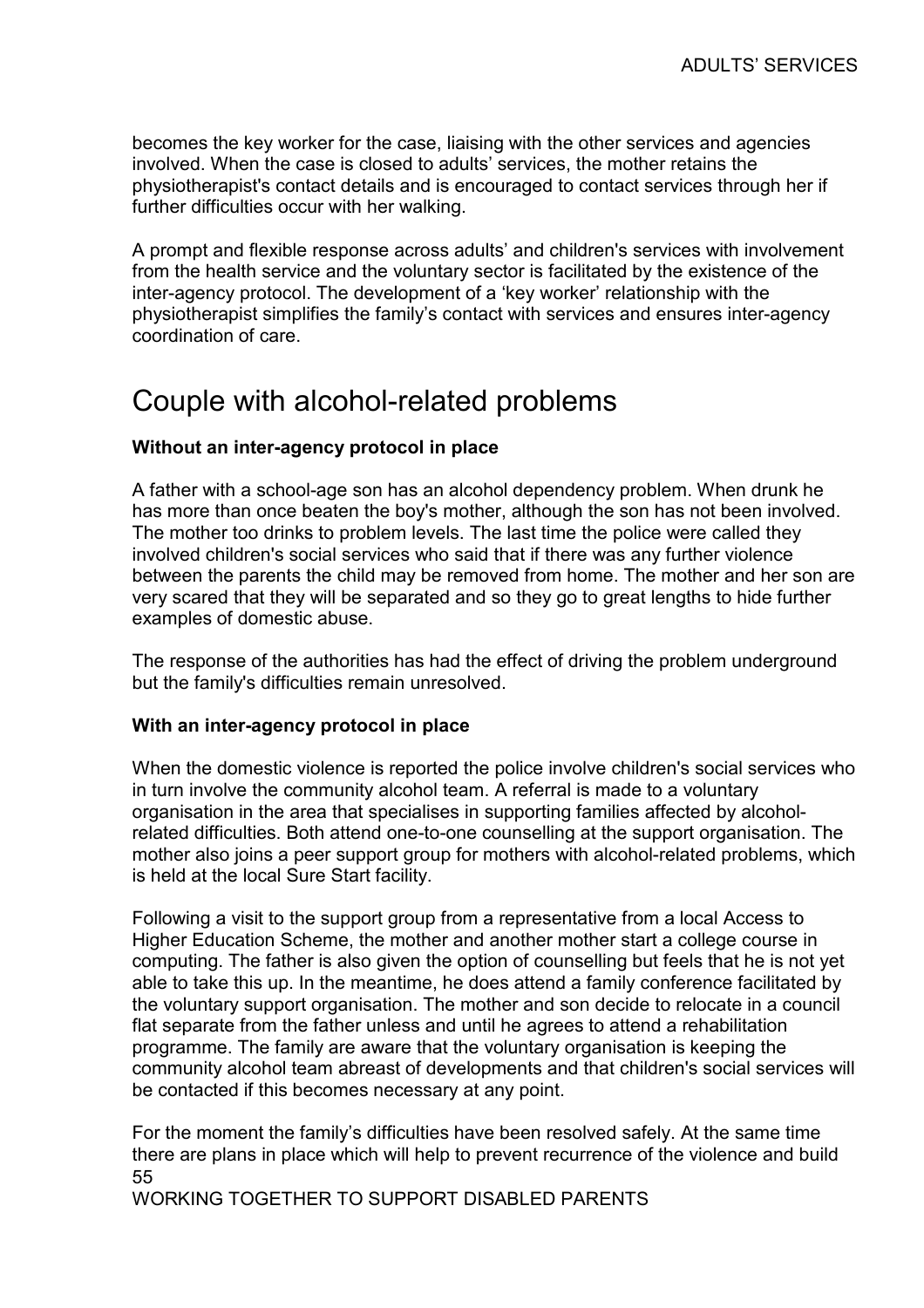the resilience of individual members of the family. The child's welfare and the goal of building the resilience of individual family members are paramount.

### Mother with HIV who is hospitalised with depression

#### Without an inter-agency protocol in place

A mother who is HIV positive has to spend a few weeks in hospital as a result of a physical health crisis. Her two children are taken into temporary foster care organised by social services. The mother becomes depressed, in part because of her anxiety for her children's future, and is moved to a psychiatric ward. The children's visits are cut down from three or four a week to one a fortnight because the psychiatric ward is not considered a suitable environment for children. Because there are no indications that the mother's mental health situation will improve and the children are finding the situation difficult, the possibility of long-term foster care is being discussed within children's social services.

#### With an inter-agency protocol in place

When the woman is first admitted to hospital, routine inquiries establish that she has children and is anxious about their future. A meeting is immediately called involving the health service, a health visitor with whom she has a good relationship, the HIV specialist service and children's services. Because the mother is not well enough to attend, an advocate employed by a local advocacy service represents her expressed wishes and intentions at the meeting. The children are also allocated a specialist advocate so that their views can be represented.

It is agreed that the children will be looked after by a relative, supported by a foster carers' allowance. It is agreed with the mother that the health visitor will take on a key worker role. When the mother subsequently develops depression a further meeting is called to discuss the children's future. A series of appointments with specialist counsellors is arranged as a priority for the mother and the children because of the impact of the separation. The mother and children make it clear that they wish to remain in contact. Consequently, the mother is treated in a ward which has a room specially prepared for family visits and so she is able to maintain frequent contact with the children.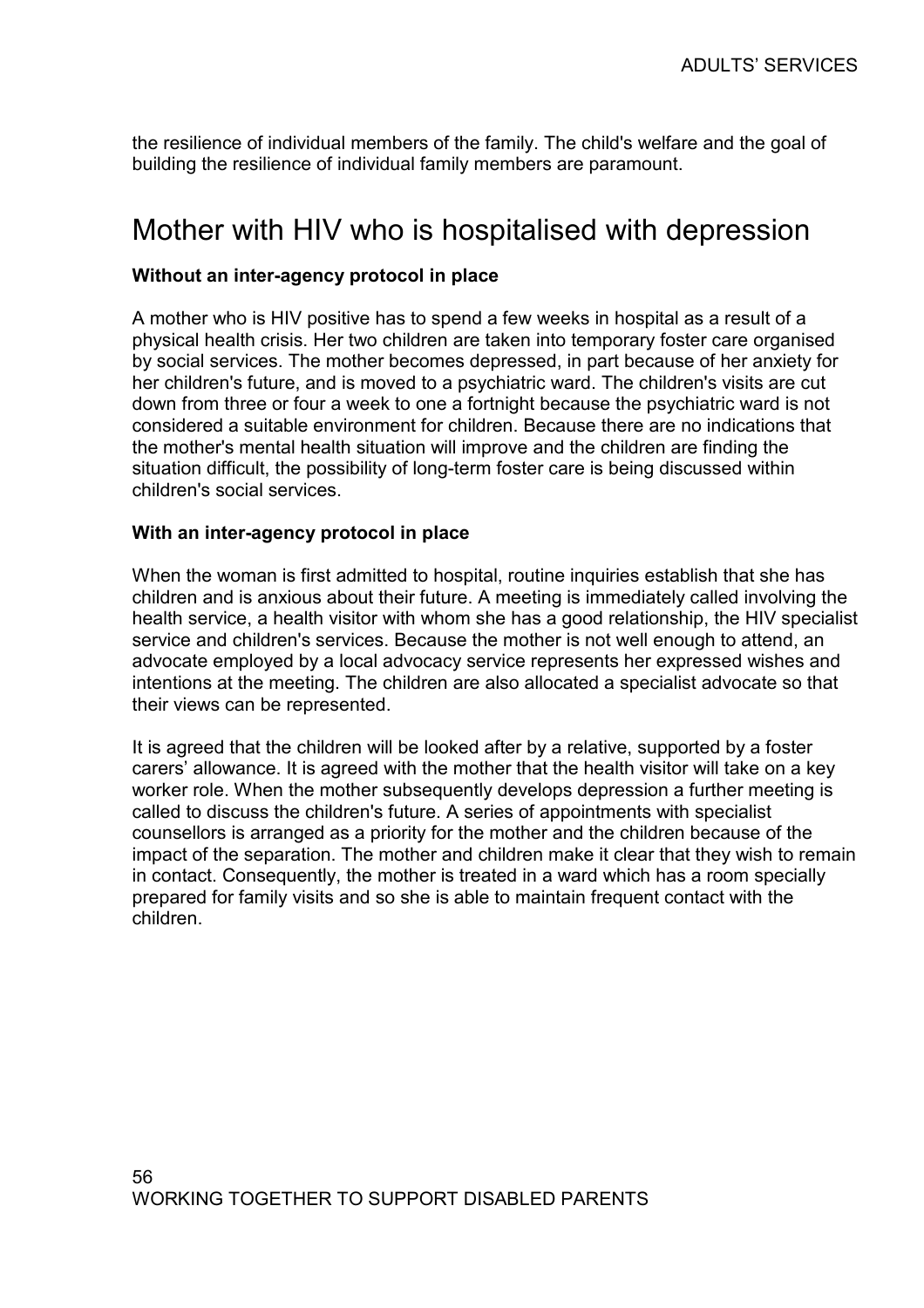# Resources, organisations and references

# Joint protocols

The following documents have been produced by local authorities seeking to improve support to parents through inter-agency liaison. They are all cited as examples of good practice in either SCIE's Knowledge review 11: Supporting disabled parents and parents with additional support needs or in this resource guide.

# Universal protocols

| Author:<br>Trust                               | A coordinated approach to working with disabled parents and their children<br>Wiltshire County Council, Avon and Wiltshire Mental Health Partnership NHS                                                                                                                                                                              |
|------------------------------------------------|---------------------------------------------------------------------------------------------------------------------------------------------------------------------------------------------------------------------------------------------------------------------------------------------------------------------------------------|
| Contact:<br>Address:<br>Email:<br>Tel:<br>Fax: | Publicity and Information Officer, Adult Social Care Services<br>Community Services Department, County Hall, Trowbridge BA14 8LE<br>angelastansby@wiltshire.gov.uk<br>01225 713 923<br>01225 713 983                                                                                                                                  |
| Contact:<br>Email:<br>Tel:<br>Web:             | Enabling parents with a disability or long-term illness: joint policy and protocol<br>Author: Norfolk County Council<br>Project Manager, Support for Disabled Parents<br>Address: 15, Hooper Lane, Norwich, Norfolk NR3 4ED<br>joan.inglis@norfolk.gov.uk<br>01603 495103<br>http://valuingpeople.gov.uk/dynamic/valuingpeople115.jsp |
| Author:<br>Address:<br>Email:<br>Tel:          | Kingston: Supporting disabled parents: Joint policy and protocol<br>Kingston Community Care Services, Quality Assurance and Development<br>Team<br>Contact; Kingston Community Care Services<br>Hollyfield House, 22 Hollyfield Road, Surbiton, Surrey KT5 9AL<br>Philip.levick@rbk.kingston.gov.uk<br>020 8457 6103                  |
| Author:                                        | ACCORD working together to support families in Suffolk<br><b>Suffolk County Council</b>                                                                                                                                                                                                                                               |

- Contact: Professional Advisor, Children and Young People.
- Email: Sue.Glazer@socserv.suffolkcc.gov.uk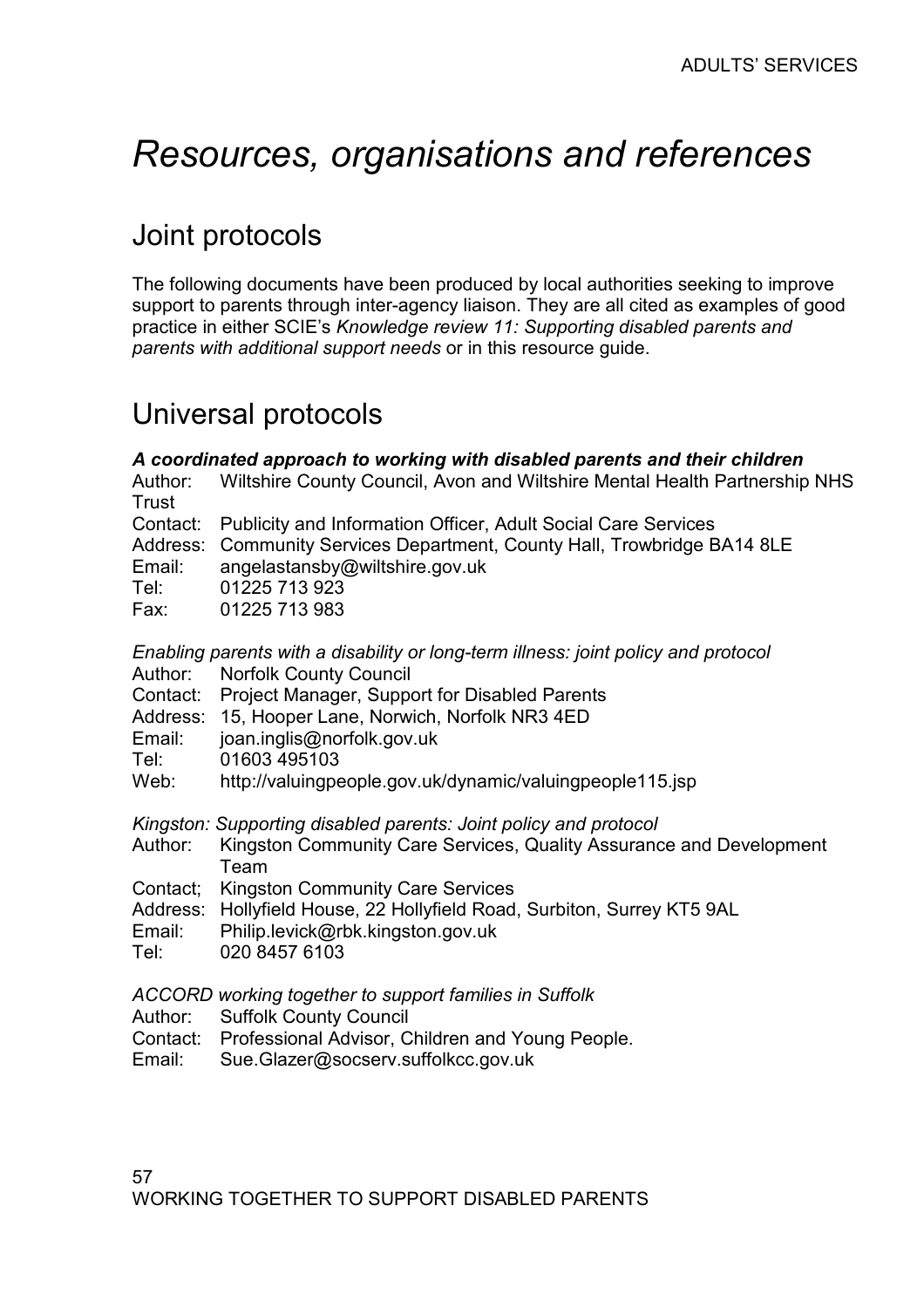## Protocols to support parents with learning disabilities

Care pathway for pregnant women with a learning disability

- Author: Stockport Metropolitan Council, Social Services Division & Stockport NHS Primary Care Trust
- Contact: Denise Monks, Community Learning Disabilities Team (CLDT)

Address: 4th Floor, Regal House, Duke Street, Stockport SK1 3DS

Email: denise.monks@stockport.gov.uk

Practice guidance: referral and joint working arrangements for working with parents and carers who have a learning disability

Author: Essex County Council

Contact: Service Manager, Family Centre and Family Group Conferences

Email: kate.evans@essexcc.gov.uk

Commissioning strategy for parents with learning disabilities

Author: Essex County Council

Contact: Participation Development Manager

Email: Steve.Bailey@essexcc.gov.uk

#### Parent assessment manual

Authors: Sue McGaw, Kerry Keckley, Nicola Connolly and Katherine Ball

Web: www.cornwall.nhs.uk/specialparentingservices/ patientassessmentmanual.asp

(See contact details in organisation section below)

Learning curves: The assessment of parents with a learning disability – A manual for practitioners

Authors: Penny Morgan and Andy Goff, Norfolk Area Child Protection Committee

Contact: Norfolk Local Safeguarding Children Board Administrator

Address: The Pineapple, 63 Bracondale, Norwich NR1 2EE

Web: www.acpc.norfolk.gov.uk.

Printed copies are available for £8 including postage. Please make cheques made payable to Norfolk County Council.

### Protocols to support parents with mental health problems

Parenting and mental illness: joint working protocol Parenting and mental health: information for parents in Greenwich with mental health problems Supporting families affected by parental mental illness

Parenting and mental illness: pre birth assessment and referral protocol

58 WORKING TOGETHER TO SUPPORT DISABLED PARENTS Project: The CAPE project Author: London Borough of Greenwich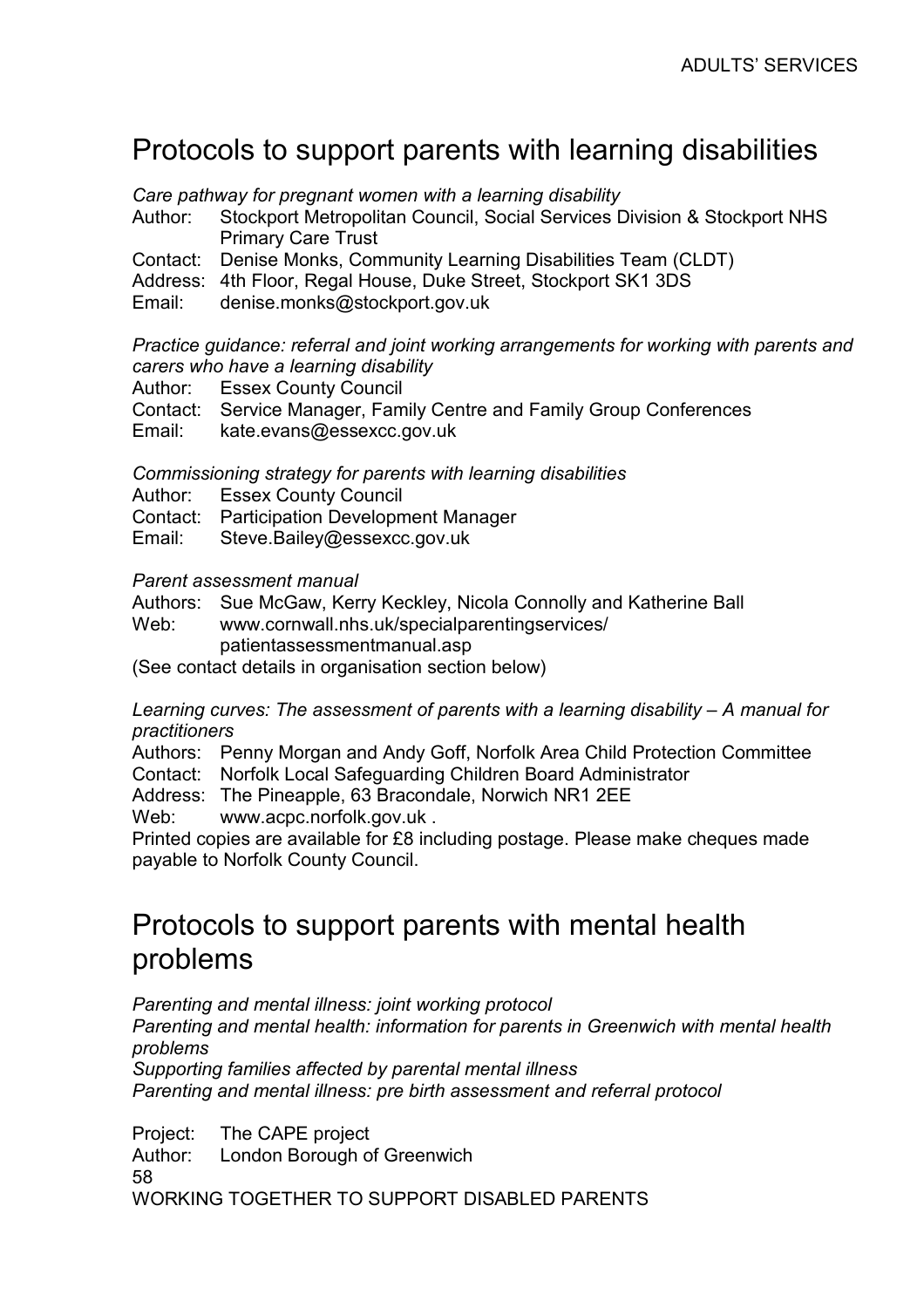Contact: Ali Coton, CAPE Project Address: Old Town Hall, Polytechnic Street, Woolwich SE18 6PN Email: cape@greenwich.gov.uk Tel: 020 8316 4774 Fax: 020 8854 7956

# Protocols to support parents with drug and alcohol problems

Option 2, A crisis intervention service for families – information for professionals; Information for families

Another way: A guide to the Option 2 intervention description of the service, principles and process

- Project: Option 2, Wales: Drugs and alcohol family crisis intervention project
- Contact: Social Care and Health
- Address: PO Box 97, Cardiff County Council, County Hall, CF11 1BP
- Email: MHamer@cardiff.gov.uk
- Tel: 029 2053 6345

Web: www.another-way.co.uk

### Guides to assessment produced by parents

#### The disabled parents' toolkit

Author: Cheshire disabled parents' research and development group

Contact: Service Manager, Cheshire Disabilities Federation

- Address: Hartford Business Park, Hartford, Northwich CW8 2AB
- Email: office@cdf-northwest.org.uk

Tel: 01606 888255.

Disabled Parents Network information briefings for parents, No 3 Services, No 4 Getting your needs assessed

### Consultations with disabled parents

Disabled parents' support survey

- Author: Kingston Community Care Services, Quality Assurance and Development Team
- Address: Hollyfield House, 22 Hollyfield Rd, Surbiton, Surrey, KT5 9AL
- Email: Philip.levick@rbk.kingston.gov.uk

Tel: 020 8457 6103

Consultation on services for disabled parents in Cornwall

Authors: Dr Sarah Mundy and Dr Sue McGaw, Special Parenting Service

59 Address: 5 Walsingham Place, Truro, Cornwall TR1 2RP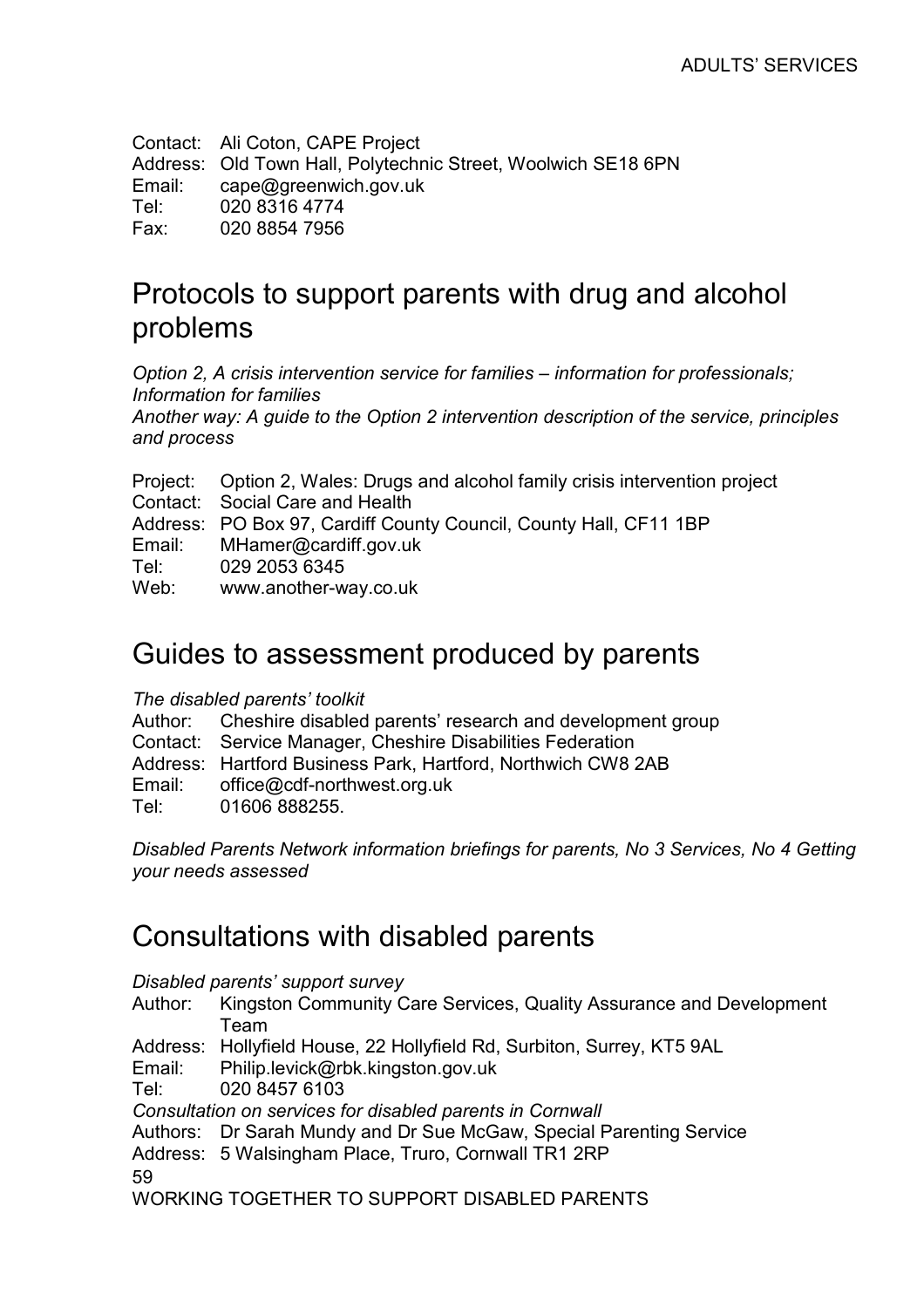Email: Tel: 01872 356040 Web: www.cornwall.nhs.uk/specialparentingservices/

## Parents with learning disabilities

### Resources

Department for Education and Skills/Department of Health (2007) Supporting parents with learning disabilities – Good practice guidance. http://www.dh.gov.uk/en/Publicationsandstatistics/Publications/PublicationsPolicyAndGu idance/DH\_075119

#### Working Together with Parents Network

The Working Together with Parents Network is a network of:

- parents and carers with learning disabilities
- professionals working with people with learning disabilities
- statutory and voluntary organisations
- other individuals or organisations with an interest in the area.

The network aims to spread positive practice and to promote policy change, so that parents with learning disabilities and their children can get better support.

Address: c/o Norah Fry Research Centre, 3 Priory Rd, Bristol BS8 1TX

Email: Sammantha.cave@bristol.ac.uk

Tel: 0117 331 0987

Web: http://www.bristol.ac.uk/norahfry/right-support/

Valuing People has a section devoted to parents with learning disabilities which contains a number of resources.

McGaw, S., Keckley, K. and Connolly, N. (1999) Parent assessment manual, Trecare NHS Trust.

Morgan, P.and Goff, A. (2004) Learning curves: The assessment of parents with a learning disability – A Manual for practitioners, Norfolk Area Child Protection Committee.

Learning curves: The assessment of parents with a learning disability – A manual for practitioners

Authors: Penny Morgan and Andy Goff, Norfolk Area Child Protection Committee Contact: Paul Shreeve, Norfolk LSCB Administrator

Address: The Pineapple, 63 Bracondale, Norwich NR1 2EE

Web: www.acpc.norfolk.gov.uk.

60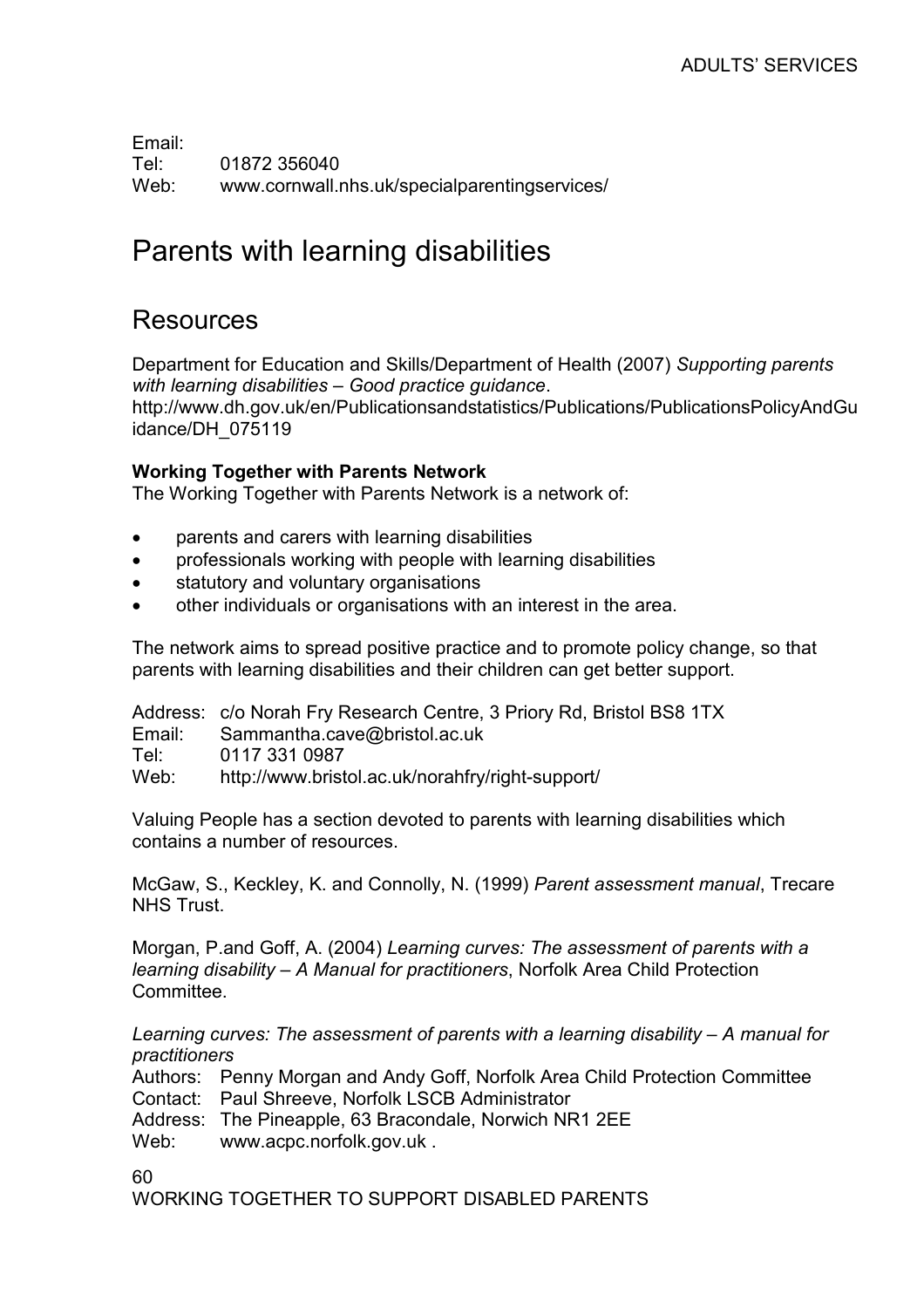Printed copies are available for £8 including postage. Please make cheques made payable to Norfolk County Council.

### Making information accessible

#### CHANGE

CHANGE Words to Pictures Team: a team of people with learning disabilities who work with an illustrator to produce information in an easy-read format using easy words and pictures. The team produces picture banks on CD Rom with hundreds of pictures for organisations working with people with learning disabilities. Illustrators in CHANGE can also draw additional pictures as and when necessary.

CHANGE turns other organisations' documents into an accessible format. People with learning disabilities provide training about how to make information accessible and how to use the picture bank CD Roms.

(See list of organisations below for CHANGE contact details)

#### Mencap

Mencap's Accessibility Unit publishes a guide on writing accessible documents called Am I making myself clear?

Mencap can edit documents or write accessible documents. This involves writing in plain language, adding pictures and images to support the text and looking at layout and design. They also produce scripts, record audio tapes and offer training on producing accessible documents.

Mencap publishes a guide on making websites accessible to people with learning disabilities.

Email: accessibility@mencap.org.uk Tel: 020 7696 5551 Web: www.mencap.org.uk

### Young carers

The Children's Society, Disabled Parents Network and The Princess Royal Trust for Carers have formed a partnership to work together on the issue of young carers.

This partnership joined forces with the Family Policy Alliance (consisting of Parentline Plus, Family Welfare Association and the Family Rights Group) to issue a statement calling for children's and adults' agencies to work together in reducing the numbers of child and teenage carers.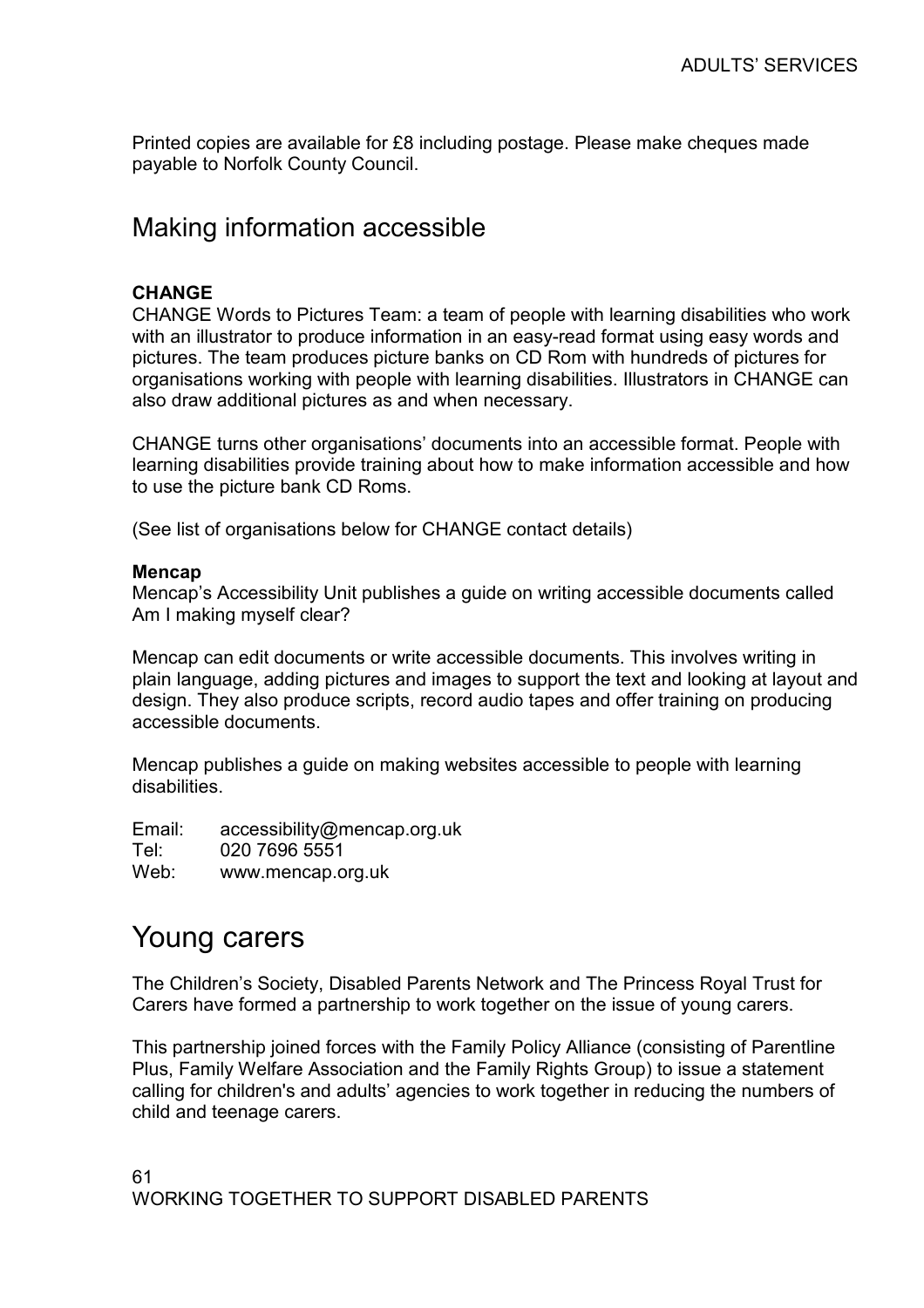The practice guidance to the Carers (Equal Opportunities) Act 2004 states that local authorities should have '… a protocol, shared between adults' and children's services, for identifying and assessing young carers'. The Princess Royal Trust for Carers has written an, Exemplar protocol for local authority adults' and children's services: Joint assessment and support for young carers and their families to assist local authorities to fulfil the requirement to have a joint adults' and children's services protocol for identifying and assessing young carers. The document states that the protocol should be cross-referenced to each Local Authorities' Children and Young People's Plan, Carers' Strategy and strategies to support disabled parents: http://www.youngcarers.net/professionals

### Other web-based resources

#### Disabled Parents Network's information briefings

The Disabled Parents Network has produced a series of information briefings to inform disabled parents about their legal entitlements and how to get hold of services and support.

#### Department for Work and Pensions

The resource centre on the Department for Work and Pensions' website includes a number of helpline details and web addresses.

Information on the support disabled parents should be able to obtain is summarised.

#### Alcohol Concern

Alcohol Concern has developed a website for professionals in the health, education and social sectors working with problem drinking parents and/or their children.

(See list of organisations below for Alcohol Concern's general contact details)

#### Family group conferencing

Family group conferences harness and build on the knowledge, strengths and resources in families and communities. They provide a framework for families, the community and agencies to work collaboratively together to safeguard and promote children's welfare. (Family Rights Group)

See Family group conferences: Principles and good practice guidance Further information can be found from the Family Rights Group website.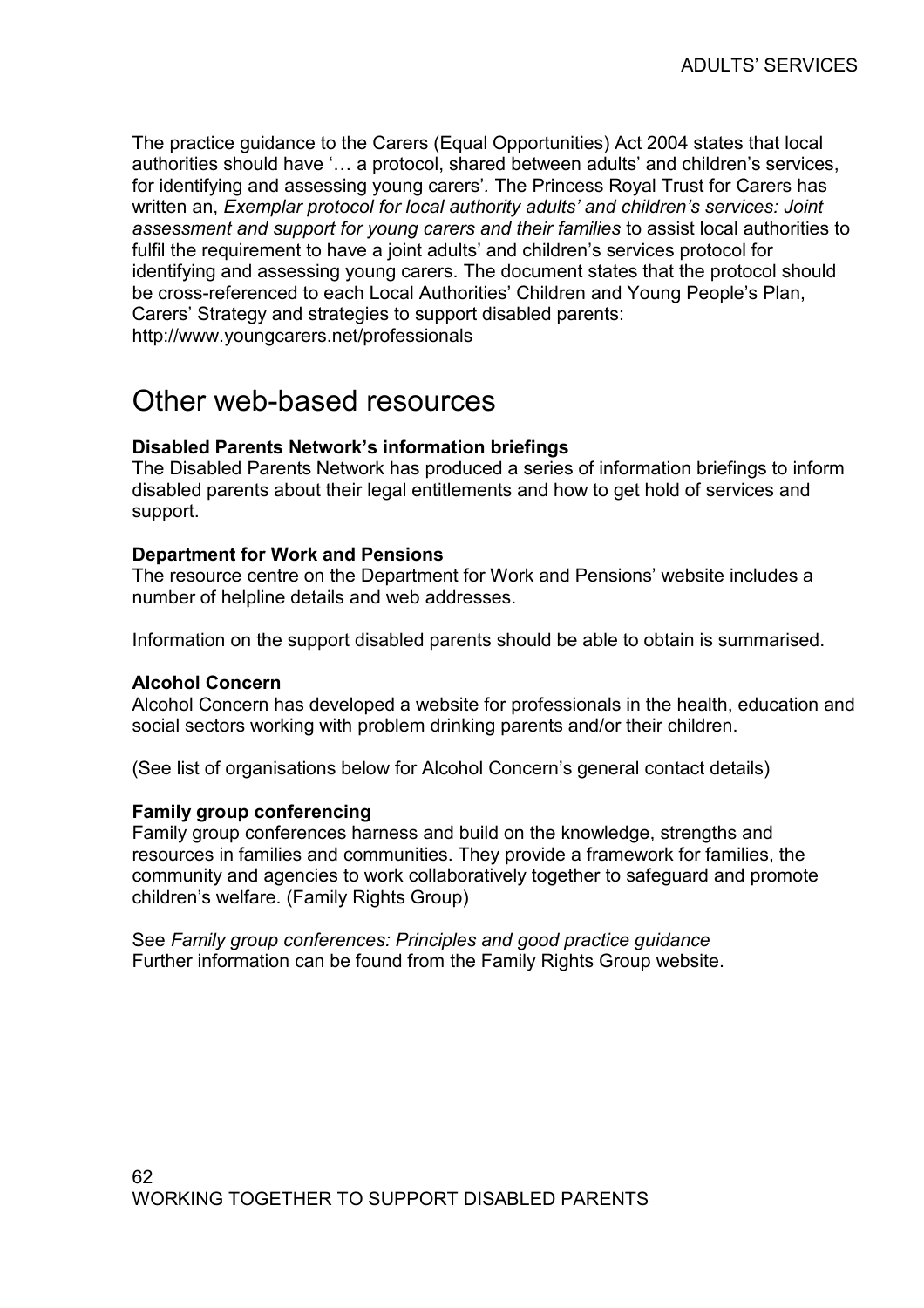# **Organisations**

#### Advocacy Resource Exchange (ARX)

Advocacy Resource Exchange supports the provision of independent advocacy for disabled and disadvantaged people in England and Wales. The ARX web site provides details of local advocacy schemes throughout the UK.

Address: 162 Lee Valley Technopark, Ashley Road, Tottenham Hale, London N17 9LN E-mail: arx@advocacyresource.net Tel: 020 8880 4545/4547 Web: www.advocacyresource.net

#### Alcohol Concern

Address: Alcohol Concern First floor 8 Shelton St London WC2H 9JR

E-mail: contact@alcoholconcern.org.uk

Tel: Tel: 020 7395 4000 Web: www.alcoholconcern.org.uk

#### British Council of Disabled People/United Kingdom's Disabled People's Council (BCODP)

BCODP is the national body representing organisations of disabled people. Local organisations that belong to BCODP are listed on their website. See the Member Groups' Directory.

Address: Litchurch Plaza, Litchurch Lane, Derby DE24 8AA E-mail: general@bcodp.org.uk Tel: 01332 295551 Text: 01332 295581 Web: www.bcodp.org.uk

#### CAN Drug Alcohol & Homelessness Teams

CAN is an independent regional agency which provides a range of drug, alcohol and homelessness services throughout Northamptonshire and Bedfordshire

Address: 81 St. Giles Street, Northampton NN1 1JF Email: administration@can.org.uk Tel: 01604 622121 Web: www.can.org.uk CHANGE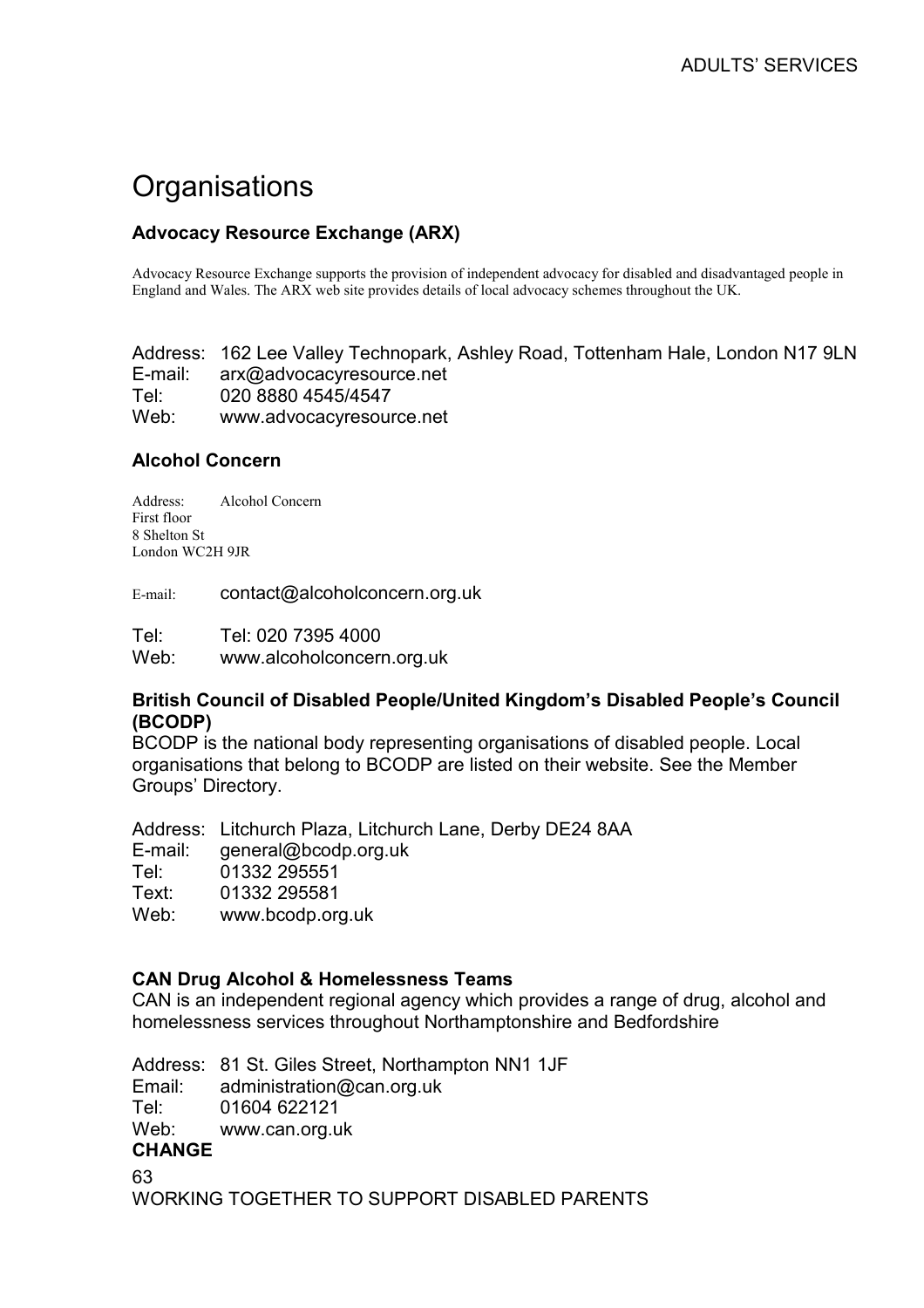CHANGE is an organisation of and for people with learning difficulties and runs a national campaign for parents with learning difficulties who have found it hard to find support for their parenting. CHANGE is funded by the Department for Education and Skills to produce resources aimed at parents with learning difficulties and those who work with them which are listed in the references section.

Address: Units 19/20, Unity Business Centre, 26 Roundhay Road, Leeds LS7 1AB.

Email: info@changepeople.co.uk

Tel: 0113 243 0202

Fax 0113 242 0220

Web: www.changepeople.co.uk

#### Deaf Parenting UK (DPUK)

DPUK was originally the Deaf Parenting Project and part of Disability, Pregnancy and Parenthood international (DPPi). It has now become a registered charity providing information, exchange and support for Deaf parents and parents-to-be who use British Sign Language as their first language. DPUK also provides information to professionals about supporting Deaf parents.

Address: National Centre for Disabled Parents, Unit F9, 89-93 Fonthill Road, London N4 3JH

Tel: 020 7263 3088 (reception), 0800 018 4730 (information service)

Text: 0800 018 9949

Email: office@dppi.org.uk (office) or info@dppi.org.uk (enquiries)

Web: www.deafparent.org.uk

#### Disability Alliance (DA)

DA publishes the Disability Rights Handbook, which is updated each year. The DA website regularly produces updated information for disabled people on benefits, tax credits and community care.

Address: Universal House, 88-94 Wentworth Street, London E1 Email: office.da@dial.pipex.com Tel: 020 7247 8763 (voice and minicom) Web: www.disabilityalliance.org

#### Disability, Pregnancy and Parenthood international (DPPi)

DPPi provides an information service to help disabled parents and professionals with enquiries. For details of current and forthcoming information sheets on a range of practical issues ring the helpline or see the website. Back copies of Disability, pregnancy and parenthood international journal can be seen on the website. DPPi has a reference collection of information and resources that can be seen by arrangement.

64 Address: National Centre for Disabled Parents, Unit F9, 89-93 Fonthill Road, London N4 3JH Email: office@dppi.org.uk (office) or info@dppi.org.uk (enquiries) Tel: 020 7263 3088 (reception), 0800 018 4730 (information service) Text: 0800 018 9949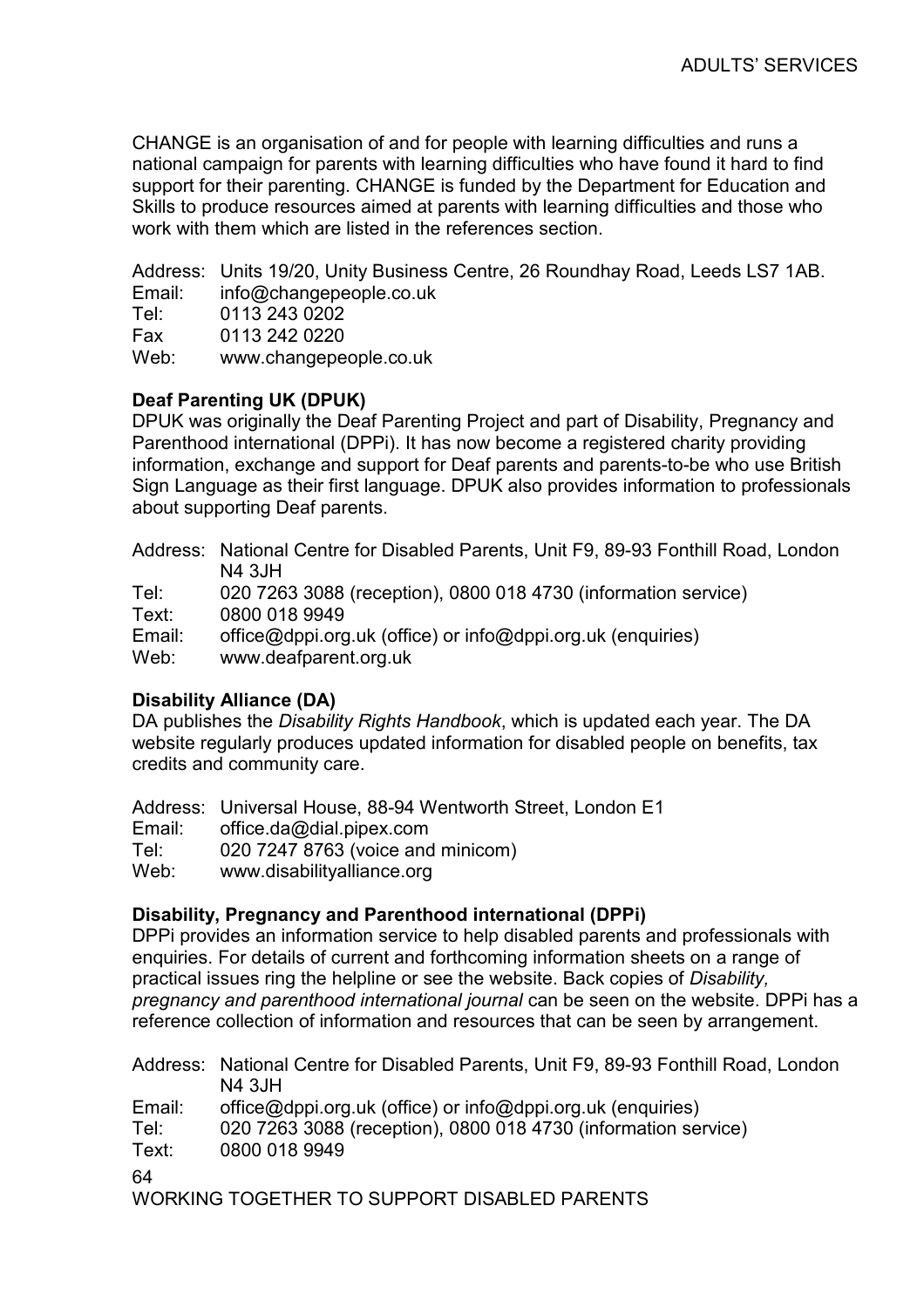Web: www.dppi.org.uk

#### Disabled Parents Network (DPN)

DPN is an organisation of and for disabled parents. Its activities include running a helpline operated by disabled parent volunteers, a web-based discussion forum and publishing a regular e-bulletin. DPN members undertake consultation and training aimed at improving services to disabled parents.

|        | Address: 81 Melton Road, West Bridgford, Nottingham, NG2 8EN |
|--------|--------------------------------------------------------------|
| Email: | information@DisabledParentsNetwork.org.uk                    |
| Tel:   | 0870 241 0450 (helpline and general contact number)          |
| Web:   | www.DisabledParentsNetwork.org.uk                            |

#### **Equalities**

Equalities is a national organisation of disabled people and carers from black and minority ethnic communities.

|  |  |  |  | Address: Waltham Forest College, Forest Road, London E17 4JB |
|--|--|--|--|--------------------------------------------------------------|
|--|--|--|--|--------------------------------------------------------------|

Email: enquiries@equalitiesnational.org.uk

Tel: 020 8527 3211

Web: www.encweb.org.uk

Family and Parenting Institute (FPI) (previously the National Family and Parenting Institute)

FPI carries out research, campaigns for a 'family-friendly' society and produces publications on parenting and family life.

Address: 430 Highgate Studios, 53-79 Highgate Road, London NW5 1TL Email: info@nfpi.org Tel: 020 7424 3460 or to order an NFPI publication call 01787 249 287 Web: www.nfpi.org/ (with a parents' section at www.e-parents.org/)

#### Family Rights Group (FRG)

FRG provides advice and support for families whose children are involved with social services.

| Address:     | The Print House, 18 Ashwin Street, London E8 3DL                       |
|--------------|------------------------------------------------------------------------|
|              | Opening hours: Monday to Friday, 10 am to 12 pm and 1.30 pm to 3.30 pm |
| Tel          | 020 7923 2628                                                          |
| Advice line: | 0800 731 1696 (opening hours as above)                                 |
| Email:       | office@frg.org.uk                                                      |
| Web:         | www.frg.org.uk                                                         |

#### Family Welfare Association (FWA)

The FWA runs family centres, innovative support projects and drop-in centres for parents under pressure and with additional support needs.

65 Address: 501-505 Kingsland Road, London E8 4AU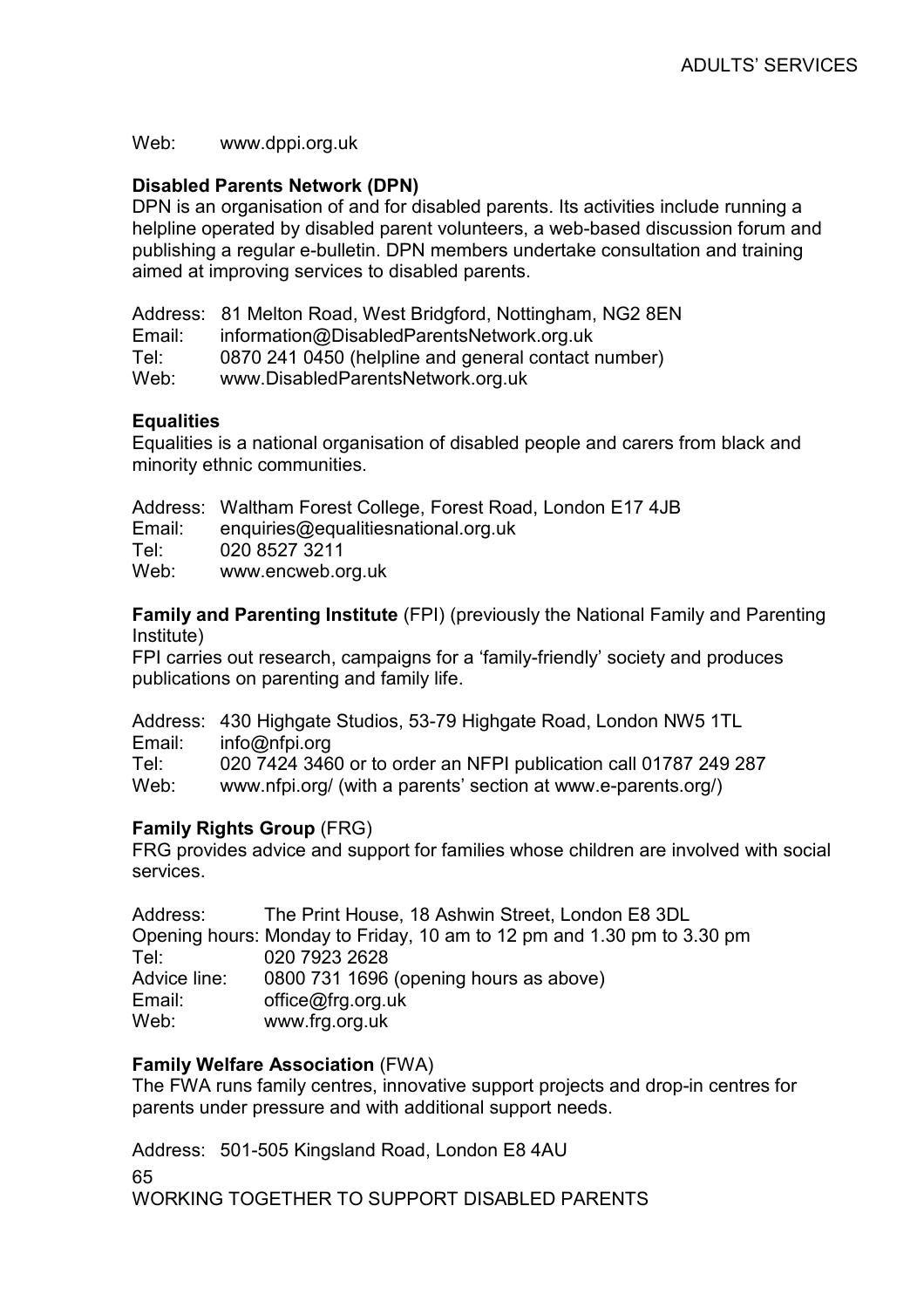Email: fwa.headoffice@fwa.org.uk Tel: 020 7254 6251 Web: www.fwa.org.uk

#### Fathers Direct

Fathers Direct is a national information centre on fatherhood. It conducts research and runs campaigns, conferences and workshops.

Address: Herald House, Lamb's Passage, Bunhill Row, London EC1Y 8TQ Email: mail@fathersdirect.com Tel: 0845 634 1328 Web: www.fathersdirect.com

#### National Centre for Independent Living (NCIL)

The NCIL campaigns for independent living and direct payments and supports people in achieving this.

Address: 250 Kennington Lane, London SE11 5RD

| Email: | ncil@ncil.org.uk |
|--------|------------------|
| Tel:   | 020 7587 1663    |
| Text:  | 020 7587 1177    |
| Web:   | www.ncil.org.uk  |

#### Parental Mental Health and Child Welfare Network

The Parental Mental Health and Child Welfare Network is for social care and health workers who work with parents with a mental health problem or their children. It has been set up to promote joint working between adult mental health and children's services. The network's website is a sub site of the Social Care Institute for Excellence (SCIE).

Address: Parental Mental Health and Child Welfare Network, Social Care Institute for Excellence (SCIE), Goldings House, 2 Hay's Lane, London SE1 2HB Email: Email: mhnetwork@scie.org.uk Tel: Tel: +44 (0)20 7089 6840 Web: www.scie.org.uk/mhnetwork/index.asp

#### Parentline Plus

Parentline Plus runs a 24-hour helpline for parents under stress. It runs training courses for parents and professionals. It also organises telephone support groups for parents.

Address: Unit 520, Highgate Studios, 53-57 Highgate Road, London NW5 1TL

Tel: 020 7284 5500 (Office) Helpline: 0800 783 6783

Email: headoffice@parentlineplus.org.uk

Web: www.parentlineplus.org.uk

#### People First

People First is a local, national and international movement run by and for people with learning difficulties.

66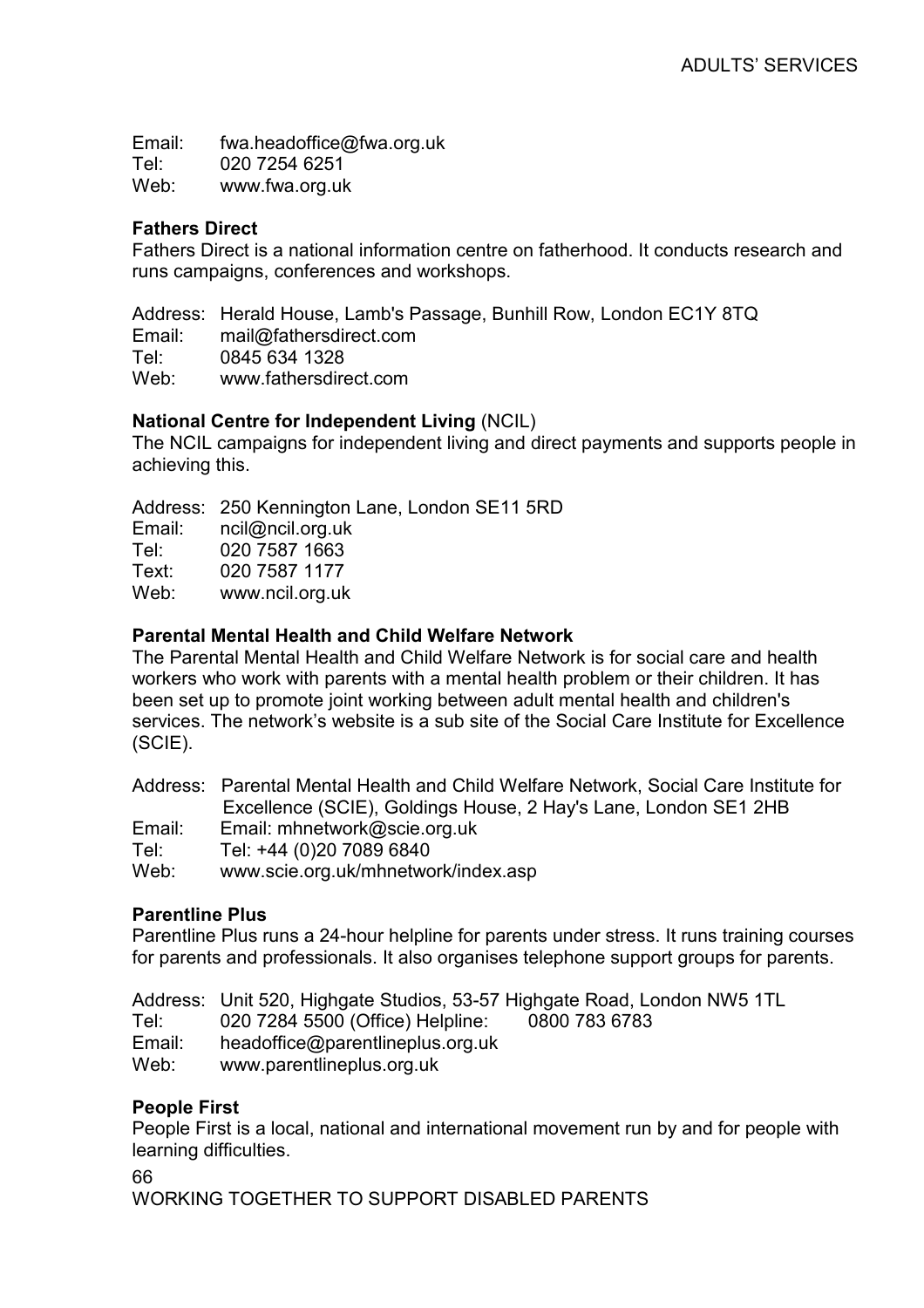#### www.peoplefirst.org.uk

#### Positive Parents and Children

PPC aims to improve the quality of life for children affected by HIV/AIDS by providing information to parents and training for people working with children. Mainly Londonbased, its services include home-based family support.

Address: Unit 64 Eurolink Business Centre, 49 Effra Road, London SW2 1BZ

Email: office@ppclondon.org.uk<br>Tel: 020 7338 7333

Tel: 020 7338 7333<br>
Web: www.ppclondor

Web: www.ppclondon.org.uk

#### Race Equality Foundation (formerly REU)

The Race Equality Foundation promotes race equality in social support and social care.

Address: Unit 35 Kings Exchange, Tileyard Road, London N7 9AH Tel: 0207 619 6220 Web: www.reu.org.uk

#### Sure Start

Sure Start is a government programme for England which aims to improve outcomes for children, parents and communities.

Address: Sure Start, Department for Education and Skills and Department for Work and Pensions, Level 2, Caxton House, Tothill Street, London SW1H 9NA Tel: 0870 000 2288

Email: info.surestart@dfes.gsi.gov.uk

Web: www.surestart.gov.uk

#### Through the Looking Glass (TLG)

TLG is a centre in the United States that has researched and published information about adaptive equipment, services and training for families in which a child, parent or grandparent is disabled.

Address: 2198 Sixth Street, Suite 100, Berkeley, CA 94710-2204 USA

Email: TLG@lookingglass.org

Web: www.lookingglass.org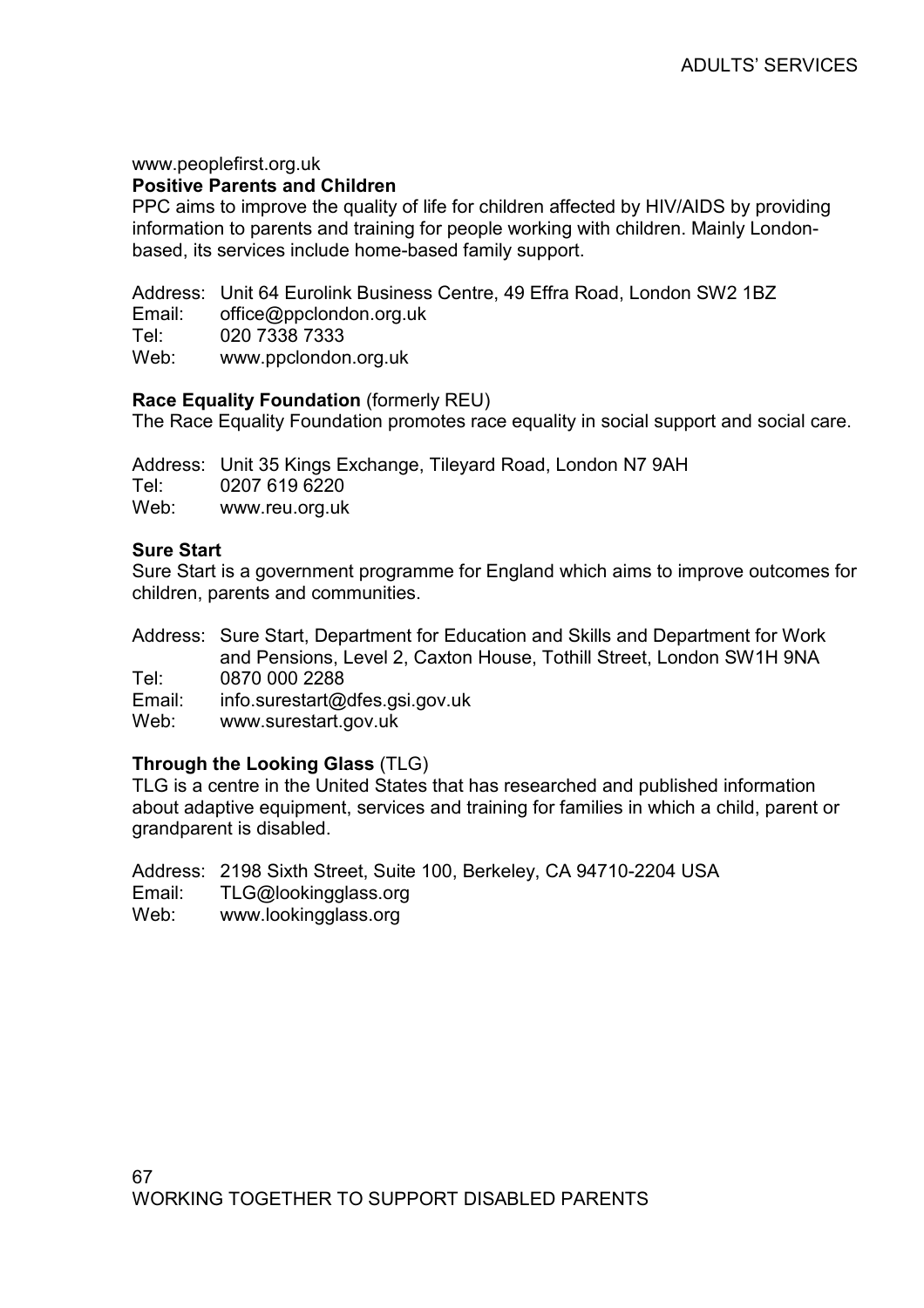# Useful reading

This is a short list of references which are particularly useful. A full list of research and other literature relating to supporting disabled parents and those with additional support needs can be found in SCIE's Knowledge review 11: Supporting disabled parents and parents with additional support needs

www.scie.org.uk/publications/knowledgereviews/kr11.asp

In addition, the reader is referred to the legislation, guidance and policy documents included in this resource guide.

Adfam (2005) We count too: Good practice guide and quality standards for work with family members affected by someone else's drug use, London: Adfam. www.adfam.org.uk

Advisory Council on the Misuse of Drugs (2003) Hidden harm: Responding to the needs of children of problem drug users, London: Home Office. www.drugmisuse.isdscotland.org/publications/local/hharm\_full.pdf

Aldgate, J. and Statham, J. (2001) The Children Act now: Messages from research, London: The Stationery Office. www.drugmisuse.isdscotland.org/publications/local/hharm\_full.pdf

Aldridge, J. and Becker, S. (2003) Children who care for parents with mental illness: the perspectives of young carers, parents and professionals, Bristol: The Policy Press.

Aldridge, J. and Wates, M. (2005) 'Young carers and disabled parents: Moving the debate on', in Newman, T and Wates, M. (eds) Disabled parents and their children: Building a better future – A discussion document, Ilford: Barnardo's.

Booth, T. and Booth, W. (2003) Self-advocacy and supported learning for mothers with learning difficulties, www.supported-parenting.com/projects/SLPpaper\_Final\_copy.pdf

Booth, T and Booth, W. (2004) Parents with learning disabilities, child protection and the courts. www.supported-parenting.com/projects/NuffieldReport.pdf

Broad, B. (2005) Kinship care: CareKnowledge briefing 14. www.careknowledge.com

Broad, B. and Skinner, A. (2005) Relative benefits: Placing children in kinship care – good practice guide, British Association for Adoption and Fostering. www.baaf.org.

Cleaver, H., Unell, I. and Aldgate, J. (1999) Children's needs – parenting capacity: The impact of parental mental illness, problem alcohol and drug use, and domestic violence on children's development, London: The Stationery Office.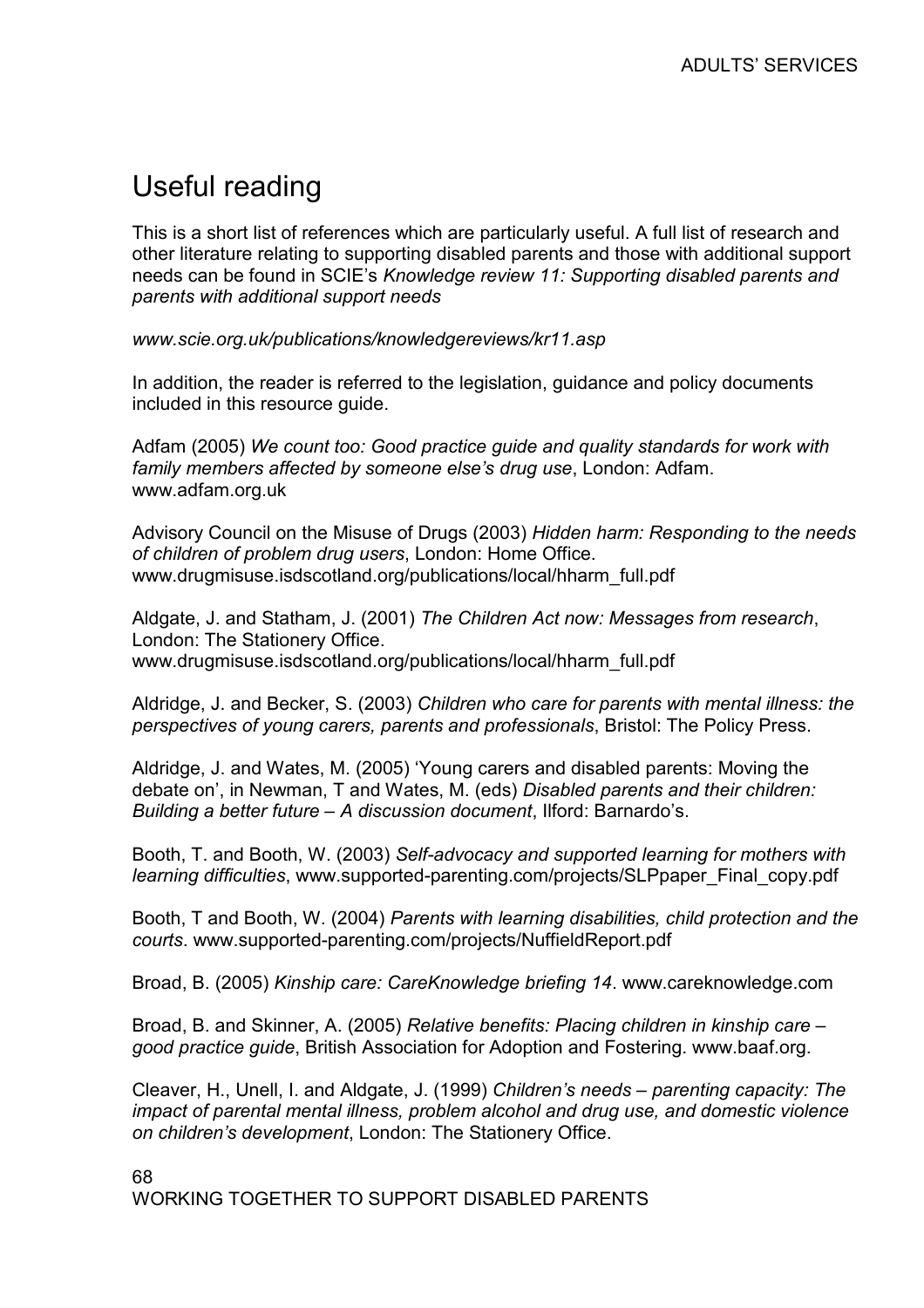Commission for Social Care Inspection (2006) Supporting parents, safeguarding children: Meeting the needs of parents with children on the child protection register, London: Commission for Social Care Inspection. www.csci.org.uk/PDF/supporting\_safeguarding.pdf

Department of Health (2002) Protocol on advice and advocacy for parents (Child protection), www.dh.gov.uk/assetRoot/04/01/89/00/04018900.pdf

Department for Education and Skills (2005) Government response to hidden harm, the report of an inquiry by the Advisory Council on the Misuse of Drugs, London: Department for Education and Skills. www.everychildmatters.gov.uk/\_files/73D1398FE270B13D89AF63EF1A8B341D.pdf

Falkov, A. (ed.) (1998) Crossing bridges: Training resources for working with mentally ill parents and their children, London: Department of Health.

Ghate, D. and Hazel, N. (2004) Parenting in poor environments: Stress, support and coping, London: Policy Research Bureau.

Goodinge, S. (2000) A jigsaw of services: SSI inspection of services to support disabled adults in their parenting role, London: Department of Health. www.dh.gov.uk/assetRoot/04/01/11/99/04011199.pdf

Hamer, M. (2005) Preventing breakdown: A manual for those working with families and the individuals within them, Lyme Regis: Russell Housing Publishing.

H.M Treasury and Department for Education and Skills (2005) Support for parents: The best start for children, London: HM Treasury. www.schoolsnetwork.org.uk/uploads/documents/Treasury-parents\_123177.pdf

Jones, A., Jeyasingham, D. and Rajasooriya, S. (2002) The strengths and needs of black families in which young people have caring responsibilities, Bristol: The Policy Press.

Kearney, P., Levin, E., Rosen, G. and Sainsbury, M. (2003) Families that have alcohol and mental health problems: A template for partnership working, London: Social Care Institute for Excellence.

www.scie.org.uk/publications/resourceguides/rg01.pdf

McGaw, S. and Newman, T. (2005) What works for parents with learning disabilities, Ilford: Barnardo's.

Moran, P., Ghate, D. and van de Merwe, A. (2004) What works in parenting support? A review of the international evidence, London: Department for Education and Skills. www.prb.org.uk/wwiparenting/RR574.pdf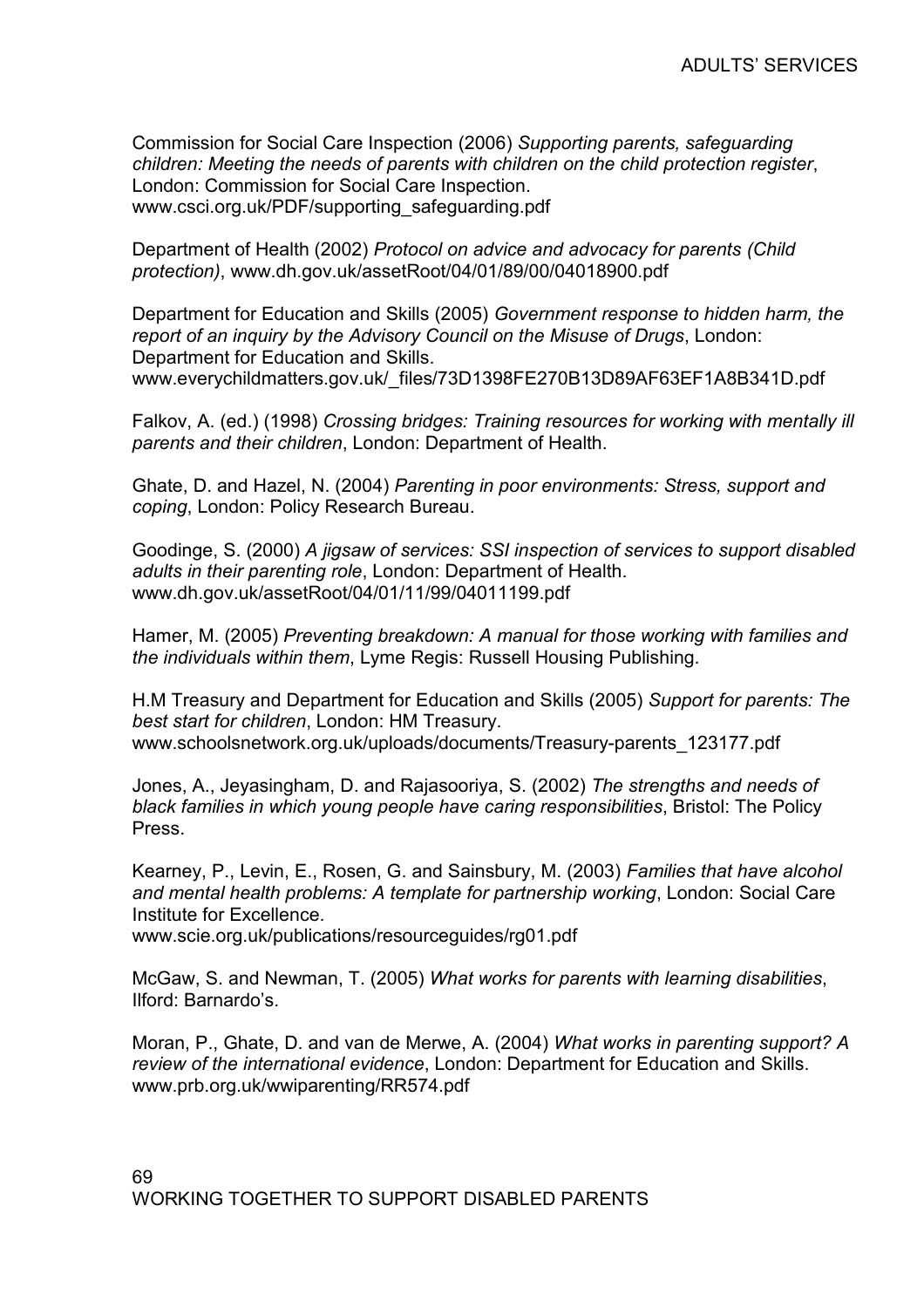Morgan, P. and Goff, A. (2004) Learning curves: The assessment of parents with a learning disability – A manual for practitioners, Norfolk Area Child Protection Committee.

Morris, J. (2004) Disabled parents and schools: Barriers to parental involvement in children's education, York: Joseph Rowntree Foundation. www.jrf.org.uk/bookshop/eBooks/1859352081.pdf

Morris, J. (2004) The right support: report of a two year task force on disabled parents, York: Joseph Rowntree Foundation. Findings can be seen at: www.jrf.org.uk/knowledge/findings/socialcare/963.asp

Morris, J. (2004) They said what!? Some common myths about disabled parents and community care legislation, York: Joseph Rowntree Foundation. www.jrf.org.uk/bookshop/eBooks/1859351964.pdf

National Treatment Agency for Substance Misuse (2002) Models of care for the treatment of drug misusers, London: National Treatment Agency for Substance Misuse. www.nta.nhs.uk/frameset.asp?u=http://www.nta.nhs.uk/publications/mocpart2/chapter3 \_5.htm

Newman, T. (2004) What works in building resilience? Ilford: Barnardo's.

Newman, T. and Wates, M. (eds) (2005) Disabled parents and their children: Building a better future – A discussion document, Ilford: Barnardo's. A summary can be seen at: www.barnardos.org.uk/parent\_disability\_summary.pdf

Olsen, R. and Tyers, H. (2004) Think Parent: Supporting disabled adults as parents, London: National Family and Parenting Institute. Findings can be seen at: www.jrf.org.uk/knowledge/findings/socialcare/n34.asp

Olsen, R. and Wates, M. (2003) Disabled Parents: Examining Research Assumptions, Research in Practice. www.rip.org.uk/publications/documents/researchreviews/disabled%20parents.pdf

Orford, J. and Velleman, R. (2003) Alcohol and Families – Alcohol Concern Research Forum Papers, London: Alcohol Concern.

www.alcoholconcern.org.uk/files/20031016\_131816\_Research%20forum%20Orford%2 0Vell.pdf

Preston, G. (2005) Family values: disabled parents, extra costs and the benefit system, London: Child Poverty Action Group www.disabledparentsnetwork.org.uk/resources/reports/Family%20Values%20DIS%20A LL.pdf

Preston, G. (2006) 'Living with disability; a message from disabled parents' Chapter four in, A route out of poverty: Disabled people work and welfare reform, London: Child Poverty Action Group.

70 www.cpag.org.uk/publications/extracts/route\_out\_of\_poverty\_4.pdf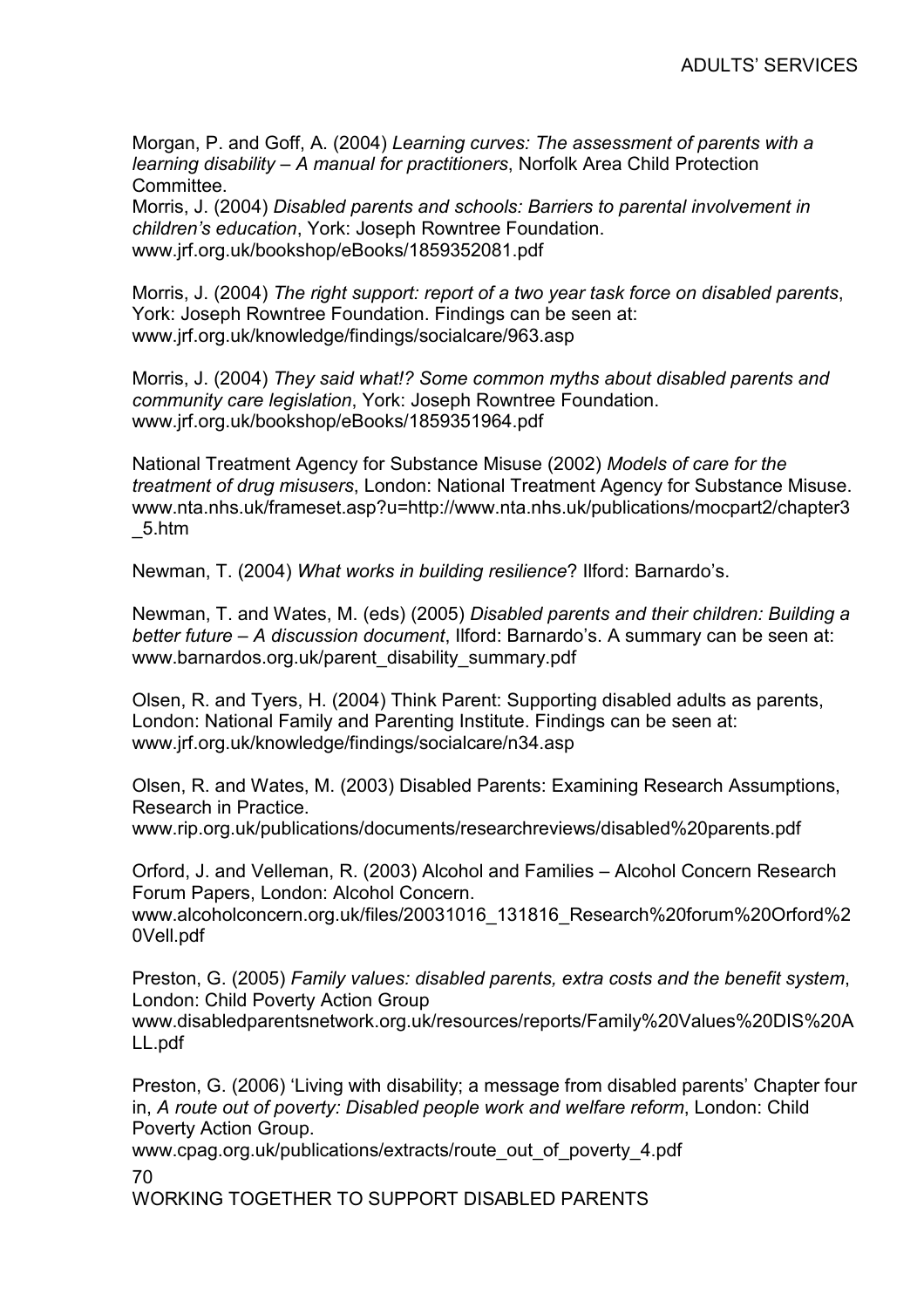Preston-Shoot, M. (2005) 'Supporting disabled parents: mapping the legal rules', in Newman, T. and Wates, M. (eds) Disabled parents and their children: Building a better future – A discussion document, Ilford: Barnardo's.

Quinton, D. (2004) Supporting parents: Messages from research, London: Department of Health/Department for Education and Skills. A summary can be seen at: www.rip.org.uk/evidencebank/fulldetail.asp?id=82

Social Care Institute for Excellence (2005a) Helping parents with learning disabilities in their role as parents, www.scie.org.uk.

Social Care Institute for Excellence (2005b) Helping parents with physical or sensory impairments in their role as parents, www.scie.org.uk.

Social Care Institute for Excellence (2005c) Parenting capacity and substance misuse, www.scie.org.uk.

Social Care Institute for Excellence (2005d) The health and well-being of young carers, www.scie.org.uk.

Social Care Institute for Excellence (2006) Knowledge review 11: Supporting disabled parents and parents with additional support needs, www.scie.org.uk

Stickland, H. and Olsen, R. (2005) 'Children with disabled parents', in Preston, G. (ed.) At greatest risk: The children most likely to be poor, London: Child Poverty Action Group.

Tarleton, B, Ward, L. and Howarth, J. (2006) Finding the right support: A review of issues and positive practice to support parents with learning difficulties and their children, London: The Baring Foundation. A summary can be seen at: www.baringfoundation.org.uk/FRSupportSummary.pdf

Tunnard, J. (2002) Parental problem drinking and its impact on children, Dartington: Research in Practice.

www.rip.org.uk/publications/documents/researchreviews/ALCOHOL.PDF

Tunnard, J. (2002) Parental drug misuse: A review of impact and intervention studies, Dartington: Research in Practice.

www.rip.org.uk/publications/documents/researchreviews/Parental%20Drug%20Abuse.a sp

Tunnard, J. (2000) Parental mental health problems: Messages from research, policy and practice, Dartington: Research in Practice.

Wates, M and Jade, R (1999) Bigger than the sky: Disabled women on parenting, London, The Women's Press.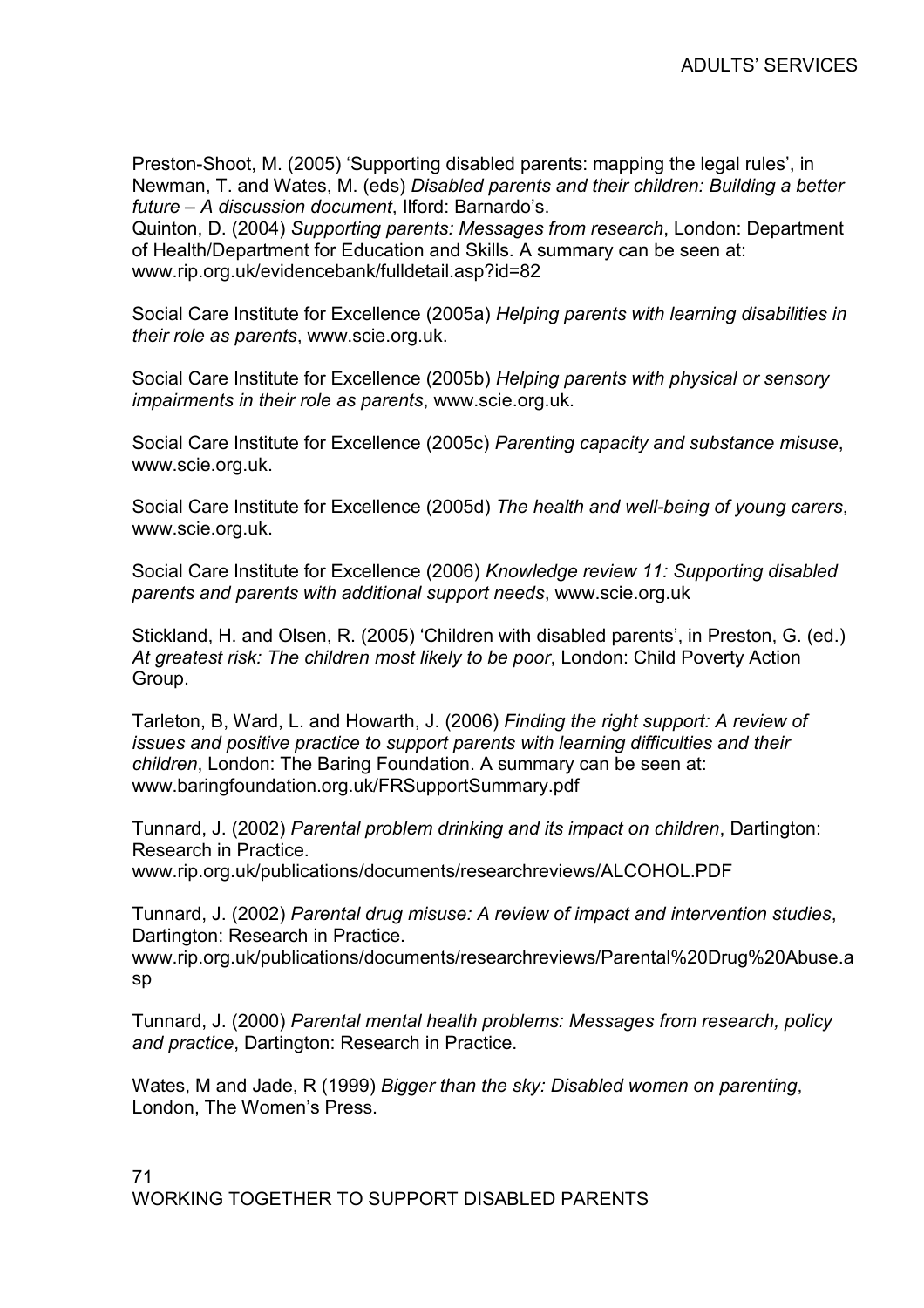Wates, M. (2002) Supporting disabled adults in their parenting role, York: Joseph Rowntree Foundation. Findings can be seen at: www.jrf.org.uk/knowledge/findings/socialcare/422.asp

Wates, M. (2003) It shouldn't be down to luck: Results of a Disabled Parents Network consultation with disabled parents on access to information and services to support parenting, Oxford: Disabled Parents Network Handbook Project. www.disabledparentsnetwork.org.uk/resources/reports/'It%20shouldn't'%20Full%20repo rt.pdf

Wates, M. (2005) Disabled parents' information briefings, Disabled Parents Network. www.disabledparentsnetwork.org.uk/resources/info-briefings/info\_brief\_index.htm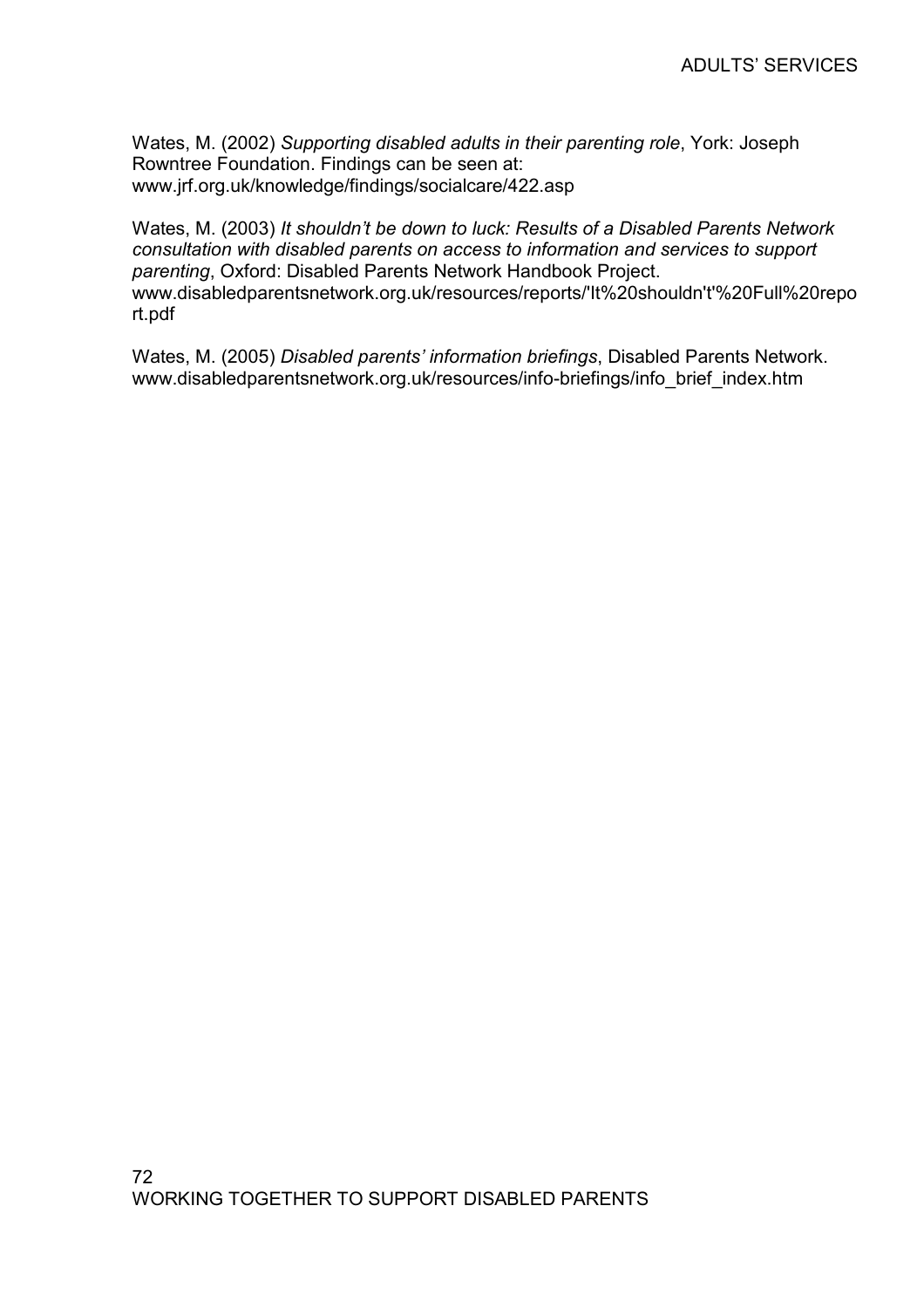## References

 $\overline{a}$ 

<sup>1</sup> Kearney, P, Levin, E, Rosen, G. and Sainsbury, M. (2003) Families that have alcohol and mental health problems: A template for partnership working, London: Social Care Institute for Excellence. www.scie.org.uk/publications/resourceguides/rg01.pdf

 $^{\text{2}}$  Wates, M. (2002) Supporting disabled adults in their parenting role, York: Joseph Rowntree Foundation. www.jrf.org.uk/knowledge/findings/socialcare/422.asp

 $^3$  Kearney, P, Levin, E, Rosen, G. and Sainsbury, M. (2003)  $\bar{F}$ amilies that have alcohol and mental health problems: A template for partnership working, London: Social Care Institute for Excellence. www.scie.org.uk/publications/resourceguides/rg01.pdf

<sup>4</sup> Children Act 1989, Section 17 www.opsi.gov.uk/acts/acts1989/Ukpga\_19890041\_en\_1.htm

<sup>5</sup> Department of Health (2002b) Fair access to care services: Practice guidance, para. 65, London: Department of Health. www.dh.gov.uk/assetRoot/04/01/97/34/04019734.pdf

 $6$  Department of Health, Department for Education and Employment and Home Office (2000) Framework for the assessment of children in need and their families, para. 3.58, London: Department of Health. www.archive.officialdocuments.co.uk/document/doh/facn/facn.htm

 $^7$  H M Government (2006) Working together to safeguard children: A guide to inter-agency working to safeguard the welfare of children, para 5.124. www.everychildmatters.gov.uk/resources-and-practice/IG00060/

<sup>8</sup> Department for Education and Skills and Department of Health (2004a) National service framework for children, young people and maternity services: core standards. p. 146, London: Department of Health. www.dh.gov.uk/assetRoot/04/09/05/66/04090566.pdf

<sup>9</sup> Department for Education and Skills (2006) Parenting support: Guidance for local authorities in England, www.everychildmatters.gov.uk/ files/ 230790E404393C411AFBEF46E7D2E490.pdf.

<sup>10</sup> Department for Education and Skills (2006) Parenting support: Guidance for local authorities in England, http://www.everychildmatters.gov.uk/ files/ 230790E404393C411AFBEF46E7D2E490.pdf.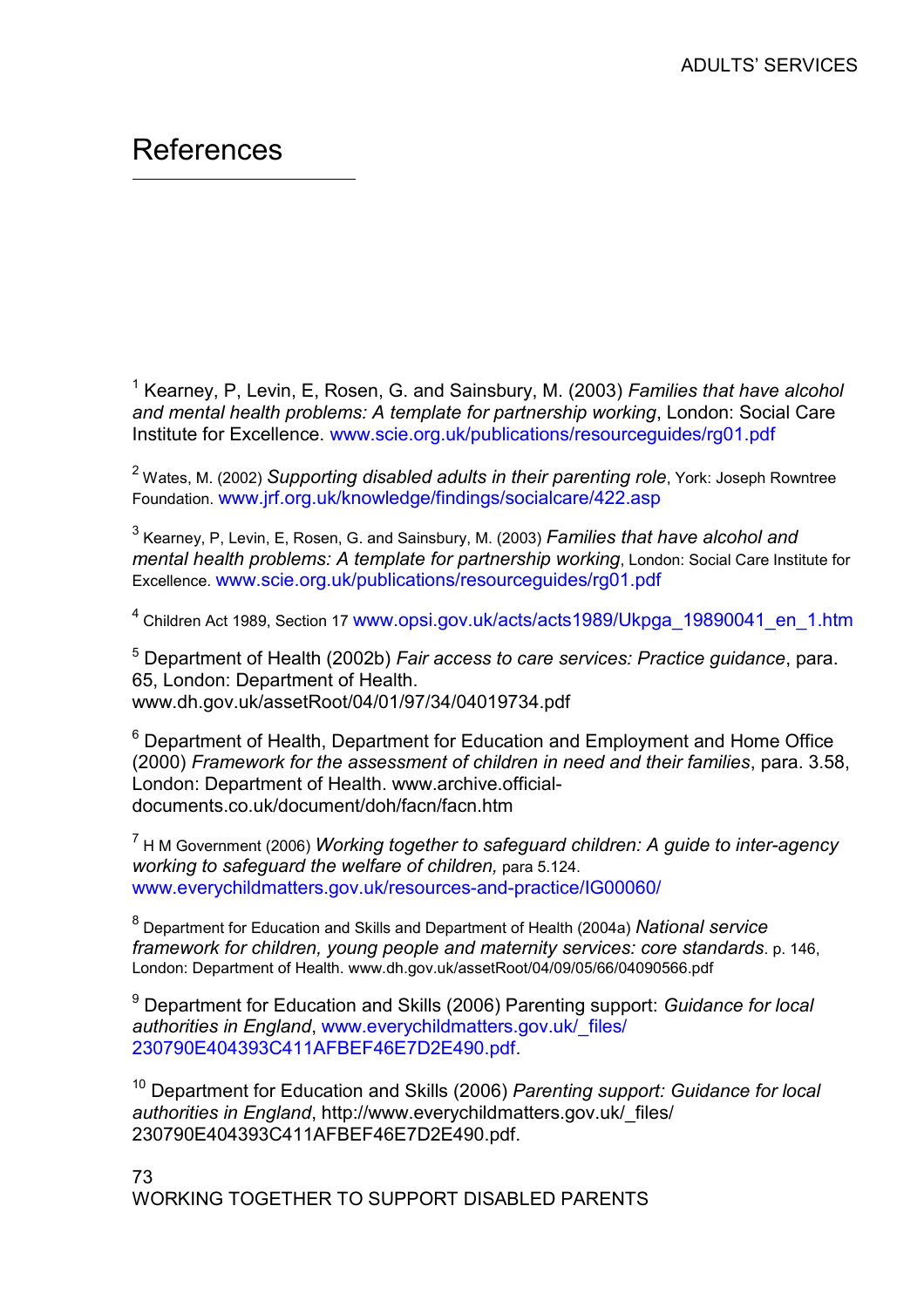<sup>11</sup> Department of Health (2001) Valuing people: A national strategy for learning disability in the 21st century, Sub-objective 7.4, London: The Stationery Office. www.archive.official-documents.co.uk/document/cm50/5086/5086.htm

<u>.</u>

<sup>12</sup> Department for Education and Skills and Department of Health (2004a) National service framework for children, young people and maternity services: core standards. London: Department of Health. www.dh.gov.uk/assetRoot/04/09/05/66/04090566.pdf

<sup>13</sup> National Treatment Agency for Substance Misuse (2002) Models of care for the treatment of adult drug misusers, London: National Treatment Agency for Substance Misuse. http://www.nta.nhs.uk/

<sup>14</sup> Department of the Environment, Transport and the Regions (2001) Supporting people: Policy into practice, p. 13, London: Department of the Environment, Transport and the Regions. www.supporting-people.org.uk/policyguidance.asp

 $15$  Department of Health (2002a) Fair access to care services: quidance on eligibility criteria for adult social care, London: Department of Health. www.dh.gov.uk/assetRoot/04/01/96/41/04019641.pdf

<sup>16</sup> NHS Cymru/Welsh Assembly Government 2002 NHS Cymru/Welsh Assembly Government (2002) Health and social care for adults: Creating a unified and fair system for assessing and managing care – Guidance for local authorities and health services, Cardiff: Welsh Assembly Government.

<sup>17</sup> Disabled Persons (Services, Consultation and Representation) Act 1986 www.opsi.gov.uk/si/si1987/Uksi\_19870564\_en\_1.htm

<sup>18</sup> Disabled Persons (Northern Ireland) Act 1998 www.opsi.gov.uk/acts/acts1989/Ukpga\_19890010\_en\_1.htm

<sup>19</sup> NHS and Community Care Act 1990, Section 47(1) www.opsi.gov.uk/ACTS/acts1990/Ukpga\_19900019\_en\_1.htm

 $20$  Department of Health (1993) Approvals and directions for arrangements from 1 April 1993 made under schedule 8 to the National Health Service Act 1977 and sections 21 and 29 of the National Assistance Act 1948, LAC(93)10, London: Department of Health.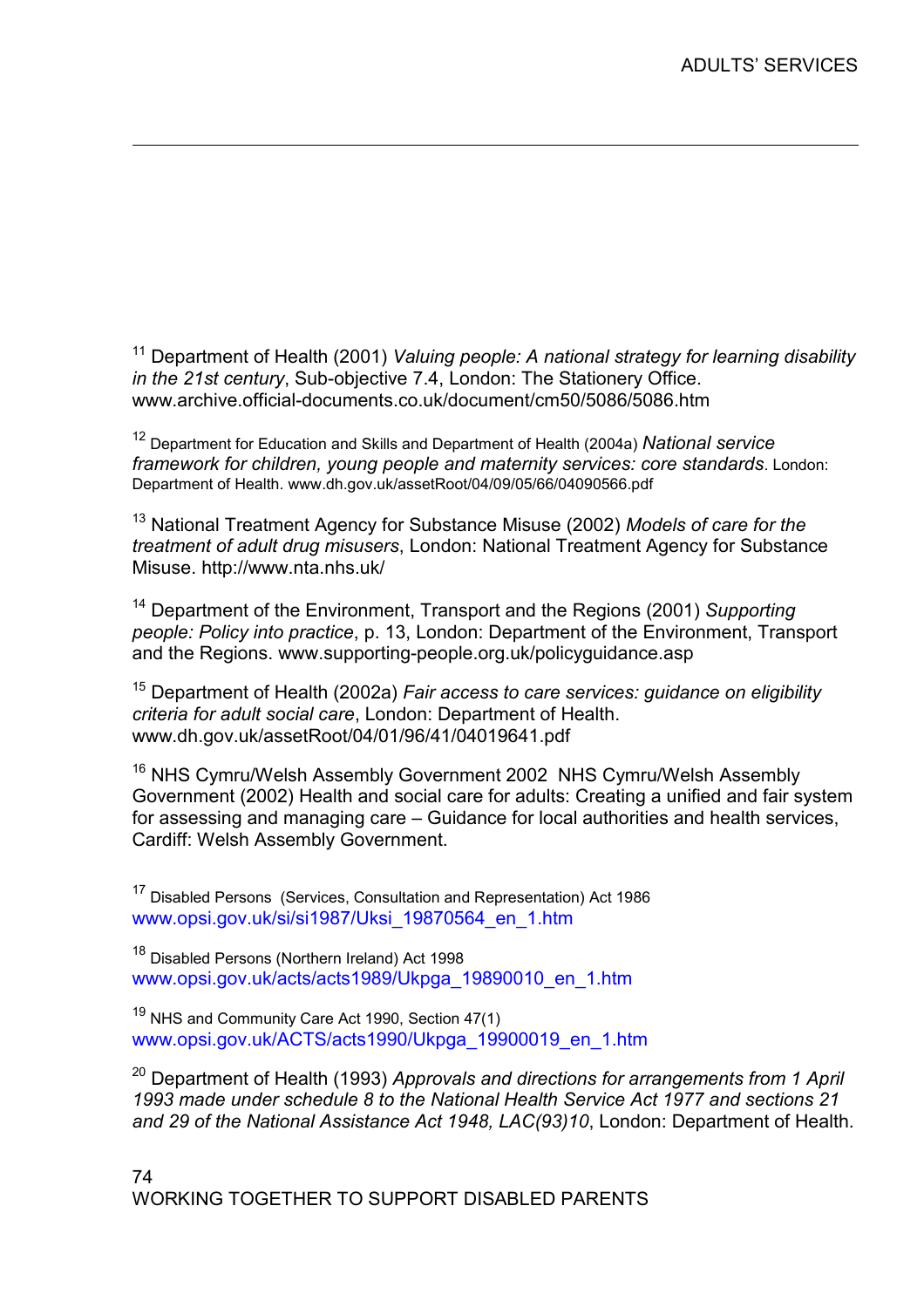$21$  Department of Health (2002a) Fair access to care services: guidance on eligibility criteria for adult social care, London: Department of Health. www.dh.gov.uk/assetRoot/04/01/96/41/04019641.pdf

 $22$  NHS Cymru/Welsh Assembly Government (2002) Health and social care for adults: Creating a unified and fair system for assessing and managing care – Guidance for local authorities and health services, Cardiff: Welsh Assembly Government.

 $23$  Department of Health (2002a) Fair access to care services: guidance on eligibility criteria for adult social care, para. 16, London: Department of Health. www.dh.gov.uk/assetRoot/04/01/96/41/04019641.pdf

 $24$  Department of Health (2002a) Fair access to care services: guidance on eligibility criteria for adult social care, para. 65, London: Department of Health. www.dh.gov.uk/assetRoot/04/01/96/41/04019641.pdf

<sup>25</sup> Department of Health, 1990;1999 Care Programme Approach www.dh.gov.uk/en/Publicationsandstatistics/Publications/PublicationsPolicyAndGuidanc e/DH\_4009221

 $26$  Department of Health (2003a) Direct payments quidance: Community care, services for carers and children's services (direct payments) guidance, p. 16, England, London: Department of Health.

http://195.33.102.76/assetRoot/04/06/92/62/04069262.pdf

<u>.</u>

 $27$  Department of Health and Social Services and Public Safety (Northern Ireland) (2004) Direct payments: Legislation and guidance for boards and trusts www.dhsspsni.gov.uk/direct\_payments\_legislation\_and\_guidance\_for\_boards\_and\_trus ts.pdf

<sup>28</sup> Welsh Assembly Government (2004b) Direct payments guidance: Community care, services for carers and children's services (direct payments) guidance, Wales, Cardiff: Welsh Assembly Government. www.wales.nhs.uk/documents/direct-payment-policy-emerge.pdf

75  $29$  Department of Health, Department for Education and Employment and Home Office (2000) Framework for the assessment of children in need and their families, para. 5.11, London: Department of Health. www.archive.officialdocuments.co.uk/document/doh/facn/facn.htm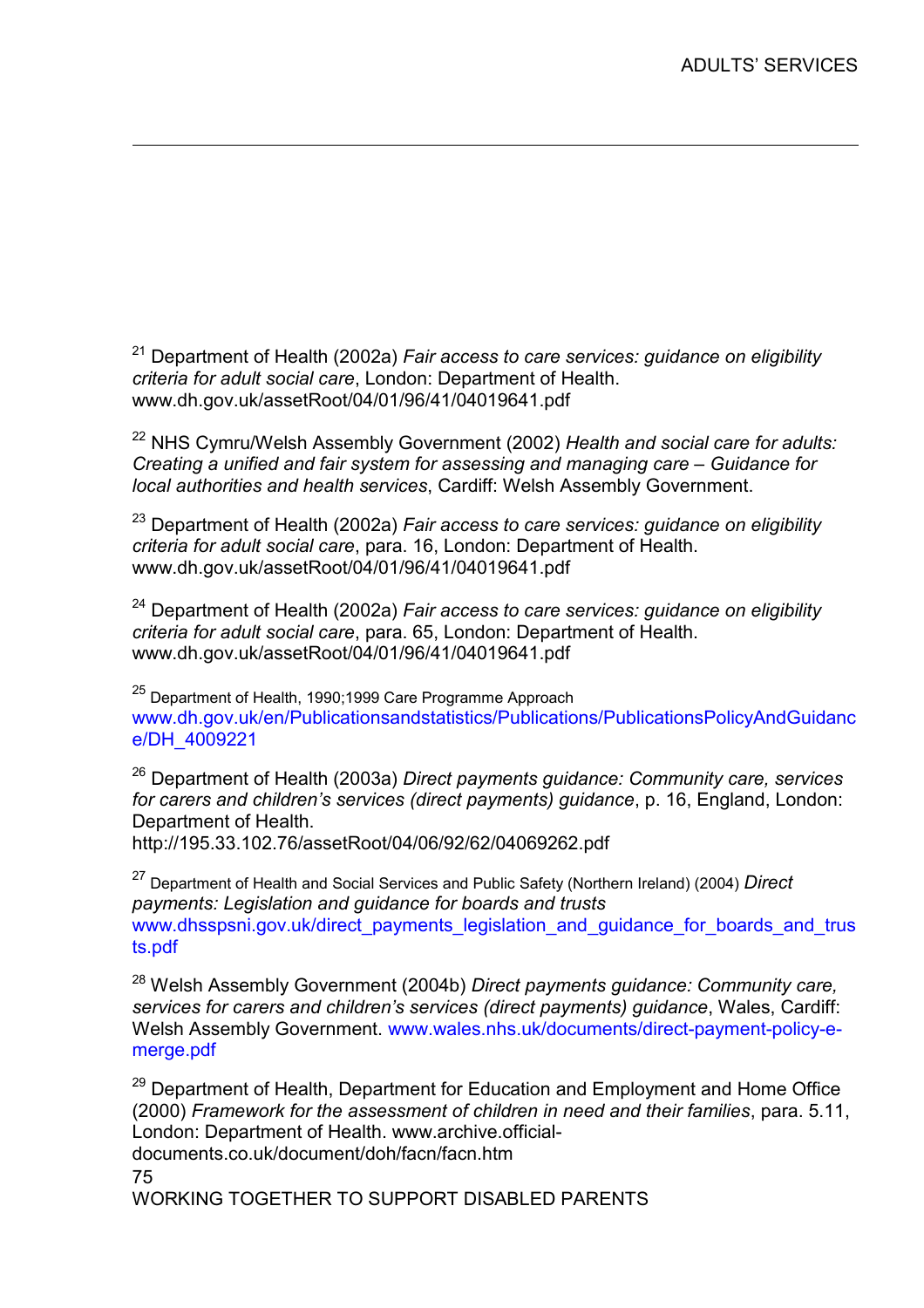$30$  Department of Health (2002a) Fair access to care services: guidance on eligibility criteria for adult social care, para. 9, London: Department of Health. www.dh.gov.uk/assetRoot/04/01/96/41/04019641.pdf

<u>.</u>

 $31$  Department of Health (2003a) Direct payments guidance: Community care, services for carers and children's services (direct payments) guidance, para. 47, England, London: Department of Health. http://195.33.102.76/assetRoot/04/06/92/62/04069262.pdf

 $32$  Department of Health (2003a) Direct payments quidance: Community care, services for carers and children's services (direct payments) guidance, para. 42, England, London: Department of Health. http://195.33.102.76/assetRoot/04/06/92/62/04069262.pdf

<sup>33</sup> Department of Health and Social Services and Public Safety (Northern Ireland) (2004) Direct payments: Legislation and guidance for boards and trusts www.dhsspsni.gov.uk/direct\_payments\_legislation\_and\_guidance\_for\_boards\_and\_trus ts.pdf

 $34$  Welsh Assembly Government (2004b) Direct payments quidance: Community care, services for carers and children's services (direct payments) guidance, Wales, Cardiff: Welsh Assembly Government. http://www.wales.nhs.uk/documents/direct-paymentpolicy-e-merge.pdf

<sup>35</sup> Department of Health (2003a) Direct payments guidance: Community care, services for carers and children's services (direct payments) guidance, para. 48, England, London: Department of Health. http://195.33.102.76/assetRoot/04/06/92/62/04069262.pdf

 $36$  Department of Health (2003a) Direct payments guidance: Community care, services for carers and children's services (direct payments) guidance, para. 113, England, London: Department of Health.

http://195.33.102.76/assetRoot/04/06/92/62/04069262.pdf

 $37$  Department of Health (2003a) Direct payments guidance: Community care, services for carers and children's services (direct payments) guidance, para. 114, England, London: Department of Health.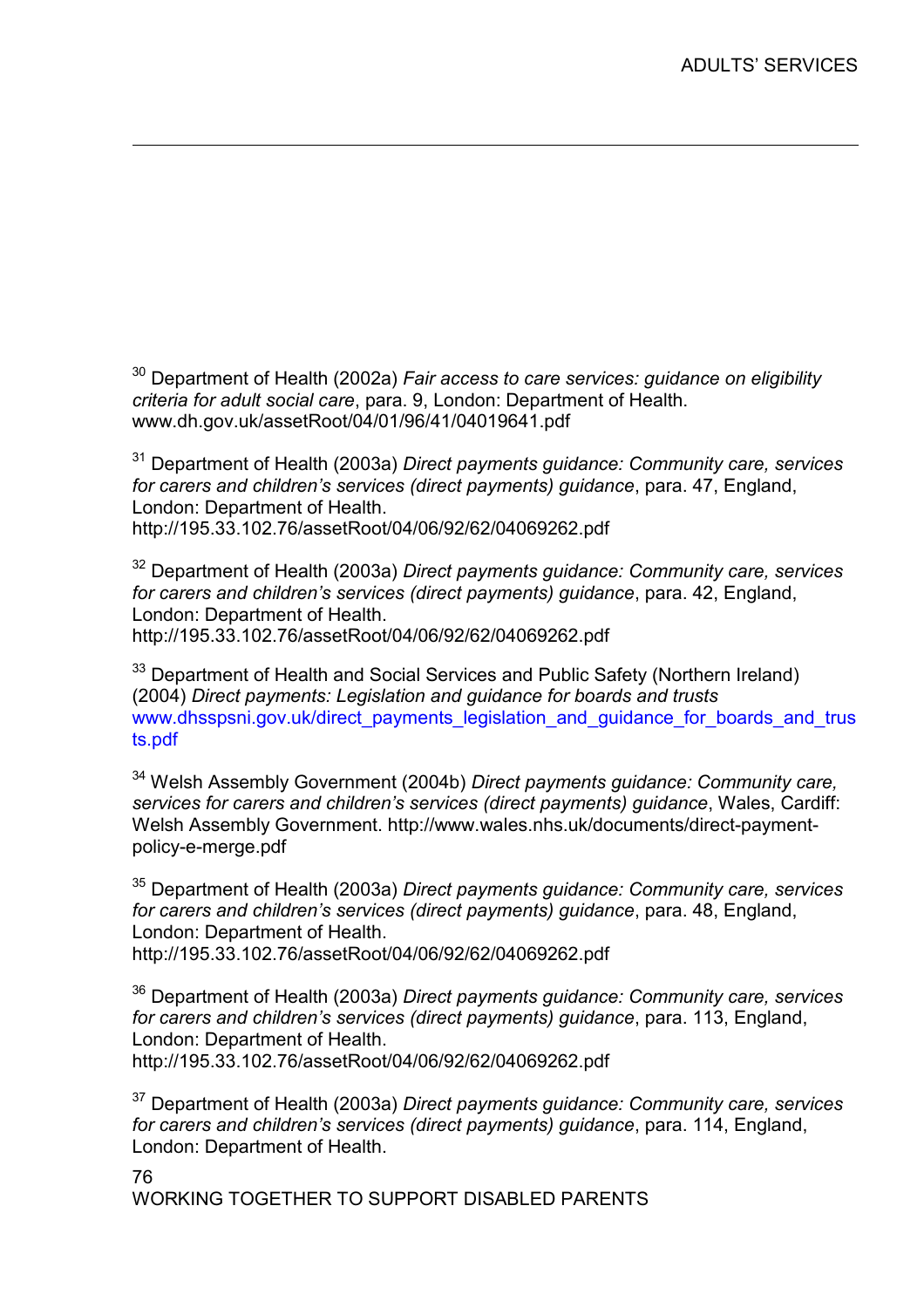http://195.33.102.76/assetRoot/04/06/92/62/04069262.pdf

 $38$  Department of Health (2002b) Fair access to care services: Practice quidance, para. 10, London: Department of Health.

www.dh.gov.uk/assetRoot/04/01/97/34/04019734.pdf

<u>.</u>

 $39$  Department of Health (2003) Direct payments guidance, London: Department of **Health** 

www.dh.gov.uk/assetRoot/04/01/97/34/04019734.pdf

<sup>40</sup> Department of Health (2003) Direct payments guidance, London: Department of Health.

www.dh.gov.uk/assetRoot/04/01/97/34/04019734.pdf

 $41$  Department of Health (2003) Direct payments guidance, London: Department of Health. www.dh.gov.uk/assetRoot/04/01/97/34/04019734.pdf

<sup>42</sup> NHS and Community Care Act 1990, Section 47(3) www.opsi.gov.uk/ACTS/acts1990/Ukpga\_19900019\_en\_1.htm

<sup>43</sup> Homelessness Act, 2002 www.opsi.gov.uk/acts/acts2002/20020007.htm

<sup>44</sup> Office of the Deputy Prime Minister (2004) Delivering housing adaptations for disabled people: A good practice guide, London: Office of the Deputy Prime Minister. www.odpm.gov.uk/index.asp?id=1152861

<sup>45</sup> Department of Health, Department for Education and Employment and Home Office (2000) Framework for the assessment of children in need and their families, London: Department of Health. www.archive.official-documents.co.uk/document/doh/facn/facn.htm.

<sup>46</sup> Department of Health, Department for Education and Employment and Home Office (2000) Framework for the assessment of children in need and their families, para. 3.58, London: Department of Health. www.archive.official-documents.co.uk/document/doh/facn/facn.htm

<sup>47</sup> Department of Health, Department for Education and Employment and Home Office (2000) Framework for the assessment of children in need and their families, para. 3.59, London: Department of Health. www.archive.official-documents.co.uk/document/doh/facn/facn.htm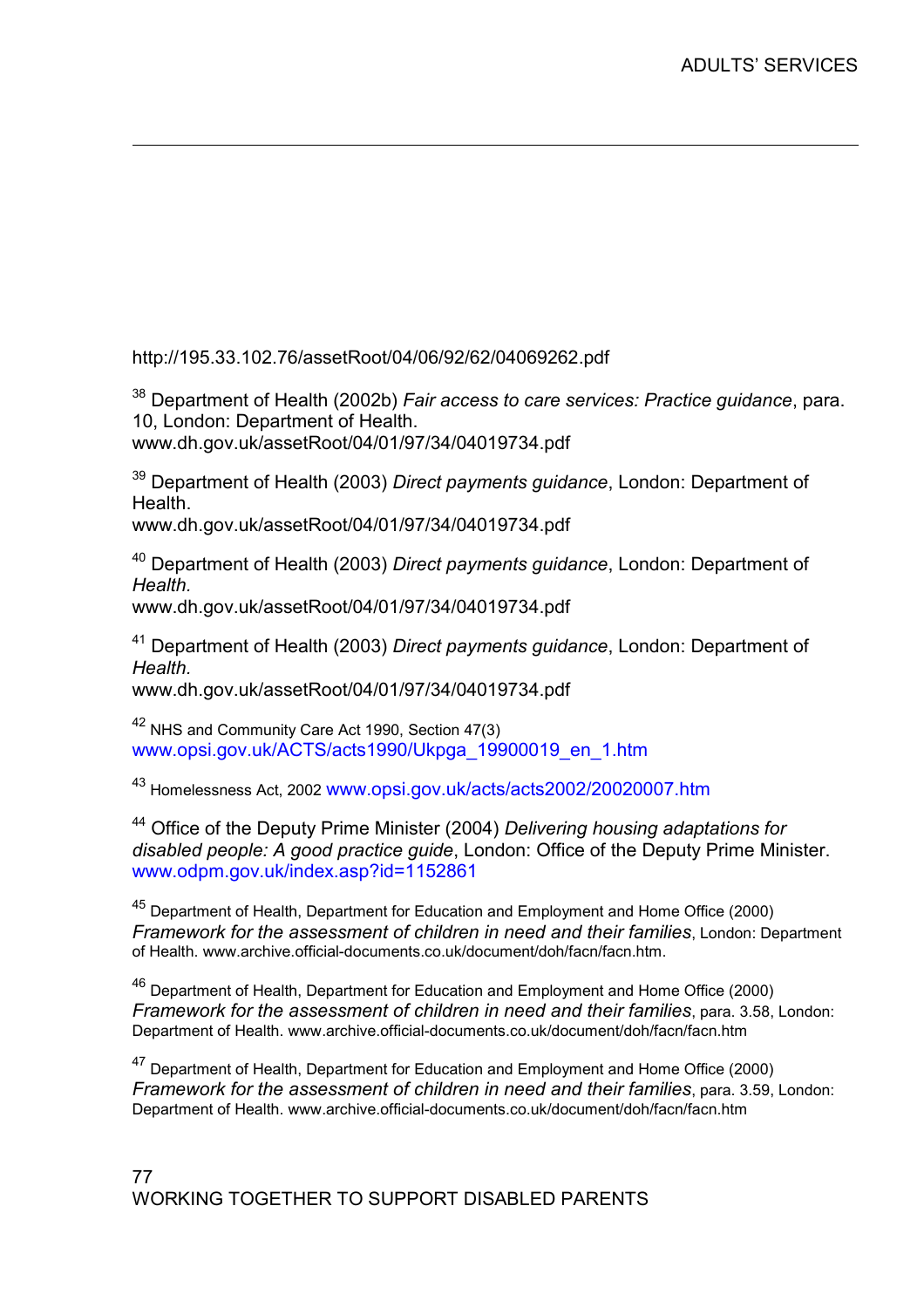48 Department of Health, Department for Education and Employment and Home Office (2000) Framework for the assessment of children in need and their families, para. 3.62, London: Department of Health. www.archive.official-documents.co.uk/document/doh/facn/facn.htm

<u>.</u>

<sup>49</sup> Department of Health, Department for Education and Employment and Home Office (2000) Framework for the assessment of children in need and their families, para. 3.63, London: Department of Health. www.archive.official-documents.co.uk/document/doh/facn/facn.htm

<sup>50</sup> Department of Health, Department for Education and Employment and Home Office (2000) Framework for the assessment of children in need and their families, para. 5.36, 6.18-6.22, London: Department of Health. www.archive.official-documents.co.uk/document/doh/facn/facn.htm

<sup>51</sup> Department of Health, Department for Education and Employment and Home Office (2000) Framework for the assessment of children in need and their families, para. 4.32-4.37, London: Department of Health. www.archive.official-documents.co.uk/document/doh/facn/facn.htm

<sup>52</sup> Department of Health, Department for Education and Employment and Home Office (2000) Framework for the assessment of children in need and their families, para. 4.34, London: Department of Health. www.archive.official-documents.co.uk/document/doh/facn/facn.htm

<sup>53</sup> Children Act 1989, section 47 www.opsi.gov.uk/acts/acts1989/Ukpga\_19890041\_en\_1.htm

 $54$  H M Government (2006) Working together to safeguard children: A guide to interagency working to safeguard the welfare of children. www.everychildmatters.gov.uk/resources-and-practice/IG00060/

 $55$  H M Government (2006) Working together to safeguard children: A guide to inter-agency working to safeguard the welfare of children, para. 5.51. www.everychildmatters.gov.uk/resources-and-practice/IG00060/

 $56$  H M Government (2006) Working together to safeguard children: A guide to inter-agency working to safeguard the welfare of children, para..68.www.everychildmatters.gov.uk/resources-and-practice/IG00060/

 $57$  H M Government (2006) Working together to safeguard children: A guide to inter-agency working to safeguard the welfare of children, para. 5.62. www.everychildmatters.gov.uk/resources-and-practice/IG00060/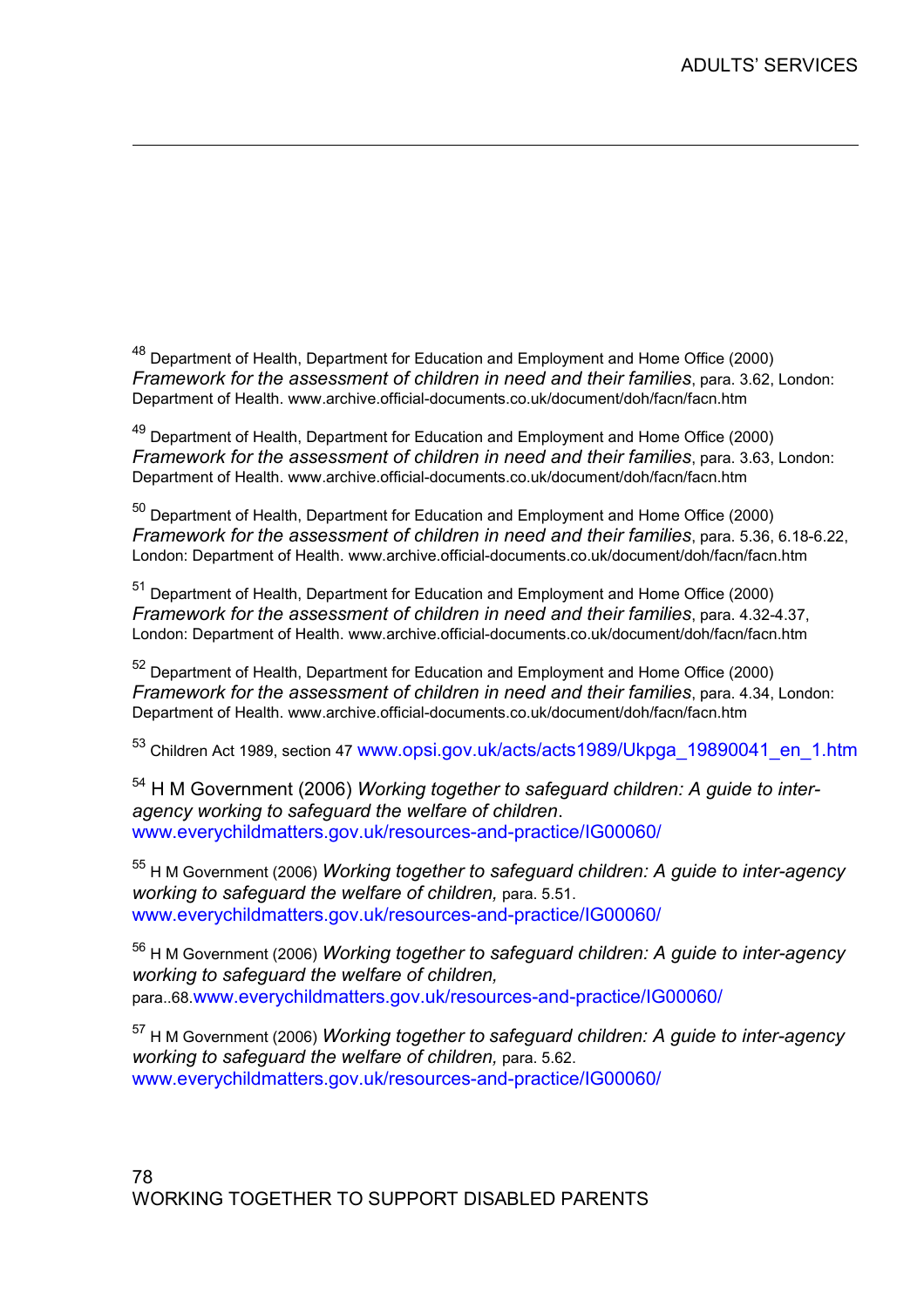58 H M Government (2006) Working together to safeguard children: A guide to inter-agency working to safeguard the welfare of children, para. 5.63. www.everychildmatters.gov.uk/resources-and-practice/IG00060/

<u>.</u>

59 H M Government (2006) Working together to safeguard children: A guide to inter-agency working to safeguard the welfare of children, para. 5.73. www.everychildmatters.gov.uk/resources-and-practice/IG00060/

 $60$  H M Government (2006) Working together to safeguard children: A guide to inter-agency working to safeguard the welfare of children, para. 5.124. www.everychildmatters.gov.uk/resources-and-practice/IG00060/